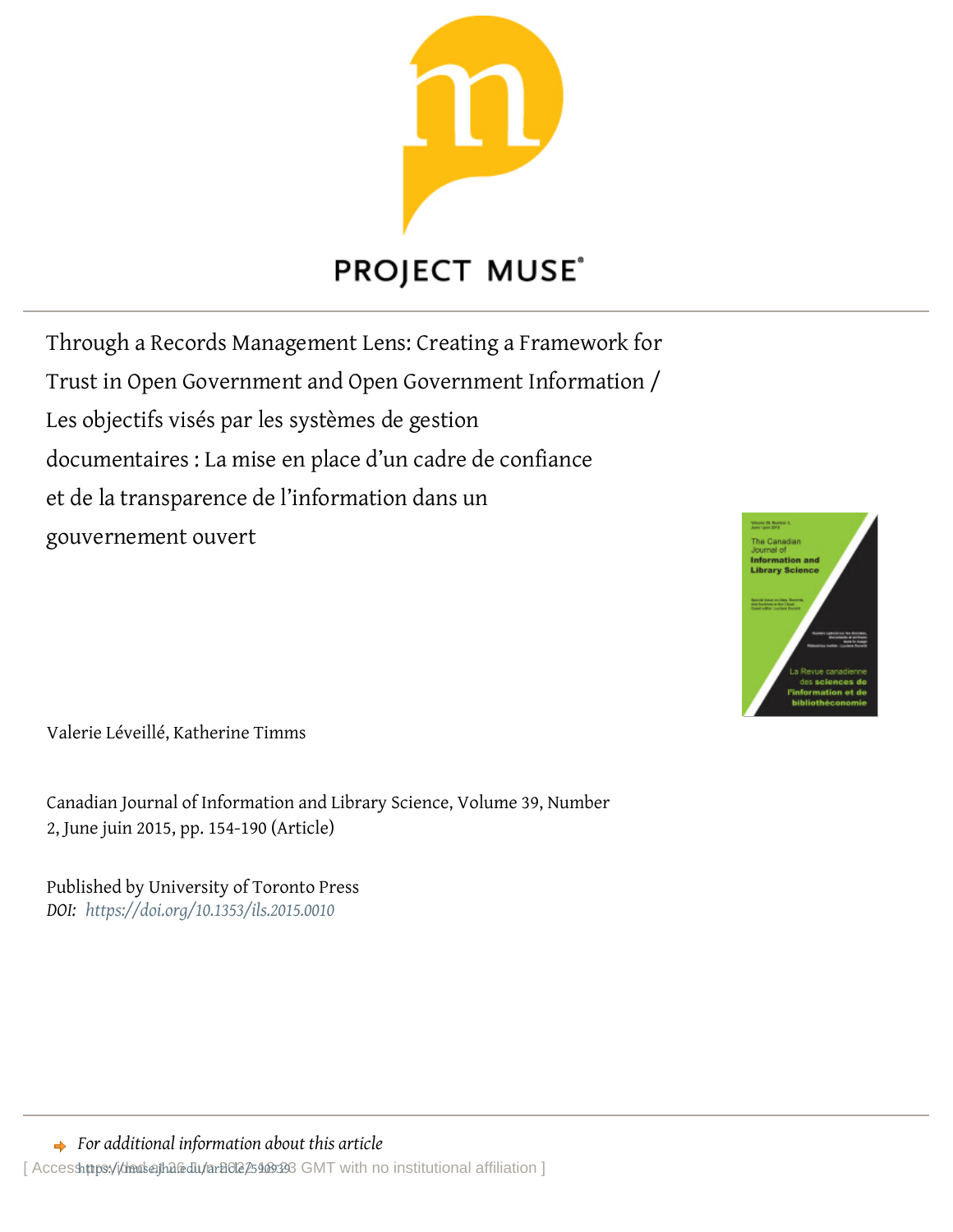Through a Records Management Lens: Creating a Framework for Trust in Open Government and Open Government Information Les objectifs visés par les syste`mes de gestion documentaires : La mise en place d'un cadre de confiance et de la transparence de l'information dans un gouvernement ouvert

Valerie Léveillé School of Library, Archival and Information Studies, University of British Columbia <valerieleve@gmail.com>

Katherine Timms Information Standards Specialist, Library and Archives Canada <katherine.timms@bac-lac.gc.ca>

Abstract: Through an analysis of current business processes, workflows, and documentation that guide the creation, management, and control of open government information as well as the policies, procedures, and structures in place that help instruct these processes and establish open government initiatives, this article will offer a preliminary exploration of the possibility of establishing a universal framework around these initiatives that would help ensure that the information being distributed is accurate, authentic, and trustworthy. A preliminary investigation of open government initiatives in Canadian jurisdictions represents the first phase of research to situate and explore this discussion in context.

Keywords: open government, open data, open government data, open information, records management, business process

Résumé : En s'appuyant sur une analyse des processus d'affaires courants, des flux de travail et de la documentation qui guident la mise en place, la gestion et le contrôle de l'information dans un gouvernement ouvert, ainsi que les politiques, les procédures et les structures qui sont en place pour aider à mettre en marche ces processus et à établir des initiatives gouvernementales ouvertes, cet article offre une exploration préliminaire de la possibilité d'établir un cadre universel concernant ces initiatives, cadre qui aiderait à assurer que l'information distribuée est exacte, authentique et digne de confiance. Une enquête préliminaire d'initiatives de gouvernement ouvert dans les administrations canadiennes constitue la première phase de la recherche visant a` situer et a` explorer cette discussion dans son contexte.

Mots-clés : gouvernement ouvert, données ouvertes, données gouvernementales ouvertes, information ouverte, gestion documentaire, processus d'affaires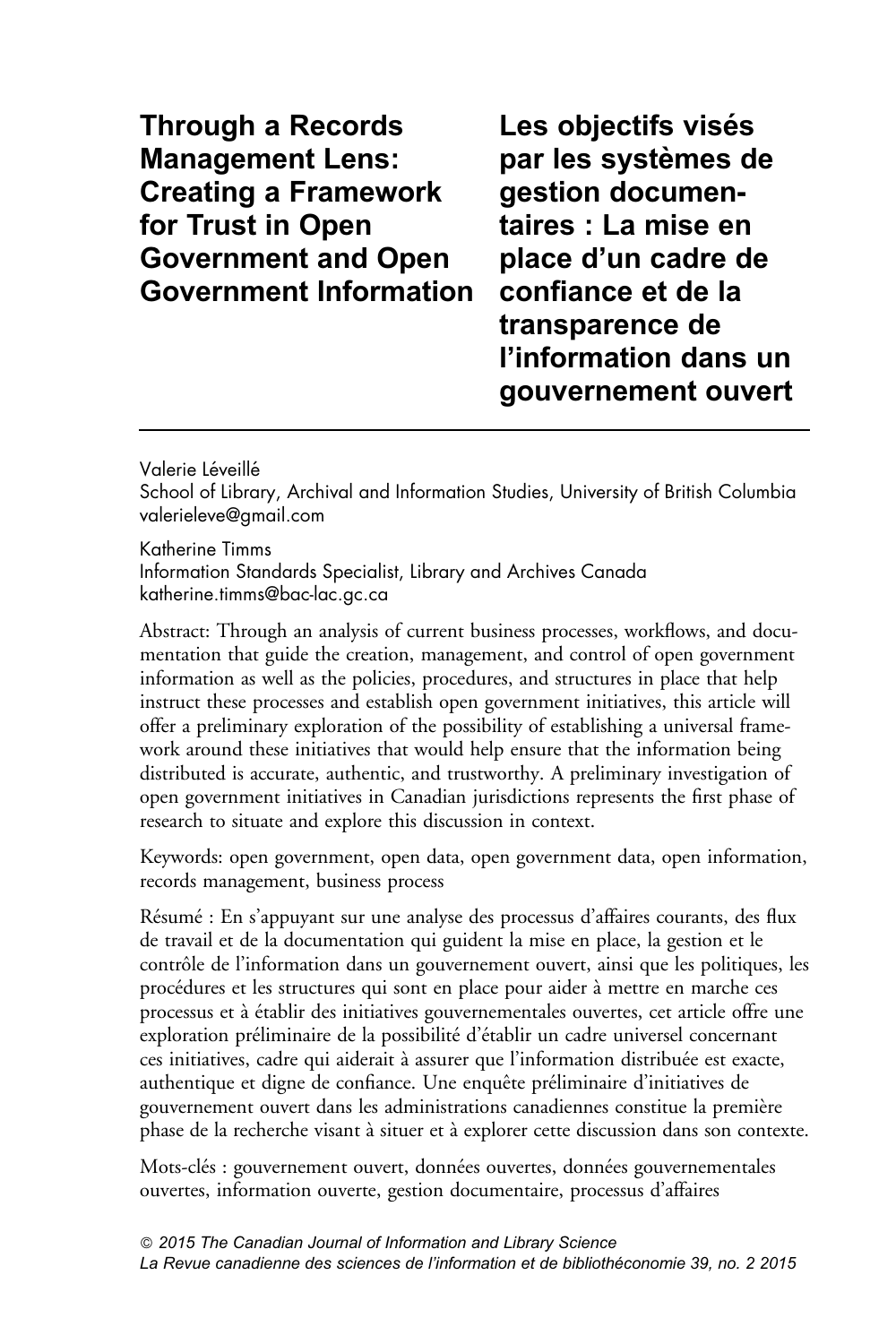#### Introduction

Open government has become widespread within modern bureaucracies. The advent of modern technologies, social media platforms, and the like have played a significant role in creating a sense of accessibility between citizen and government, which in turn has led to an influx of public demand for access to government information. While, for some jurisdictions, open government is used as a means to respond to this influx, it is primarily representative of a shift towards greater government transparency and public accountability. By encouraging an open dialogue between their administration and its constituents, governments hope to meet the ever-increasing challenge of establishing trust between it and its citizens. However, this trust can arguably only be cultivated under strict conditions, which include the dissemination of complete, accurate, and reliable open government information that has been generated in a trusted records management environment.

The premise of this research is reflected in the objectives of the InterPARES Trust (ITrust) project, an international research collaboration that seeks to

generate theoretical and methodological frameworks to develop local, national and international policies, procedures, regulations, standards and legislation, in order to ensure public trust grounded on evidence of good governance, a strong digital economy, and a persistent digital memory ([InterPARES Trust 2014](#page-34-0)).

As a product of this research, this article will explore concepts of trust in open government initiatives and the open government information (for example, government data and data sets, open information, metadata components, and so on) that support these initiatives by touching on the records management concerns that underlie them both. The first section of the article will begin by defining the concepts of open government and open government data as individual but complimentary entities and conclude by exploring examples of other types of open government initiatives, including those that are currently being adopted across various Canadian jurisdictions. The second section of this article will then refer to the analysis of business processes as an approach to exploring the impact that these initiatives are having on the creation, management, and control of government records. It will follow by offering guidance on how these challenges may be reconciled through the adoption of an enterpriselevel perspective. The Canadian examples will be revisited at the end of this section, with some preliminary observations given on how they relate to the records management framework just explored.

This article offers an introductory exploration of the issues pertaining to the intersection of open government initiatives and records management requirements.1 Outlined in the form of a literature review and preliminary analysis, it presents a summary of the issues and ideas that have been explored to date within the parameters of this research. It must be acknowledged, however, that while this article proposes one way of addressing these issues, it is most certainly not the only way that records professionals may be choosing to approach this matter. As such, the next phases of this research will not only serve as a means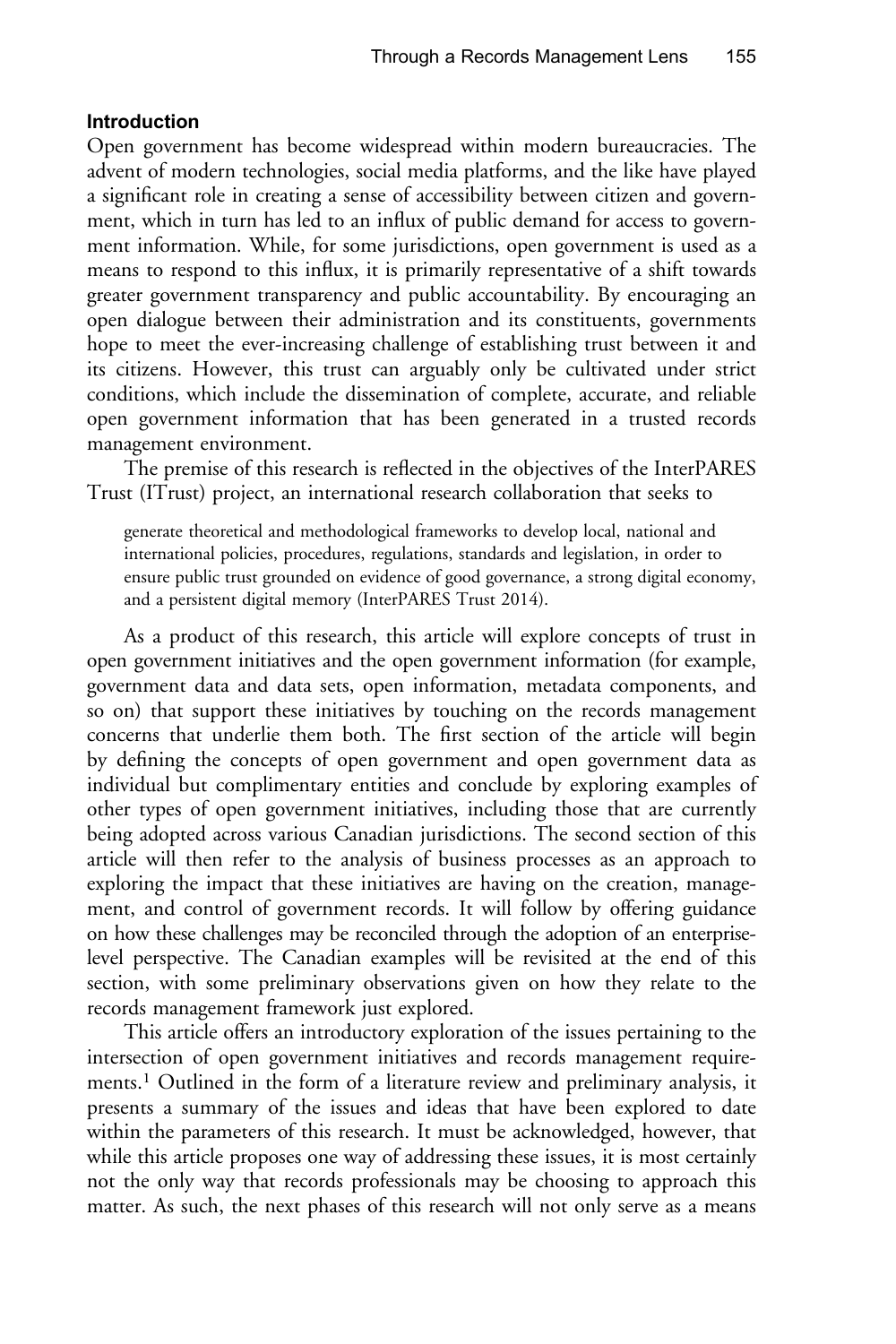of verifying the effectiveness of the approach suggested in this article but also explore additional strategies that are being adopted by those currently pursuing open government initiatives.

# Open government, open government information, and the Canadian context

Open government and open government information have become increasingly important tools for achieving ''democratic accountability and deliberation'' in government ([Janssen, Charalabidis, and Zuiderwijk 2012](#page-34-0), 260). While there is a convergence between open government and open government data, the latter of which is one of several examples of what can constitute ''open government information,'' the two are distinct concepts with separate objectives and backgrounds. To properly understand the records management requirements that are attributable to these concepts, their underlying features and characteristics must be understood and properly contextualized. For this purpose, this section of the article will also explore various Canadian jurisdictions that currently support open government initiatives.

# Open government

In its simplest form, open government means increasing public access to government information through modern digital technologies. It is often interpreted as a contemporary extension of e-government or government 2.0, with a focus shifting more towards the delivery of government information and services via innovative technological platforms rather than uniquely through web-based telecommunications technology. The overarching goal of open government is to create a sense of openness, sharing, and collaboration between different government departments and between government and the public ([Francoli 2011,](#page-34-0) 152–53).

Beyond e-government, the fundamental principles that ground the concept of open government share strong ties with those that underpinned the early "right-to-know" or right to information movements that eventually led to the creation of access to information legislation. Prior to these specific efforts, similar beliefs contributed to the rise of related movements in support of freedom of expression and freedom of the press.<sup>2</sup> At the federal level, access-to-information (ATI) legislation was developed as early as 1966 in the United States. It was intended as a way of not only increasing access to information on government activities and procedures but also reducing corruption, malfeasance, and bribery inside government.<sup>3</sup> Canada's first Access to Information Act was later introduced in 1983.<sup>4</sup> As a countermeasure to the adverse consequences that ATIlike legislation risked having on the privacy of the average citizen, Privacy Acts were introduced shortly thereafter as a means for protecting personal information that could be found in government records.<sup>5</sup> The advent of the Internet, social media, and innovations in communication technologies have each had significant repercussions on amplifying demands for ATI, many of which government and legislation have had difficulty keeping up with. While it may not be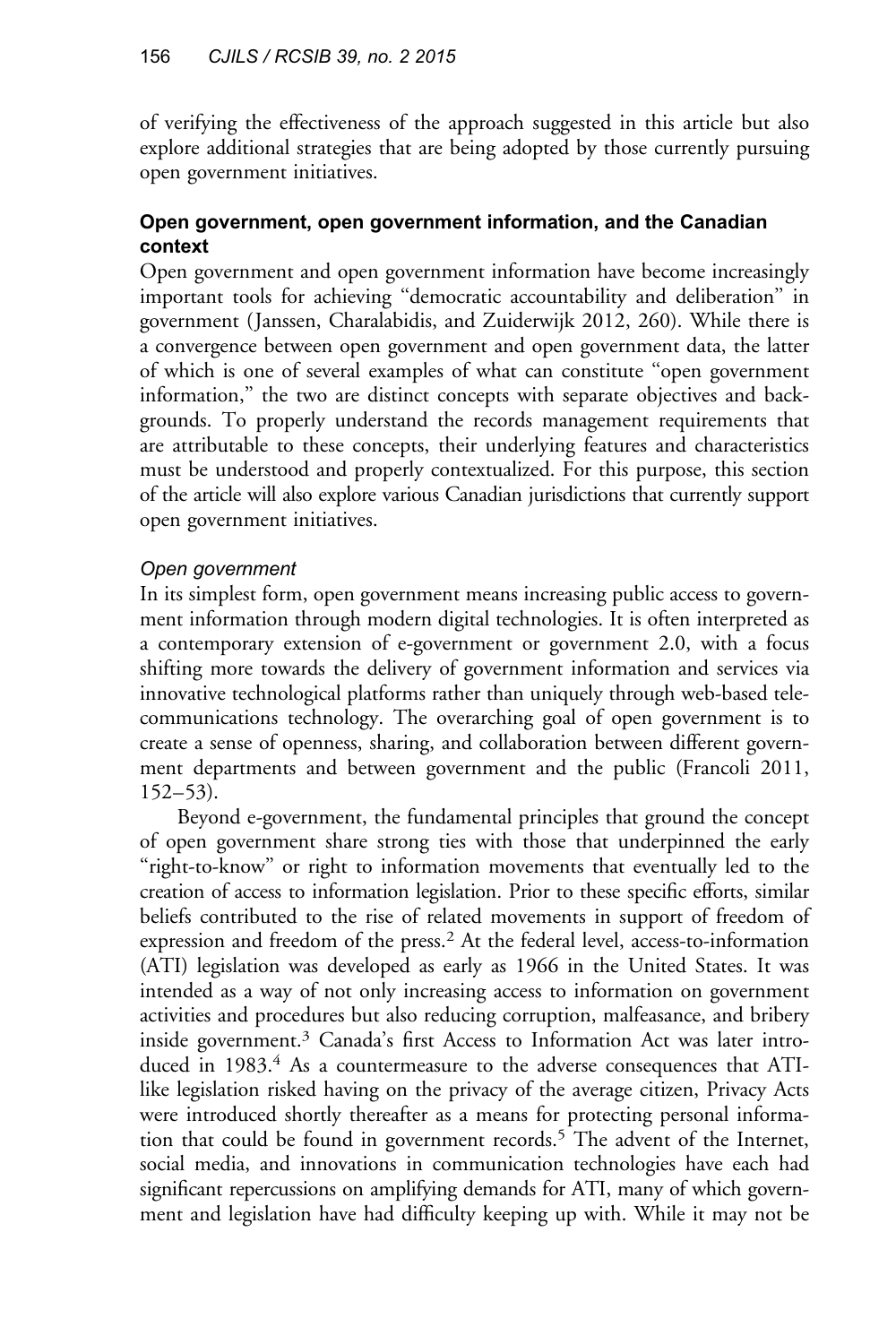based on new ideas, open government is reshaping the way government now approaches ATI and, thus, its relationship with the public.

An open government strategy aims to increase government transparency by giving citizens access to both public sector information (that is, publicly funded information that should be publically available) and information that informs the public, to a reasonable degree, on government processes, activities, and procedures. Increased transparency should not only result in a surge of the amount of information available to citizens about their community, but this information should also empower citizens to hold their government to account ([Francoli](#page-34-0) [2011,](#page-34-0) 154; [O'Hara 2012,](#page-35-0) 226; [Ubaldi 2013](#page-36-0), 13). Accountability can only be truly achieved when, first, citizens are given free, unrestricted, and unbiased access to information that permits them to hold their government to account and, second, when that government is willing to accept being held accountable, taking responsibility for any failures, losses, or shortcomings that are brought to light as a result of the release of that information (Veljković, Bogdanović-Dinić, [and Stoimenov 2014](#page-37-0), 279). True accountability, in turn, encourages citizen engagement and participation, a third objective of open government. An open government initiative is unique in that it seeks to achieve true democratization of knowledge creation and dissemination as a way of encouraging effective public oversight of government activities by civil society. In this regard, it also aims to enable citizens to influence government service development and public policy drafting [\(Scassa 2014,](#page-36-0) 398). This action ultimately supports the long-term objective and benefit of open government: enhancing, building, and nurturing, if not, in some cases, renewing, a trust relationship between a government and its citizens.6

With conceptual roots in ATI legislation, open government has traditionally adopted a more reactive, rather than proactive, approach to information dissemination—that is, only once the information is requested will it then be released, providing that the information is eligible for disclosure and distribution within the limits of the law. However, this particular strategy has often made government a target of significant criticism from those who doubt the true intentions of open government strategies. Critics will regard such an approach as a tactic that helps government increase, rather than give up control over public information. They would argue that this results in the reinforcement of existing structures and demonstrates a further resistance to change toward a more democratically accountable model of government ([Janssen, Charalabidis, and Zuiderwijk](#page-34-0) [2012,](#page-34-0) 266). This stance is slowly shifting, however, with governments now creating extensions of their open government initiatives to include different platforms and tools (for example, open data portals, forums for open dialogue) to be explored in the next sections of this article—that allow for the proactive or routine distribution of specific types of government information. Ultimately, transparency and accountability can only truly be achieved when, first, the gap that exists between a proactive and a reactive approach to the release of information is narrowed and, second, when a governance model that supports more routine dissemination of information is adopted. Ideally, the concept of an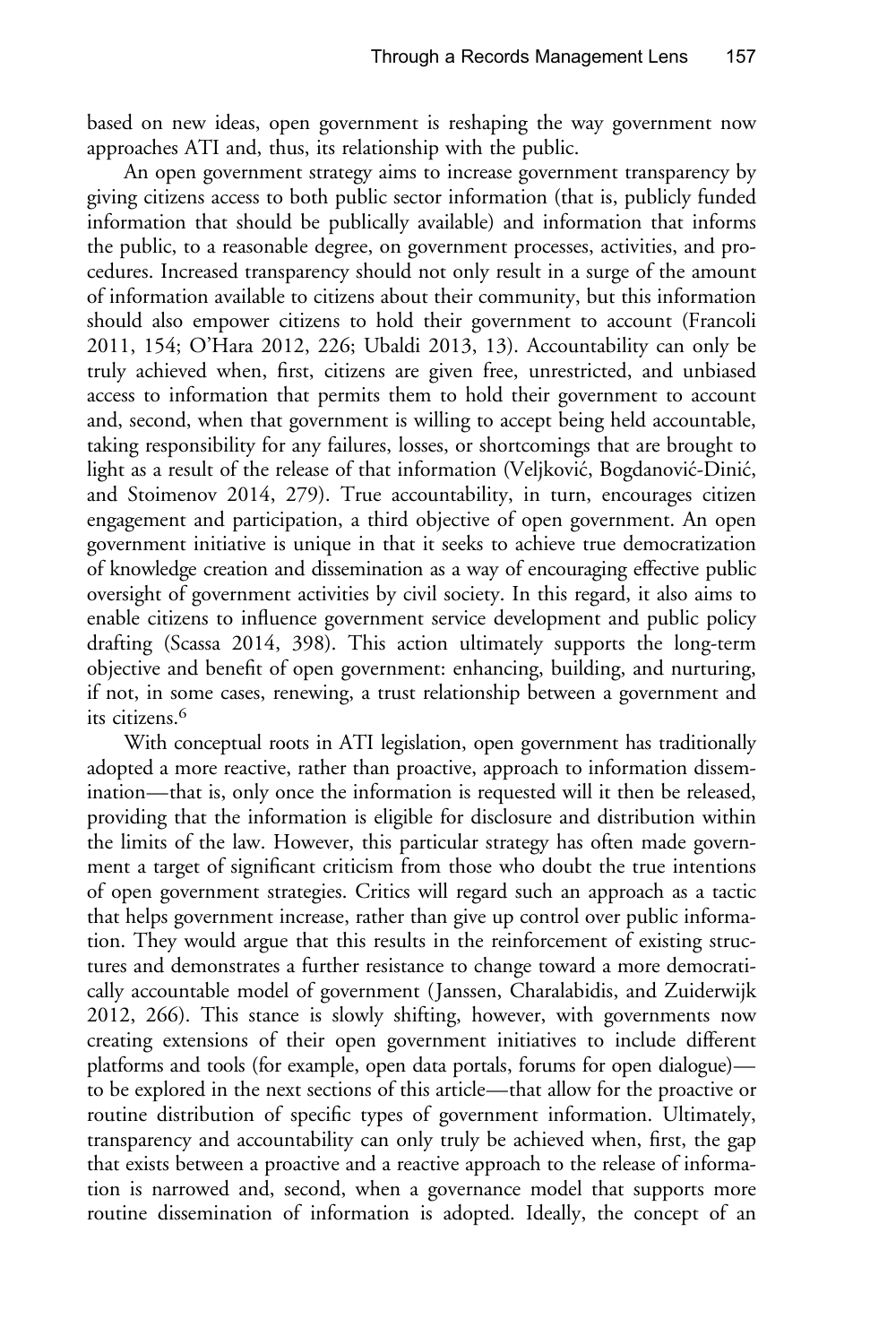"open" government recognizes the public's right to information that belongs in the public domain or that has been gathered as a result of public funds, and, as such, it supports the open and unrestricted distribution of this information and encourages its reuse by the public. In turn, this supports the objectives of open government: transparency, accountability, and citizen engagement.

#### Open government data

Open government is strictly a concept, an ideology. When put into practice, a government's commitment to such a concept is usually reflected in the form of policy and action plans and set in motion via specific tools, platforms, or initiatives. While various governing bodies will approach this task differently depending on the availability of staff, time, and resources, open data and open data portals are nevertheless popular examples of tools commonly used to support the opening up of government information. To understand how these tools are used, one must first understand what they encompass.

There are varying definitions attributed to ''open data.'' Simply put, data, or "the smallest meaningful units of information," become by definition "open" when they can be ''freely used, re-used and redistributed by anyone, only subject to (at most) the requirements that users attribute the data and that they make their work available to be shared as well'' ([InterPARES 2 Project n.d.](#page-34-0); [Ubaldi](#page-36-0) [2013](#page-36-0), 6). This definition is attributable to many different data types and is a concept that is reused and adopted across many different communities, both public and private, that support the free distribution of open information, which can include scientific data, environmental/meteorological data, mathematic data, or government data. The concept of open data falls under an umbrella of similar "open" movements, including open access, open source, and open hardware. These movements all have the common goal of generating open knowledge that is, ''any content, information or data that people are free to use, re-use and redistribute—without any legal, technological or social restriction'' [\(Open](#page-35-0) [Knowledge 2014](#page-35-0)).

There are four characteristics that are attributable to open data.<sup>7</sup> First, users must be able to access the data easily and effortlessly in a machine-readable format and via a web-based interface and platform that will not impose any technical or educational barriers. Second, data must be distributed and made available in a format that will allow users to reuse it, including manipulate it or "mash" it up with other data sets. Third, open data must account for quantity. In order for it to carry meaning and be of value to its user community, the data must be distributed in large quantities, either in numbers (that is, large amounts of data on one topic), in time (data accumulated over an extended period), or in total amount or size. Lastly, open data must be absent of membership, bias, exclusivity, or special privilege. It must account for universal participation by excluding such restrictions or controls as unwarranted licenses, copyright restrictions, patents, trademarks, and, as much as possible, charges for data access and reuse.<sup>8</sup> The concept of free distribution, from both a legal and technological standpoint, also compels a legal component to the definition of open data, thus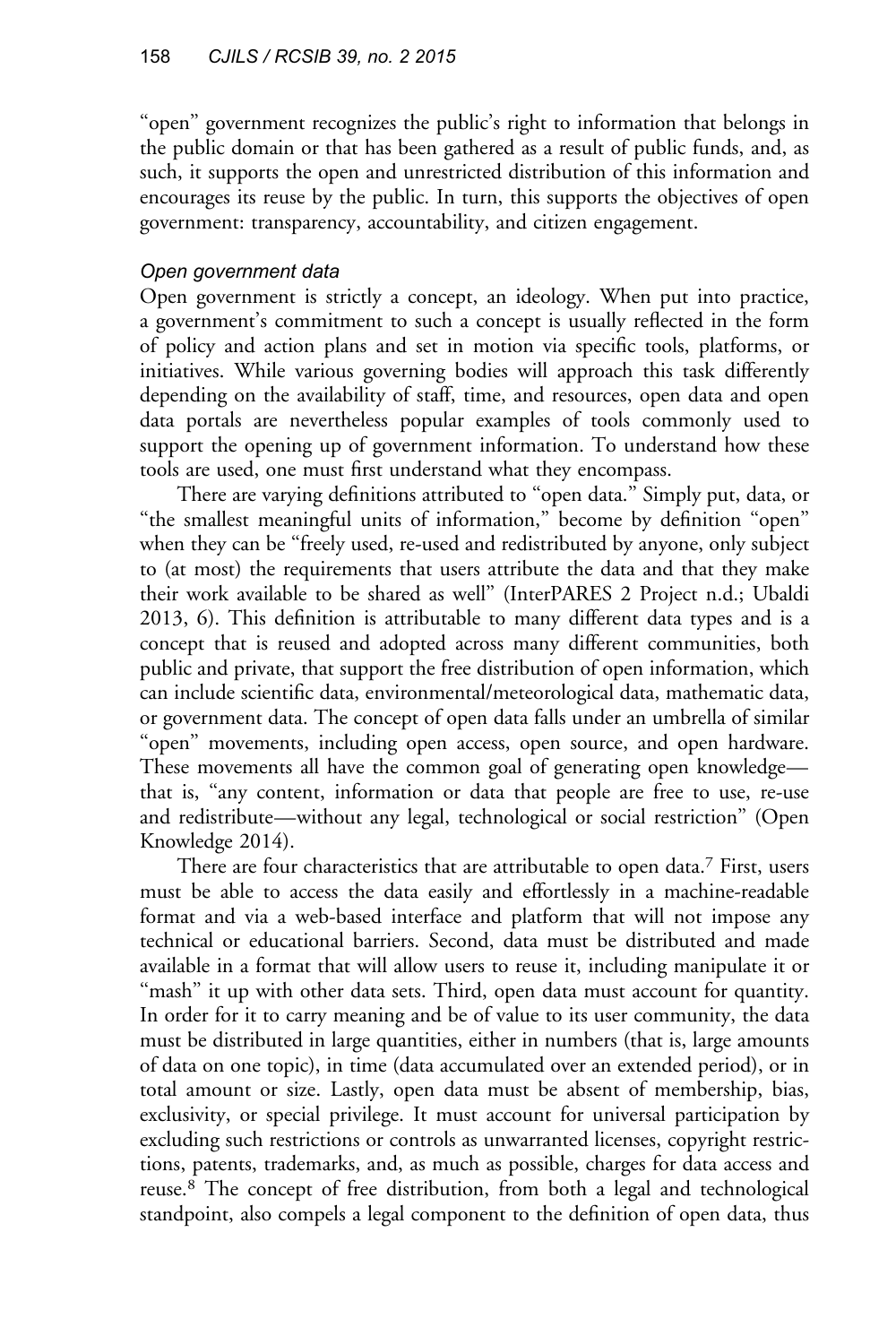requiring distributing parties to apply an appropriate open license that will allow for free and fair distribution of the data. This article, however, will focus specifically on open government data, which distinguishes itself from other open data types as ''any data or information produced or commissioned by public bodies'' [\(Ubaldi 2013](#page-36-0), 6), and, in this case, produced or commissioned by a government body.

Opening up government data is the practice of identifying government data and/or information that is public in nature and making this data available to the public so that it can be reused and redistributed for purposes other than those for which the information was originally compiled. Unlike ATI, publications of open government data, usually in the form of structured data sets, are normally done on a more proactive or routine basis and are released onto a web-based data portal that eases discovery and user interaction. These data types are varied and can include information on demographics, health, and safety, geographic and ecological issues, and/or financial details, among many other types. The make-up of the government data user community is equally as diverse—users stem from both public and private sectors, academia, and civic organizations and can consist of information technology (IT) professionals/developers, entrepreneurs, advocates, and individual citizens alike ([Ubaldi 2013](#page-36-0), 11). By processing, mashing, and distributing these data sets, these users play an integral role in generating value from this data.<sup>9</sup> Whether this value translates into the development of new public policy, the creation of new products and services, or economic growth, organizations inevitably seek to generate a type of return on investment when opening up government information (Commission to the European Parliament, the Council, the European Economic and Social Committee, and the Committee of the Regions 2011; [Janssen, Charalabidis, and](#page-34-0) [Zuiderwijk 2012,](#page-34-0) 260). Above all, open government data are a tool used to help achieve the ultimate goal of any open government strategy: to establish a trust relationship between the government and citizens.

#### Beyond open data platforms: other types of open government initiatives

This article's focus with regard to open data will expand beyond open government data and open data platforms. It will aim to encompass many forms of open government information, including open government data and datasets, which are important and valuable components of open government information, as well as open information (for example, statements of ministerial expenses, completed ATI requests), metadata components, and so on. Today, open government strategies, the open government information they distribute, and the different platforms through which this information is disseminated can take many forms:

- developing web-based applications that help improve the delivery of information and government services;
- modernizing ATI-like legislation;
- designating specific government information for routine release (for example, expense reports, awarded tenders or contracts, and so on) through an ''open information'' portal, including summaries of ATI requests once completed;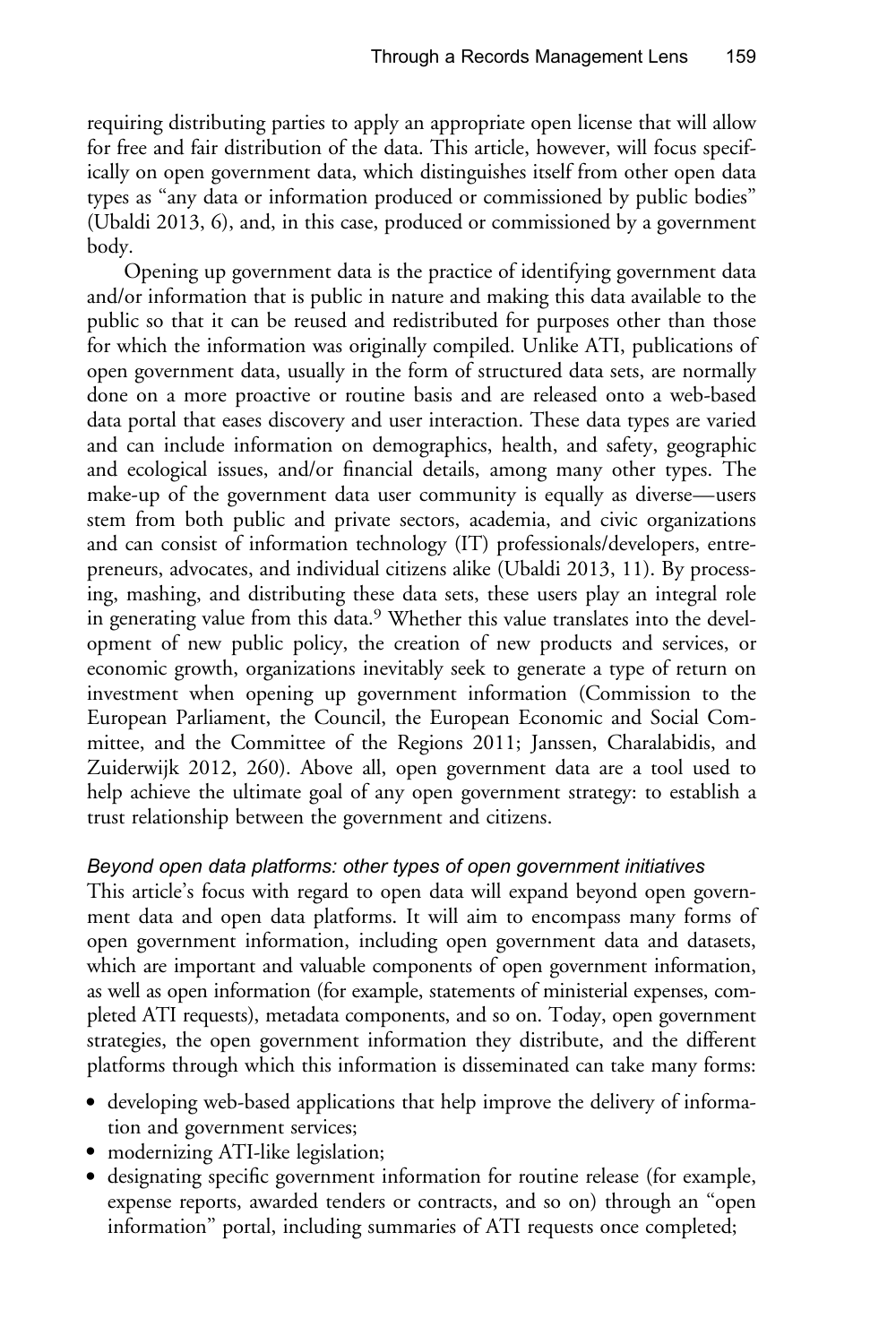- creating and using social media-like platforms that enable and encourage an open dialogue between government and citizens; and
- adopting an ''open by default'' model for the release of government information and data sets moving forward [\(Scassa 2014,](#page-36-0) 399).

As part of their national action plan, for example, the US government has committed to the modernization of its government records and records management system and is currently working toward declassifying its national security information. The Swedish government is working to improve its Openaid.se platform and the full implementation of the International Aid Transparency Initiative standard.<sup>10</sup> The British government, deemed by advocates as being a notable leader in the open government movement, will release an inventory list of all of their data sets, both published and unpublished, and has launched a public sector information (PSI) directive that will transpose the reuse of PSI into UK law [\(Open Government Partnership 2014a](#page-35-0), 2014b, 2014c). The examples demonstrate that a successful open government initiative must contain several different strategies and that a government's commitment to these should be consistently demonstrated and routinely assessed, evaluated, and updated as needed. The next section of the article will explore how several Canadian governments are approaching the open government challenge.

#### Open government initiatives in Canada

There are several government-lead open government initiatives currently underway in Canada at the federal, provincial/territorial and municipal levels.<sup>11</sup> These initiatives exist at different degrees of maturity in different jurisdictions. This section provides an overview of some of these initiatives based on readily available, publicly disclosed information sources.<sup>12</sup> This overview is intended to provide a high-level, bird's-eye view of several Canadian open government initiatives, representing a starting point in the research of records management issues in these contexts. Some preliminary observations of records management issues based on the examples in this overview will be provided in second section of this article.

#### Federal level

Canada's first Action Plan on Open Government describes commitments made by the federal government to support open government. The two foundational commitments were a directive on open government (published October 2014) and an open government license [\(Canada 2012](#page-33-0)). The directive provides guidance to departments with regard to making more information and data available online ([Canada 2014b\)](#page-33-0). The license serves as one universal license, with the intent to reduce administrative overhead and restrictions on reusing published government information and data (Canada 2014h).

Additional activities in this action plan are organized within three activity streams: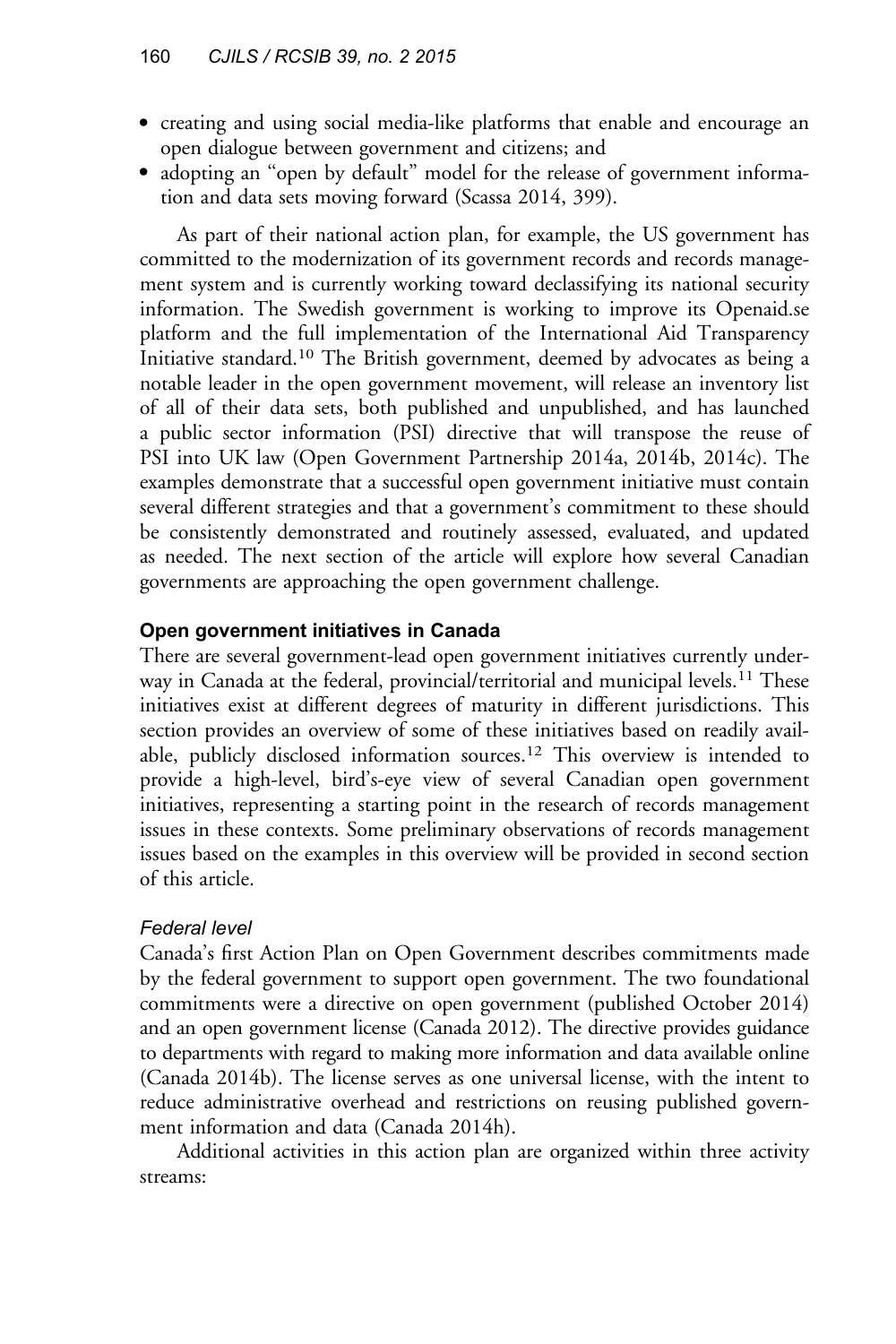- 1. Open information
- Activities include enabling easier access to ATI request summaries; creating a virtual library of published government documents; removing restrictions on historical records held by Library and Archives Canada wherever possible; advancing the government-wide development and implementation of its electronic document and records management solution, GCDOCS; and consolidating the government's web presence.
- 2. Open data
- The open data portal is a central catalogue of government open data sets of all kinds, including geospatial and statistical data sets.<sup>13</sup> Individual government departments and agencies remain responsible for hosting their own data sets, which are linked to the open data catalogue. The descriptions in the catalogue adhere to the open data portal metadata standard (Canada 2014c).<sup>14</sup>
- Additional online federal data resources include several geospatial sites such as Geogratis, GeoConnections Discovery Portal, and Atlas of Canada [\(Canada](#page-35-0) [2014e; Natural Resources Canada 2012, 2015](#page-35-0)).
- 3. Open dialogue
- Activities include a web 2.0 citizen engagement platform for use in public consultations and requirements for federal regulators to post their upcoming regulatory plans to give Canadians and businesses advance notice of upcoming changes.

Canada published a second action plan in the fall of 2014, which was informed through consultations with Canadians and built upon original commitments (Canada 2014a). In the international arena, Canada officially joined the Open Government Partnership (OGP) in March 2012. The OGP is an international initiative working to support commitments by governments to improve transparency, citizen engagement, and ATI.<sup>15</sup> To participate, a country must devise a national action plan supporting open government principles and goals and be responsive to feedback from the OGP independent reporting mechanism, which carries out biannual reviews of the progress of participating OGP countries. Countries may also participate on OGP working groups, and Canada co-leads the Open Data Working Group. Canada also adopted the G8 Open Data Charter in 2013, which identifies five essential principles underpinning open data initiatives: data are open by default insofar as possible; data of high quality and quantity should be released; re-usable data should be released; data for improved governance should be released; and data for innovation should be released (Canada 2014d).

# Provincial/territorial level

# British Columbia

British Columbia's open government initiative is managed by the Ministry of Technology, Innovation and Citizen's Services. The Open Information and Open Data Policy provides direction and assigns responsibility for releasing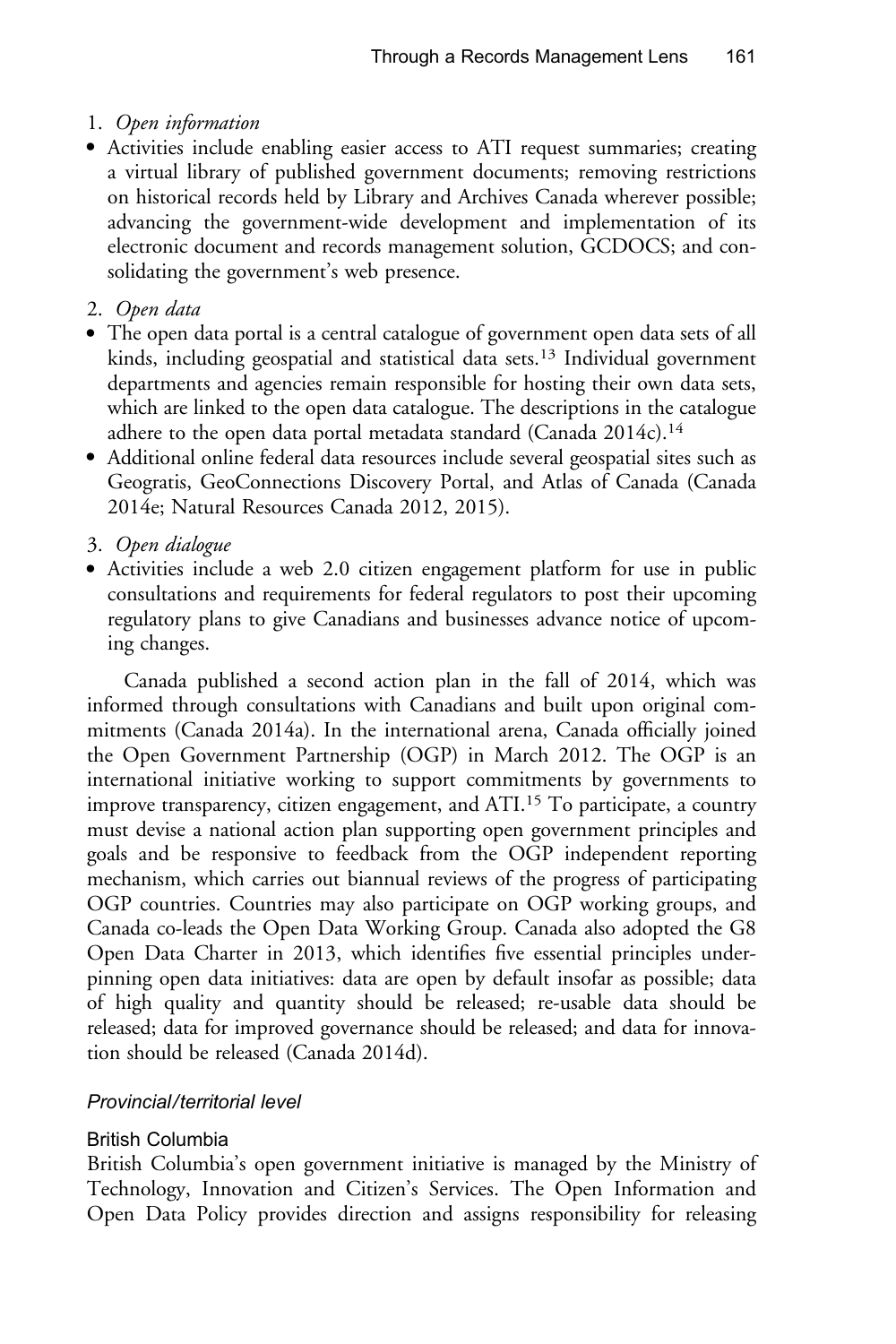open government information under the control of government ministries (British Columbia, Office of the Chief Information Officer 2011). The open information component of this policy focuses on the proactive disclosure of responses to ATI requests under freedom of information legislation as well as designating other government information for routine release, while the open data component focuses on the means to assess, approve, and post open data for public use, adaptation, and distribution. The policy abides by the Freedom of Information and Protection of Privacy Act, and the release of data must be in accordance with the province's Open Government License ([British Columbia 2014a](#page-33-0)).<sup>16</sup> Tools supplementing the policy include an open data assessment form and the open data physical format dataset standard. There are two principal websites:

- 1. Open Information. This website is where information required by the Open Information and Open Data Policy is posted by the BC government ministries [\(British Columbia 2014b](#page-33-0)). It primarily consists of information release summaries and travel expenses for ministers and deputy ministers.
- 2. DataBC. DataBC comprises several components and services: a warehouse or central repository in which data sets hosted by DataBC are kept; a catalogue of metadata describing all data sets hosted by, or linked from, DataBC; several tools for web syndication, data integration, data visualization and analysis, and search; and the DataBC website, which is the main mechanism for delivering DataBC services ([British Columbia 2014c](#page-33-0)). Contributing ministries have the option of hosting their data sets themselves or having DataBC host them on their behalf.

Data management concepts, governance, and operations are well developed in this context. Managing government data is seen as an enterprise-level effort. Open data are recognized to be a subset of enterprise data, which is data that can be shared within the government, which itself is a subset of all operational data (some of which cannot be shared outside of the creating ministry). DataBC's processes help determine which enterprise-level data sets may be candidates for release as open data, if they lack legal, security, and privacy concerns.<sup>17</sup>

In July 2013, the Office of the Information and Privacy Commissioner for British Columbia produced an investigation report entitled Evaluating the Government of British Columbia's Open Government Initiative [\(Denham 2013](#page-33-0)). In the report, the commissioner provided concrete recommendations for building on the foundational open government program to better meet its core objectives, namely increasing government transparency and accountability:

- expanding the scope of government information released, potentially to include calendars, contracts, audit reports, and so on, which would be supported through ministries establishing consistent categories of records for proactive disclosure;
- expanding on the existing DataBC program to include more outreach and data literacy activities and to provide access to data sets identified as highvalue; and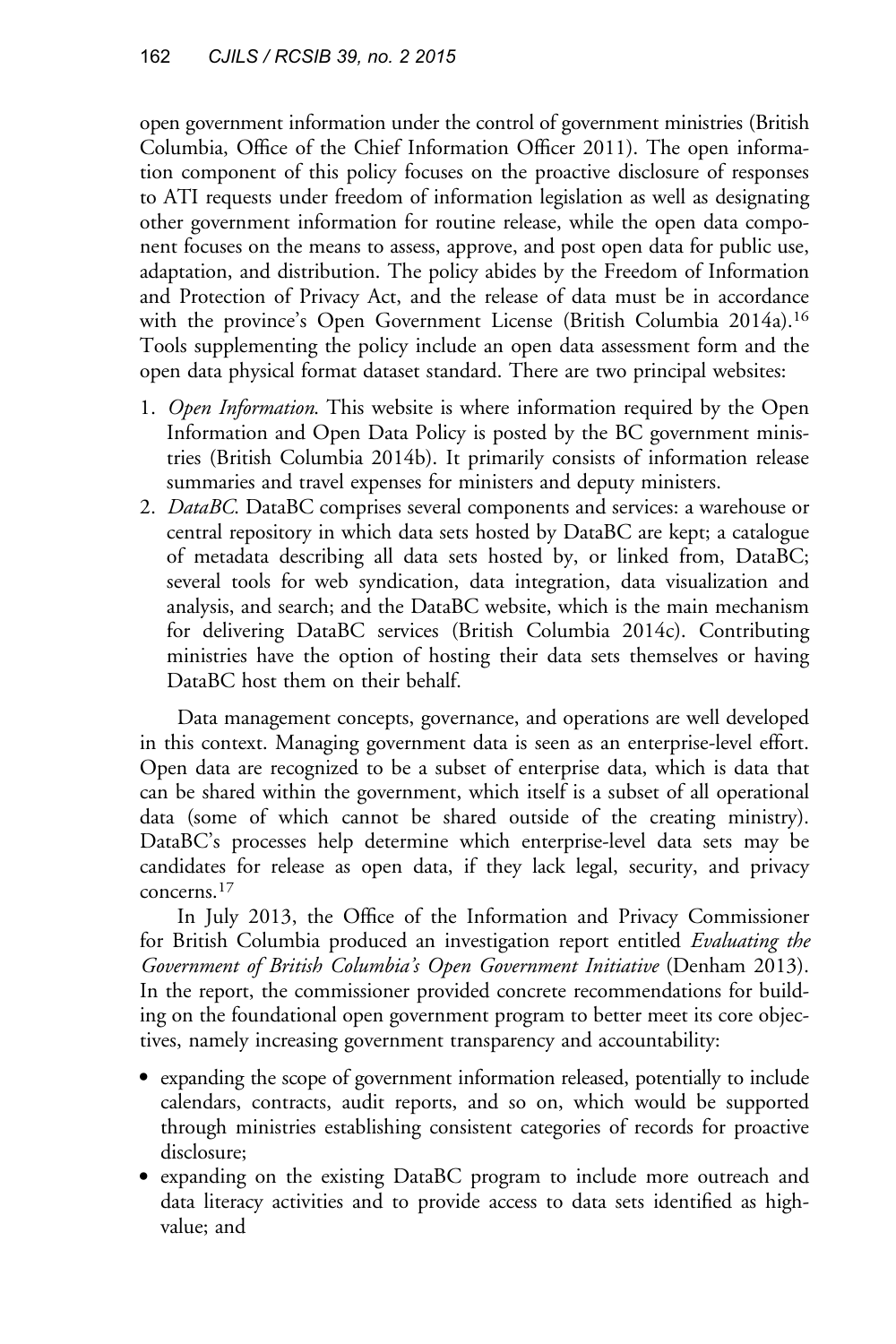- ensuring sustainability of the program through adopting access-by-design principles to make government information open by default<sup>18</sup> and by modernizing the archives and records management statute.<sup>19</sup>

# Alberta

Alberta's open government program was launched in 2012 as part of Service Alberta, the ministry responsible for helping deliver services to other government ministries and to Albertans. The following year, the government published an Open Government Action Plan, detailing how it was committed "to being more accountable and transparent to the citizens of Alberta'' [\(Alberta, Open](#page-32-0) [Government Office 2013,](#page-32-0) 4). The main components of its approach are identified as releasing more government information, improving interactions with citizens, and encouraging and facilitating greater public engagement with the government. The action plan identifies activities in relation to three themes:

- 1. *Enabling change*. It devises a strategic plan and vision; develops a governance framework, to be led by Service Alberta; devises a government of Alberta agreement confirming the commitment of different ministries to support the open government program; and develops a cultural change plan for public servants to clarify their roles and responsibilities to open government.
- 2. Informing Albertans. It launches open data and open information portals to increase public access, with the Alberta government library leading the latter; engages the development community in innovation competitions to work with government open data; and establishes a routine information disclosure program.
- 3. *Better conversations*. It develops a communication plan with the help of the Public Affairs Bureau and communications teams across the government of Alberta; develops a public education toolkit; and devises a citizen participation plan.

Since the release of this plan, Alberta has launched an open data portal, which consists of metadata descriptions of data sets contributed by Alberta ministries with links to external data sets [\(Alberta 2012a](#page-32-0)). Data are released in accordance with an open government license ([Alberta 2012c](#page-32-0)). The Open Data Set Publishing Guidelines identifies a set of three documents geared toward assisting ministries with contributing to the portal, specifically: a value framework to help with the evaluation of data sets with an accompanying evaluation form; and an assessment checklist form which verifies that all release criteria have been satisfied and must be signed by the appropriate authority before posting the data set on the portal [\(Alberta, Open Government Program 2014\)](#page-33-0).20

Alberta has also developed an Open Data and Open Information Policy, the purpose of which is ''to provide direction and assign responsibility for a single approach to providing Government of Alberta information and data for public use, adaptation and distribution under the Open Government Licence'' [\(Alberta 2012b\)](#page-32-0).21 The policy's guiding principles are open by design, innova-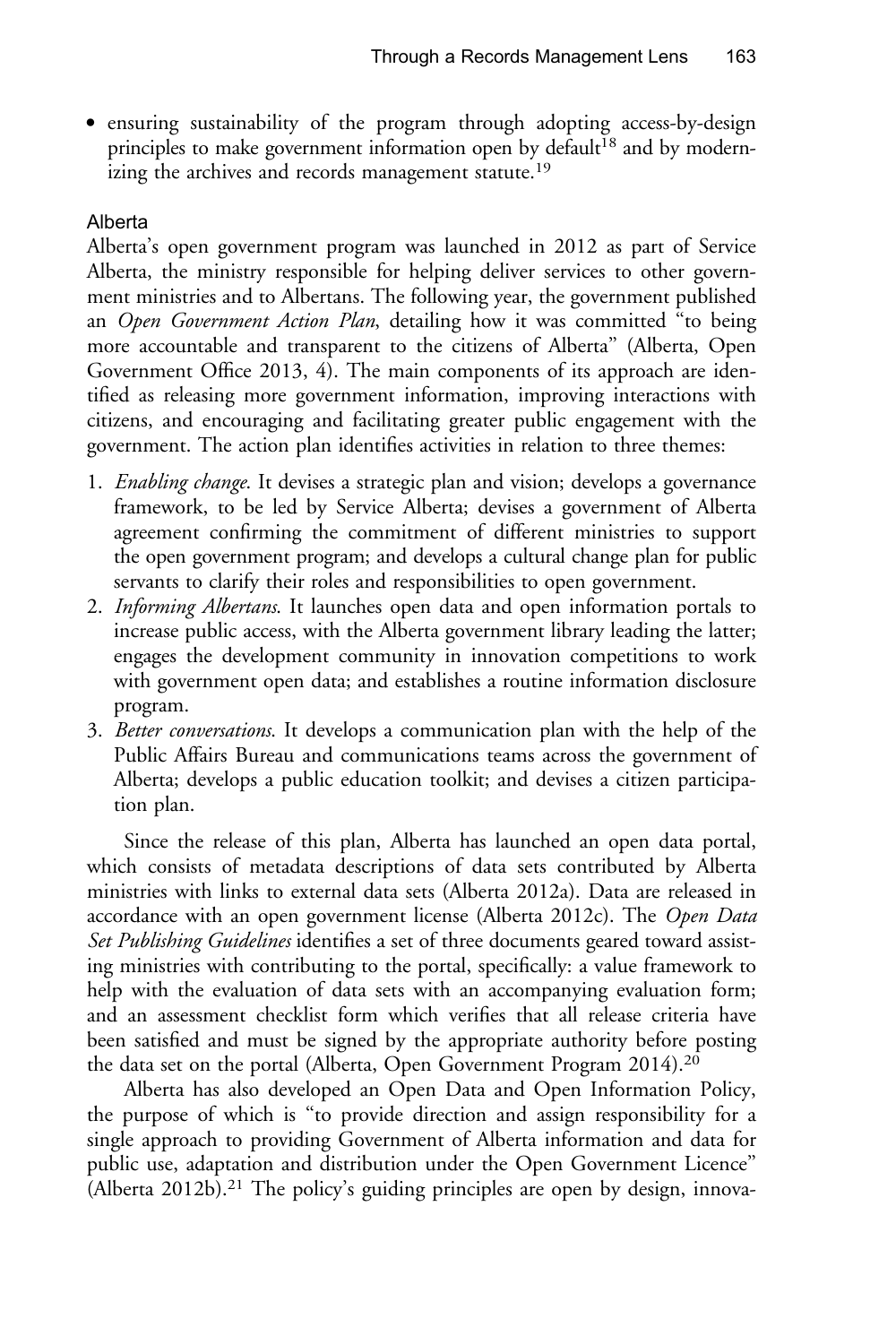tion from quality data, and improved governance. The policy also includes instructions pertaining to proactive disclosure of government information and considerations for balancing access and privacy in accordance with freedom of information legislation.22 Supplementing this policy are open data standards that specify: publication criteria and obligations by government ministries; required data characteristics; the mandatory usage of the Open Data Metadata Application Profile; allowable formats; and assessment metrics [\(Alberta n.d.](#page-32-0)).

## Ontario

Ontario is actively developing its open government program. Its government has established an open government web presence and provides an open data service ([Ontario 2014a, 2014b\)](#page-35-0). The Ontario open data portal contains both descriptions of the data sets and the data sets themselves. The data sets originate from different government ministries and pertain to different subject areas, including environment, education, travel, taxes, business, arts, health, employment, and others.

Ontario appointed an open government engagement team, the mandate of which was to provide advice to the minister of government services on the development and implementation of an open government initiative in Ontario. Incorporating the results of public consultations, this team produced a report, Open by Default: A New Way Forward for Ontario, which summarized recommendations for future directions, after which the team disbanded at the end of March 2014 (Ontario, Open Government Engagement Team 2014). The recommendations of this report were organized in four topical areas:

- 1. Working together: to focus on engaging the public in government and supporting their participation;
- 2. Opening up government information: focusing on improving the freedom of information framework; publishing inventories of personal information collected by the government not to be released for privacy, security, or other legal reasons; proactively publishing government planning documents; and publishing the results of the legislative process in an open format;
- 3. Making data a public asset: focusing on implementing an open-by-default data policy; supporting by-design principles by ensuring that newly procured IT systems support open data; integrating Ontario's open data portal with the broader IT enterprise infrastructure to support more holistic data management; developing partnerships to foster innovative reuse of public data; and developing new data sets to support key social and economic needs at the local, regional and provincial level; and
- 4. Implementation and sustainability: focusing on assigning responsibility for the open government portfolio to a senior minister within Cabinet; adding two permanent groups to the open government secretariat, namely a public engagement unit and a digital centre of expertise; and developing metrics to assess government progress on its open government initiative.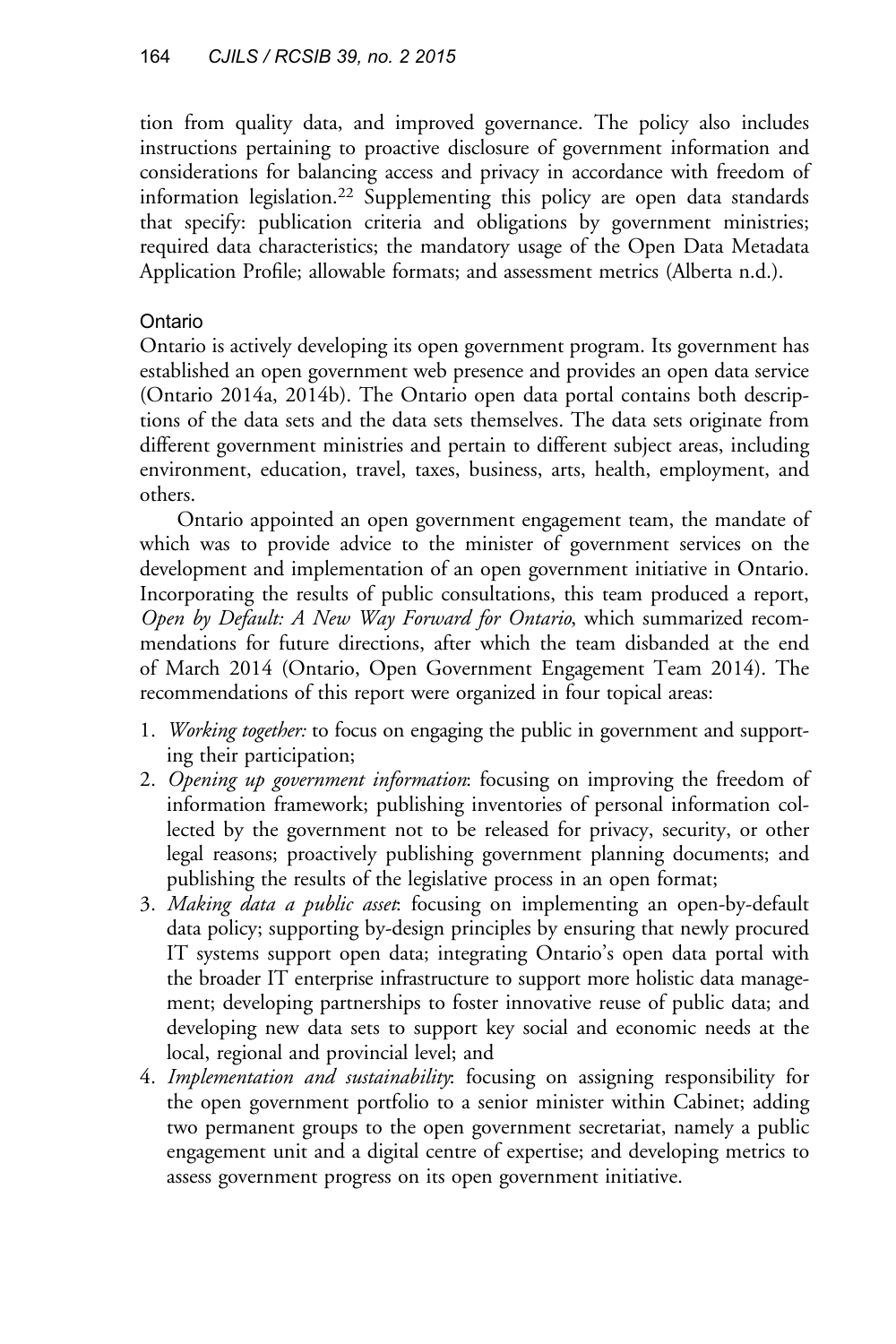# Newfoundland and Labrador

Newfoundland and Labrador launched an open government initiative in March 2014. Its stated objectives are to ''improve access to government information and data; enhance government's overall engagement of citizens and stakeholders; and strengthen collaboration between and among all sectors including government'' (Newfoundland and Labrador 2014f). The initiative is led by the Office of Public Engagement and is built on the following four pillars, for each of which a website was launched:

- 1. Open information. The proactive release of government information is provided, including responses to access to information requests, orders in council, ministerial expense claims, member accountability and disclosure reports, and awarded tenders. Additional information from various departments is available, organized by topic (Newfoundland and Labrador 2014g).
- 2. Open data. Tabular and spatial data sets are provided by government departments and agencies and are processed by the Newfoundland and Labrador Statistics Agency before publication on the website, accompanied by a metadata description. Some data visualization applications are also available (Newfoundland and Labrador 2014e).<sup>23</sup> The open government license is applied (Newfoundland and Labrador, 2014d).
- 3. Dialogue. This website contains materials pertaining to the public engagement plan, including results from consultations and feedback from presentations. The Office of Public Engagement is tasked with collaboratively building Newfoundland and Labrador's first open government action plan, and this website is part of the collaboration mechanism (Newfoundland and Labrador 2014c).
- 4. Collaboration. This website provides details on collaborative arrangements between the government of Newfoundland and Labrador with other governments, organizations, and communities [\(Newfoundland and Labrador 2014a\)](#page-35-0).

# Other provincial/territorial jurisdictions

Open government initiatives in other provincial/territorial jurisdictions are arguably not as developed as those already discussed. For instance, no province-led initiatives in Saskatchewan have been initiated. Further, in many provinces, government data initiatives have focused solely on geospatial data.<sup>24</sup> Quebec has declared its intent to work toward becoming an open government (Québec [2014a\)](#page-35-0), and additional plans were proposed in a report commissioned by the Quebec government, one of which was an open data portal ([Gautrin 2012\)](#page-34-0). The portal, since it was launched, contains both metadata about data sets as well as the data sets themselves (Quebec 2014b). The data sets are released in accordance with an open government license, which was recently replaced by a creative commons license adopted jointly by the cities of Quebec, Montreal, Gatineau, and Sherbrooke (Quebec 2014c, 2014d).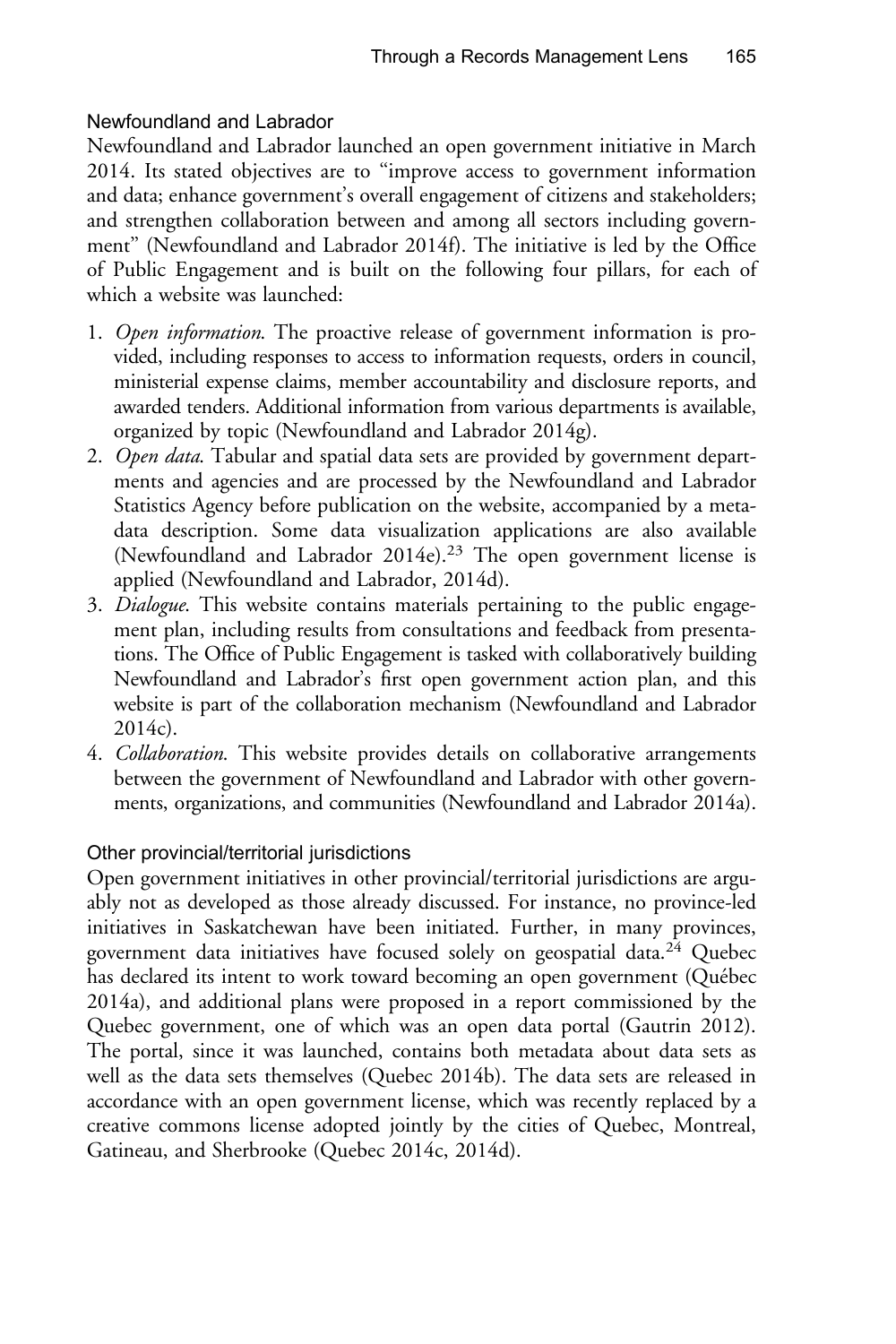#### Municipal level

Many Canadian municipalities have developed open government initiatives—in particular, open data components.25 The informal partnership formed in 2011 known as G4—comprised of Toronto, Ontario; Vancouver, British Columbia; Edmonton, Alberta; and Ottawa, Ontario—is working collaboratively to improve open data standards and practices [\(Giggey 2012\)](#page-34-0). Further, the Ontario provincial government has formed a public sector open data working group comprised of representatives from various municipalities and other partners (for example, the MaRS Discovery District), tasked with developing common processes and formats.<sup>26</sup> It is beyond the scope of this article to address all municipal open government and open data initiatives, so the following three municipalities will serve as examples.

#### City of Toronto

Toronto issued its Open Data Policy in 2012, outlining the principles, roles, and responsibilities related to the city's open data program, which supports its commitment to open government and is focused on making data publicly available in reusable formats ([Toronto, Corporate Information Management Services](#page-36-0) [2012](#page-36-0)). The program is implemented as a component of the city's enterprise information management initiative, codified in the Information Management Framework (Toronto, City Clerk's Office 2013). This framework embodies a standards-based approach to information management based on four principles: accountability, openness, lifecycle management, and trust and reliability. By aligning with the Information Management Framework, Toronto has situated open government data as one element within enterprise information management, thus taking a holistic or integrated approach.

The Open Data Policy also aligns with the access by design and privacy by design principles, developed by the Office of the Information and Privacy Commissioner of [Ontario \(2010, 2014\)](#page-35-0). Data sets released comply with rights of privacy, security, and confidentiality as identified in the Municipal Freedom of Information and Protection of Privacy Act and other applicable legislation and are released in accordance with the Open Government License via Toronto's open data catalogue (Toronto 2013a, 2014b).27

In the policy, executives are responsible for identifying data sets for release, along with related planning and assessment exercises, working with Toronto's Open Data Team on the data set publication process. Toronto's Open Government Committee is tasked with providing governance and oversight for the open data program. The Open Data Team includes staff from the City Clerk's office and the Information and Technology Division and is mandated ''to assess, prioritize, release and monitor datasets in accordance with this [open data] policy'' ([Toronto, Corporate Information Management Services 2012](#page-36-0)).

Toronto's twenty-six strategic objectives for 2013–18 include Strategic Objective 13 on Open Government by Design, the focus of which is a shift in organizational culture to support more accountable, open and transparent government (Toronto 2013b, 2013c). Like the Open Data Policy, this strategic action is framed as being explicitly in alignment with the *Information Manage-*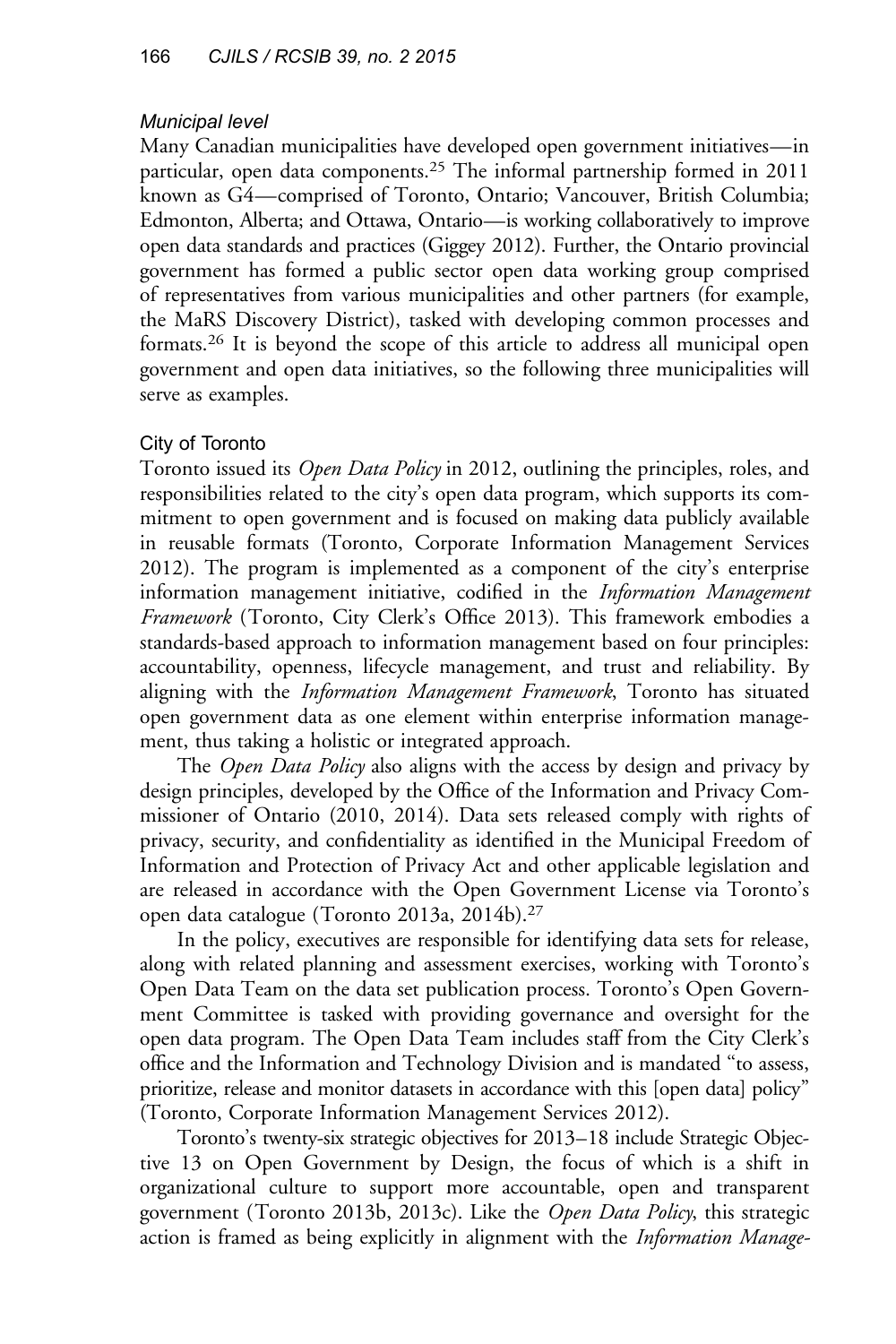ment Framework and by-design principles, specifying the need for integration of technology and information management at all levels. Training and awareness efforts are identified as an important and necessary part of fulfilling this objective, along with devising assessment mechanisms and metrics to evaluate progress. By situating open government as an information management initiative, information management is clearly recognized as the foundation and enabler of open government.

#### City of Vancouver

In 2009, Vancouver City Council passed a motion supporting the principles of open and accessible data, open standards, and open source software (Vancouver, Standing Committee on City Services & Budgets 2009). The city resolved to actively pursue an open data program, including developing plans to release archival data as open data. The city's open data website, launched in September 2009, includes both metadata descriptions of data sets as well as the data sets themselves (Vancouver 2014b). Also included is information about available data formats and the licenses under which the data sets are released.

Vancouver developed a *Digital Strategy* in 2013, which included not only mention of open government data but also e-government, citizen engagement, and digital infrastructure to support socio-economic development ([Vancouver](#page-36-0) [2013\)](#page-36-0). The high-priority initiatives identified in this strategy included expanding on the open data program, improving digital service delivery, and establishing digital services governance. These initiatives were all intended to support the four pillars and goals of the strategy: engagement and access; economy; infrastructure and assets; and organizational digital maturity. The strategy makes clear reference to its support of the ''open government ecosystem'' ([Vancouver](#page-36-0) [2013,](#page-36-0) 3; [Vancouver Chief Librarian 2013\)](#page-37-0). This strategy is cited as a priority in Vancouver's 2014 Corporate Business Plan (Vancouver 2014a).

Vancouver released an online public engagement tool, ''Talk Vancouver,'' in 2013 (Vancouver 2014c). The tool enables registered users, who must be residents of Vancouver over the age of fifteen, to participate in discussions concerning municipal affairs. It aligns with the open government objective of citizen participation and engagement in government.

#### City of Regina

Regina's open government initiative is based on the following three pillars:

1. Open data. Regina's open data catalogue includes both metadata about the data sets as well as the data sets themselves (Regina 2014b). Its technical platform, OGDI DataLab, is an open-source open data catalogue that is targeted for Microsoft's Windows Azure cloud-computing platform, and it includes functionality supporting both human and machine interaction with the data [\(Regina 2014a\)](#page-36-0). Use of the data is subject to the city's licensing terms (Regina 2015).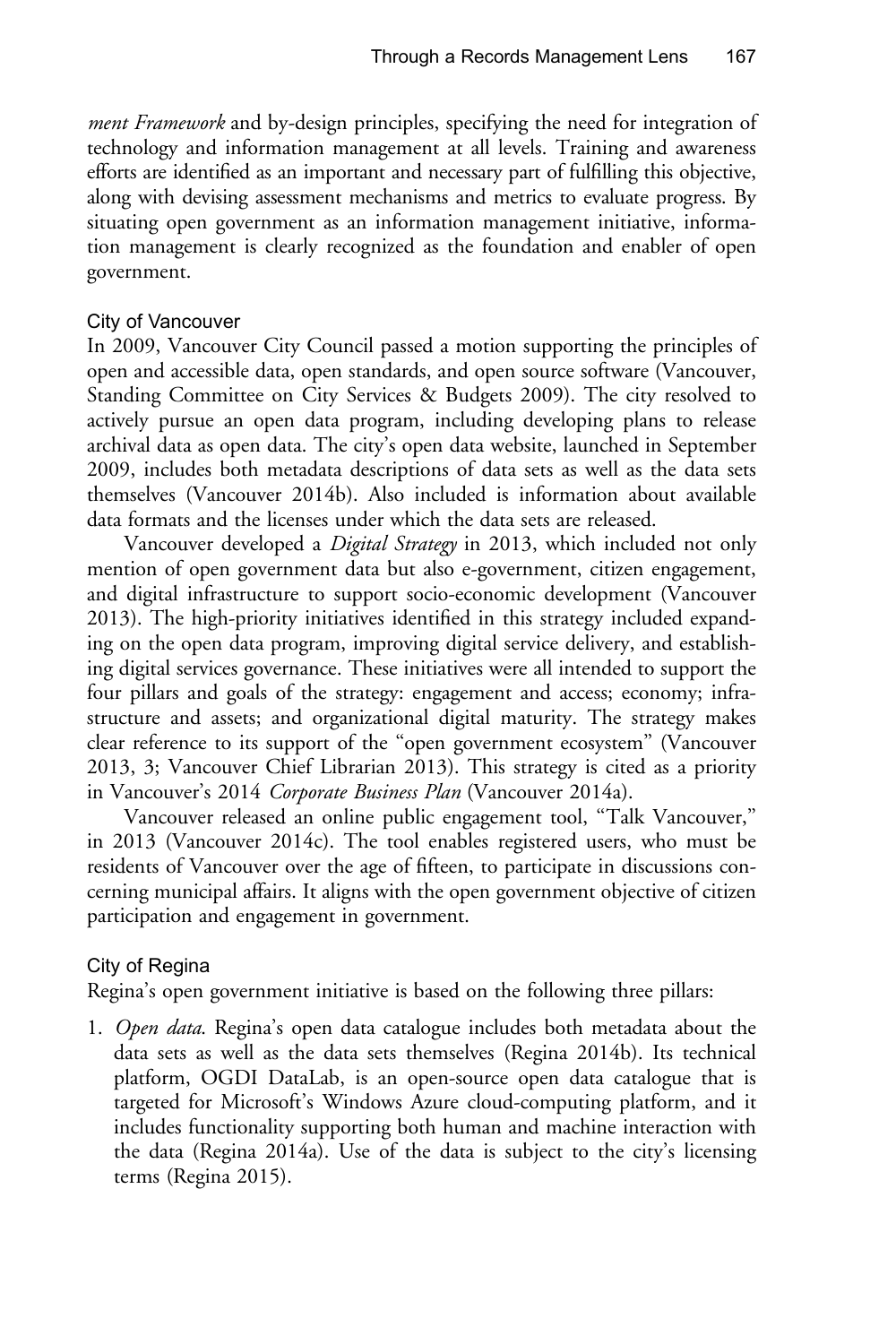- 2. Open Information. This is an online repository of government documents (for example, reports, expenses, surveys, and so on) proactively disclosed by the city or requested under the Local Authority Freedom of Information and Protection of Privacy Act (Regina 2014d).<sup>28</sup> The stated intention is to maintain the information disclosed on the open information page for a minimum of two years post-release.
- 3. Citizen interaction. Regina's open government website also includes mention of applications built from the city's open data and an invitation to follow city communications on various social media platforms (for example, YouTube,TM Facebook,  $^{TM}$  and Twitter<sup>TM</sup>) (Regina 2014c).

This open government initiative, launched in 2012, originated from an internal corporate information assessment that emphasized the need for external stakeholders to access city information. It is managed by a cross-organizational team within the city, including two open government committees, the Strategy Committee and the Operational Committee, which provide direction and governance for the program. The city has also worked in collaboration with open data citizen-lead groups, Open Data Saskatchewan and HackRegina [\(Currie 2013,](#page-33-0) 119–24).29

## Common components of open government initiatives in Canada

Based on this overview, the following common components are identifiable in these open government initiatives:

- · Open government plans. Some jurisdictions have well-developed and comprehensive planning documents for open government initiatives. In others, commissioned or investigative reports have provided advice, feedback, and direction for further developing the initiatives.
- Legislation, policy, procedures, and guidelines. In addition to freedom of information and privacy legislation, some jurisdictions have comprehensive policy and procedural documents specific to open government (including open information and open data), while others do not or are still in the process of drafting them.
- Open data portal or catalogue. Many jurisdictions offer some kind of open government data service, for example, a metadata registry (catalogue) and/or a repository of data sets. The types of data sets offered vary per initiative; in some jurisdictions, only geospatial data are available.
- Open information. Some jurisdictions have websites dedicated to providing access to open information resources, separate from their open data portals.
- Open dialogue or citizen engagement. Some jurisdictions have specific program lines dedicated to open dialogue or citizen engagement. This may take the form of public consultations, websites intended to collate citizen input on issues, projects or initiatives, or other mechanisms.

While some jurisdictions perceive open government information services as components of their information management infrastructure and responsibilities, this is not yet a common approach. Issues with this and other records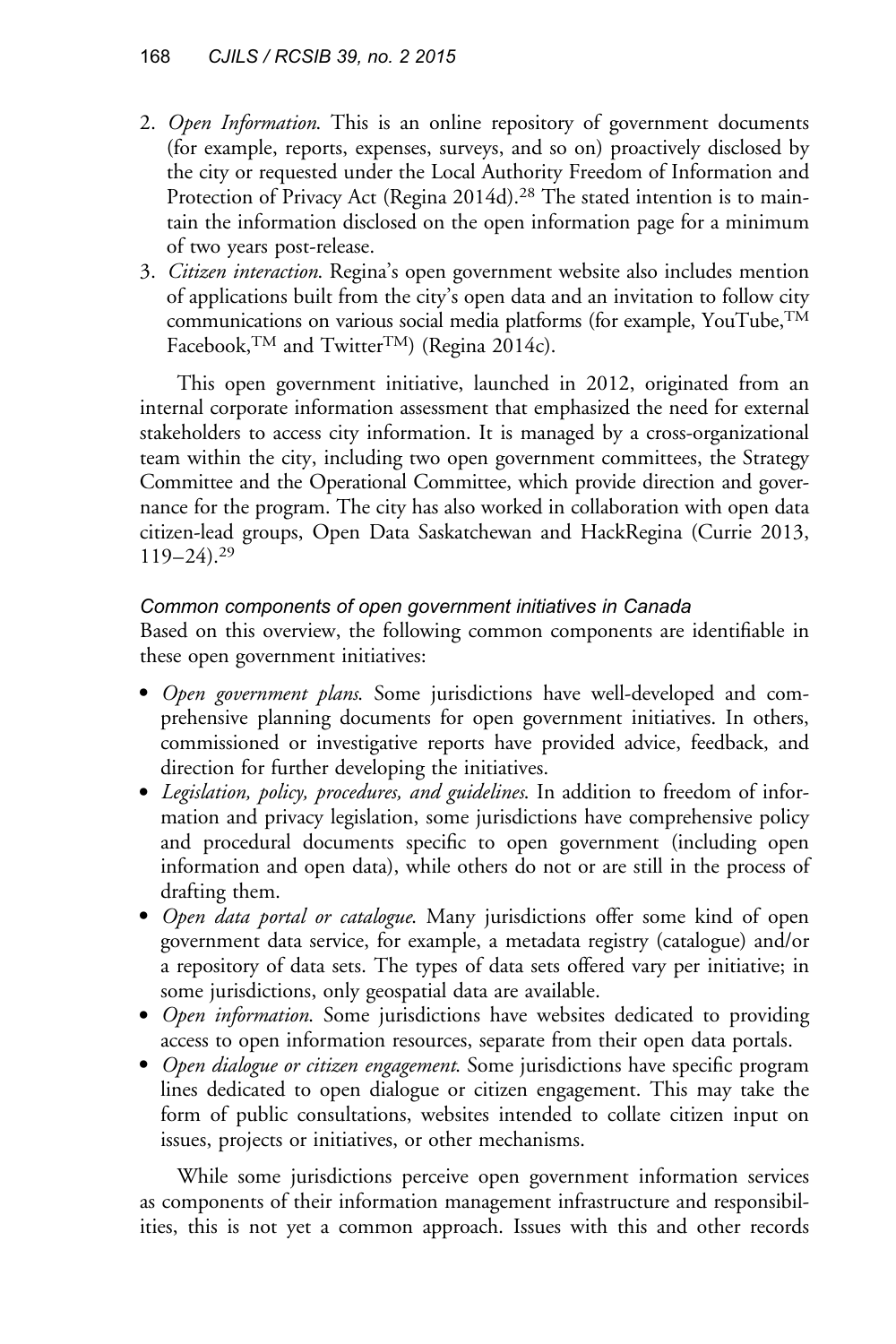management implications of open government initiatives will be explored in the following section.

#### Open government within a records management framework

Records management plays a deciding role in creating reliable and trustworthy open government information. When records are well managed, they serve as instruments of accountability and as authoritative and trusted sources of information about government activities (Thurston 2012b). Underpinning an open government initiative with an already strong and reliable records management framework is therefore likely to have a considerable impact on the success of the initiative. Since an open government initiative introduces new processes, procedures, records, and, thus, a new series of records management challenges for government, these must be identified and the proper controls must then be introduced, first, within the framework of the initiative and then in relation to the organization's goals and strategies. As this section of the article will explore, this can be accomplished by conducting a work process analysis of the initiative, which can then help inform the records management requirements for records creation, capture, and control.

#### Open government as a business process

As described in the International Standardization Organization's Technical Report: Information and Documentation—Work Process Analysis for Records (2008), a business process analysis is an efficient way of identifying the systematic work processes, transactions, and records that comprise a business process or, in this case, an open government initiative. Such an approach includes both an analysis of functions being performed in a business context (functional analysis) and an analysis of the constituent steps within the business process, in which records are generated at the transaction level (sequential analysis). The former includes an assessment of the broader context of the business process, which includes its mandate and its regulatory environment. A functional analysis helps identify reasons why or for what purpose the work supported by the process is undertaken. Thus, performing a functional analysis of an open government initiative would first place it within its respective organizational context (that is, the governing body and its jurisdiction) and then identify the ultimate goals of the initiative (that is, achieving transparency and accountability by opening up government information). This type of analysis helps inform higher-level information management and records control issues—for example, information classification and retention/disposition. In another instance, a sequential analysis focuses on how the work is undertaken, illuminating records creation requirements at the transaction level as well as the roles, responsibilities, and dependencies between related processes (for example, when the output of one process is required as input for another). Considering the roles of various participants as part of this analysis further helps demarcate the specific sequence of steps (for example, providing guidance; providing approval or authorization; undertaking processing; undertaking evaluation or audit; and so on). Understanding these roles not only highlights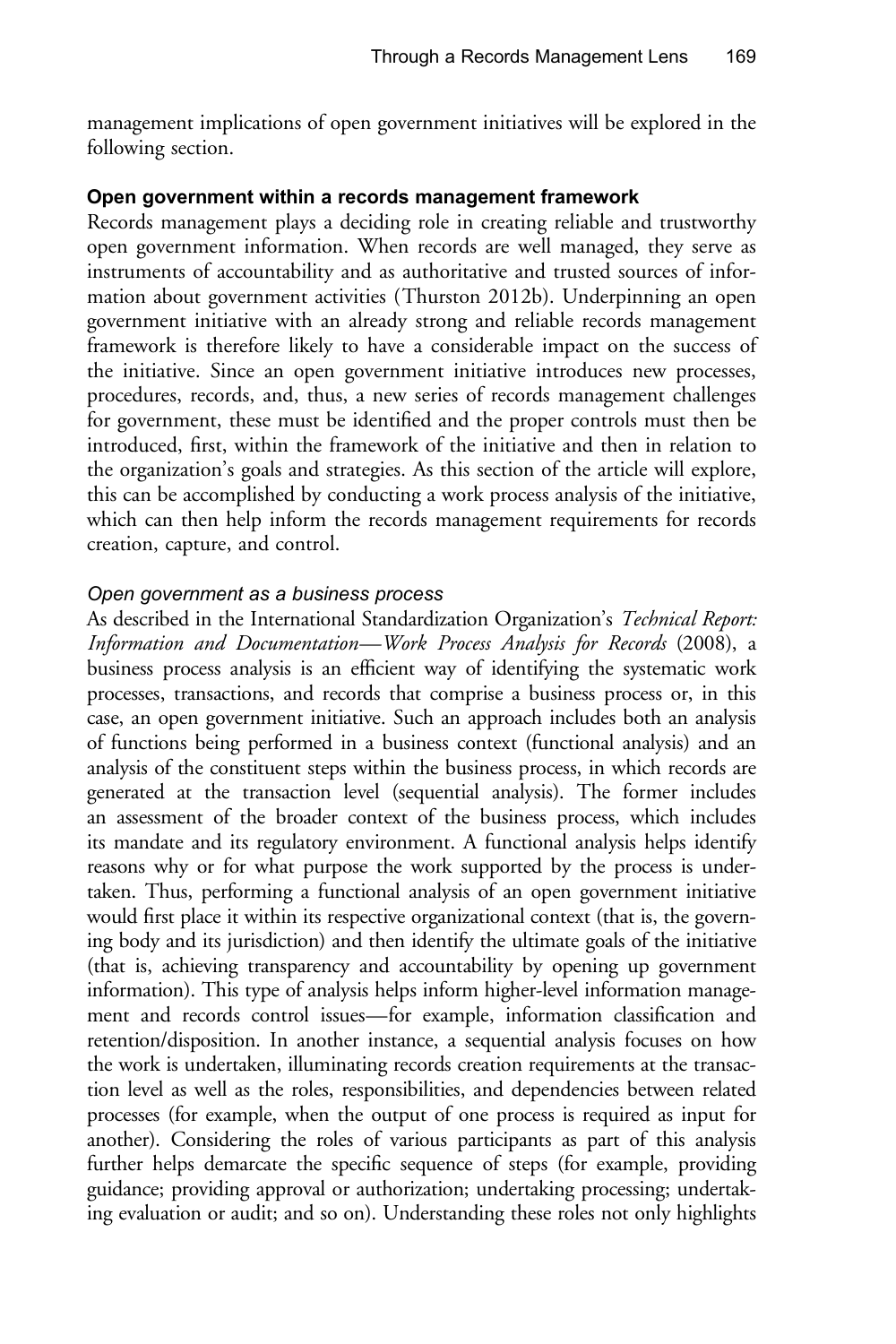what types of records are generated through the process but also who is responsible for them.

This article divides and summarizes an open government business process into three categories—that is, three stages of implementation: initiation; identification and distribution; and promotion and evaluation. Each stage consists of tasks and transactions, summarized as components, that are key to the initiative's success. Each work process produces a series of information objects (that is, records and documents) that must be considered both for their purpose as evidence supporting the workflow as well as for their value as attributes of accountability in relation to the open government initiative. Only then can records management requirements for records creation and control be properly informed.

#### Initiation

#### **Policy**

A government's commitment to transparency and accountability must be demonstrated, first and foremost, at an enterprise level. The objectives and principles underlying the open government initiative must be accurately reflected in an open government policy. In general, an open government policy should help guide decision-making and outline the desired outcomes, deliverables, and courses of actions. With regard to the publication of open government information, a policy can serve to expand on the types of government information that can and should be distributed under the policy's intent as well as guide the development and dissemination of these outputs (for example, by specifying in what format and through which platforms the information is distributed). In turn, this can increase data accessibility and encourage the information's reuse. While a commitment to open government comprises much more than a policy, it is nevertheless a key document that demonstrates a first step in guiding a new initiative's implementation and oversight. It should state the intentions, duties, and proper authorities that will be given to those designated as being responsible for the initiative as well as outline the metrics that will be used to evaluate the program's progress once implemented. Most importantly, a policy should be a statement of accountability; a government is accountable to its citizens, but it must also be accountable to itself.

An open government policy should be designed in line with an organization's existing policies, legislation, and regulations, specifically those supporting the organization's accountability framework and records management practices. If properly designed, an open government initiative will likely influence (and hopefully strengthen) a government's existing accountability structures and, within these, its records management policies. With regard to the latter, an open government policy should include components that address records management, if not at least a cross-reference to an existing records management policy. If neither is the case, guidance should at least be provided by those responsible for the policy's oversight on how the two policies could be brought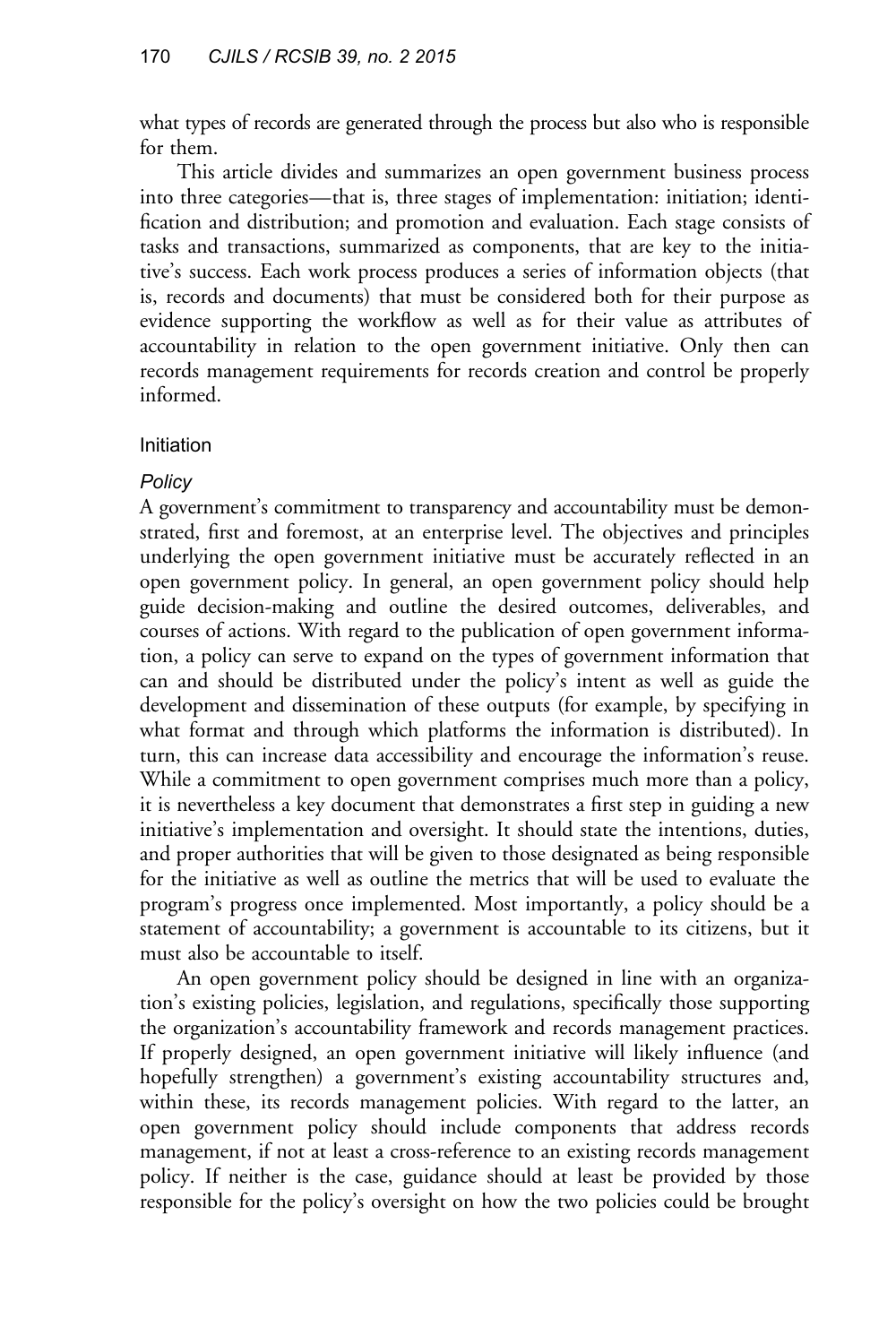into alignment. It is important to define a clear relationship between open government and records management practices and, as a consequence, between the records, the open government initiative, and its processes. Citizens must be able to base their trust on a government's ability to comply with both old and new standards of practice. Compliance with the provisions outlined in these new policies should not be realized at the expense of existing official standards [\(McDonald 2012,](#page-34-0) 13). If such a policy is to carry the same weight and authority as other enterprise-wide policies generated by the organization, then its development would follow the same drafting, editing, review, and approval processes that were used for these other policies.

Action plans, guidelines, and standards of practice are examples of information objects that are likely to accompany the creation of an open government policy. These, along with other similar documentation, will help create consistency in government actions and uniformity in outcomes. Creating procedures on the release of open government data sets, for example, would help standardize the format in which these data are released, creating consistency in output and enabling seamless interoperability between various data sets. Standard templates, which would capture different types of contextual information in the form of metadata,<sup>30</sup> is one example of an information object that could be required as part of the release of this information. It would help to ensure not only that information is properly contextualized but also that data are traceable and linkable, which are ''core elements for dataset authenticity and reliability'' (Thurston 2012b). Above all, the planning, processes, procedures, and document trail that underlie the drafting of this policy and its supporting documentation are as important to the open government initiative as the policy itself: ''Each public body should open up as much data about the preparation and execution of policy-making as possible, in an accessible and understandable way'' (Zuiderwijk, Janssen, Choenni, Meijer 2014, 3).

#### Players

It is easy to state that a successful open government initiative requires a champion with the right attitude for the cause (and not those who implements a policy of openness simply because "everyone else is doing it"). While there often exists a significant gap between the ambitions of the politicians and the reality of the task at hand that must then be managed by the public servants, the two nevertheless play equally significant roles in the implementation and maintenance of a successful open government initiative. Widespread collaboration across government departments and within hierarchal ranks is not only important but also necessary. If government is going to establish an open dialogue with the public, it must first ensure that there is an open dialogue on such a topic within its own administration.

Assigning the responsibility of proper oversight and management of an open government program can present a significant challenge. The choice of the group or department that will oversee the implementation and oversight of the policy could have a significant impact on how new strategies are welcomed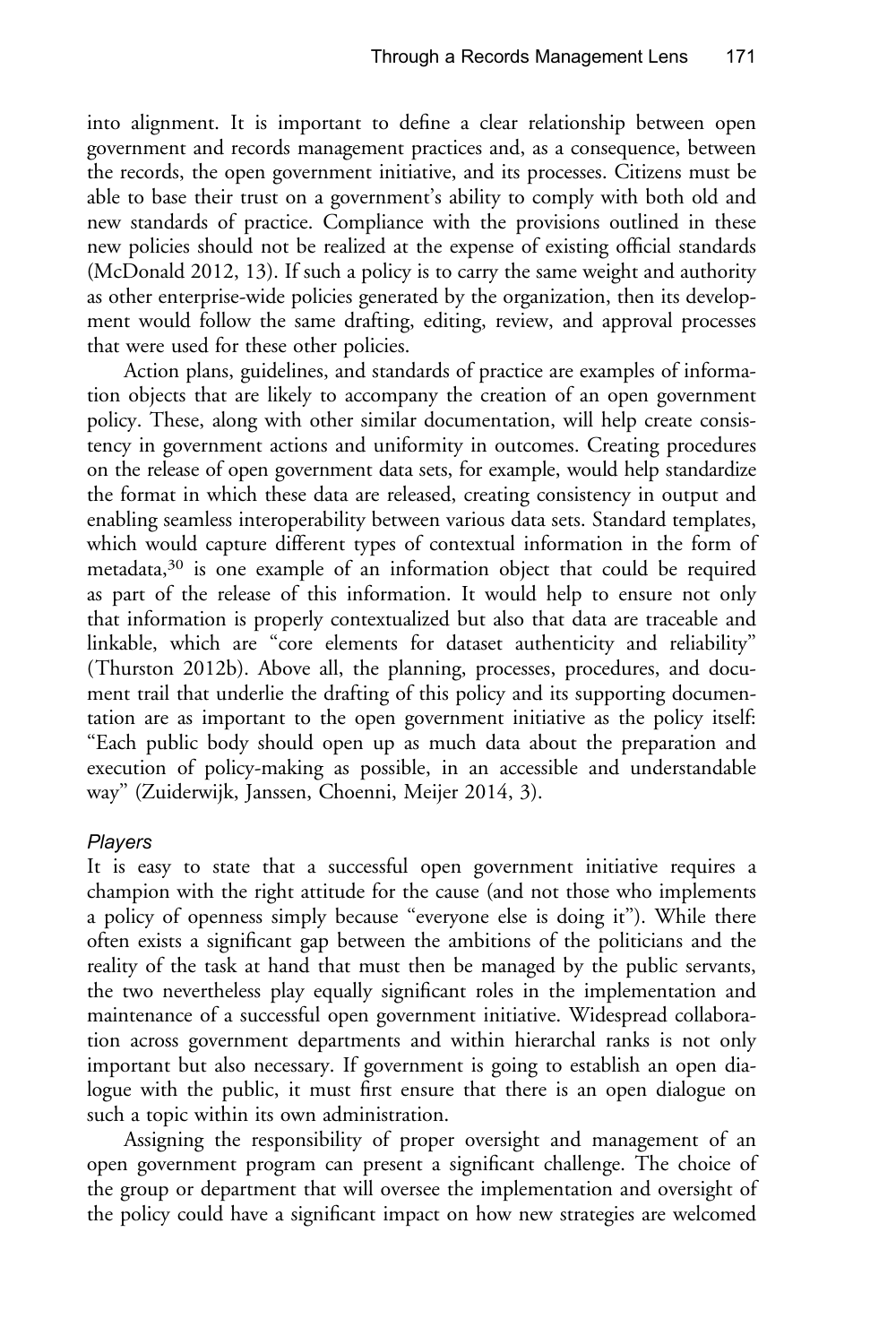and complied with within an organization. Creating general awareness and soliciting support for a new policy throughout government (for example, distribution of memos, employee training, and so on) are important steps in the process. The initiative's success depends, first and foremost, on an employee's ability to comply with and abide by the new framework [\(Gavelin, Burall, and](#page-34-0) [Wilson 2009,](#page-34-0) 17). All relationships, both inside and outside of government, must therefore be considered when assigning responsibility and thus accountability.

The International Records Management Trust (IRMT) refers to the group or body designated with the responsibility to oversee the implementation of an open government policy as the ''records authority.''31 Aptly named, the records authority should emulate excellence in records management. They are expected to provide the public with evidence of government decisions and actions, information that must be pulled from official government records. This group should therefore be in a position to advise government on records management policy, set standards, define and apply quality control metrics, and enforce compliance ([International Records Management Trust 2013,](#page-34-0) 2–12).

Government records and archives professionals are in a position to significantly contribute to the success of these initiatives. In this regard, the IRMT argue further in favour of the role of a national archives body<sup>32</sup> as the unit within government that is (or should be) responsible for facilitating the creation, distribution, and preservation of authentic and reliable records. A national archives already has it within its mandate to protect ''the documentary evidence that shows that a government is following the rule of law, [document] its actions in a transparent fashion, [maintain] evidence of its operations and so [remain] accountable to its citizens'' ([International Council on Archives 2005,](#page-34-0) 7; [Thurston](#page-36-0) [2012a](#page-36-0), 2). The National Archives and Records Administration (NARA) of the United States and the National Archives of the United Kingdom, for example, already share in the responsibility of their respective country's open government initiatives. NARA, has developed an independent open government plan,<sup>33</sup> which outlines their agency's unique responsibilities with regard to the country's open government initiative ([US National Archives and Records Administration](#page-36-0) [2014](#page-36-0)). The National Archives oversee the development of the UK Government Licensing Framework, which includes an open government license (National Archives 2014, 2015). Unfortunately, not all government archives, especially lower-level jurisdictions, are in a position to adopt such a role (Thurston 2012b). However, records and archival units can still play a significant role within larger governing administrations by creating partnerships with ATI offices, regulatory bodies, and auditing authorities. Regardless of whether or not an archives is in a position of oversight or authority, the unit's knowledge and expertise can support open government objectives of transparency and accountability by providing the public with reliable evidence of government activities. In sum, the records authority should adopt a leadership role within government in ensuring that the information that is provided to the public is complete and reliable. In the same way, the records authority should be reliable and therefore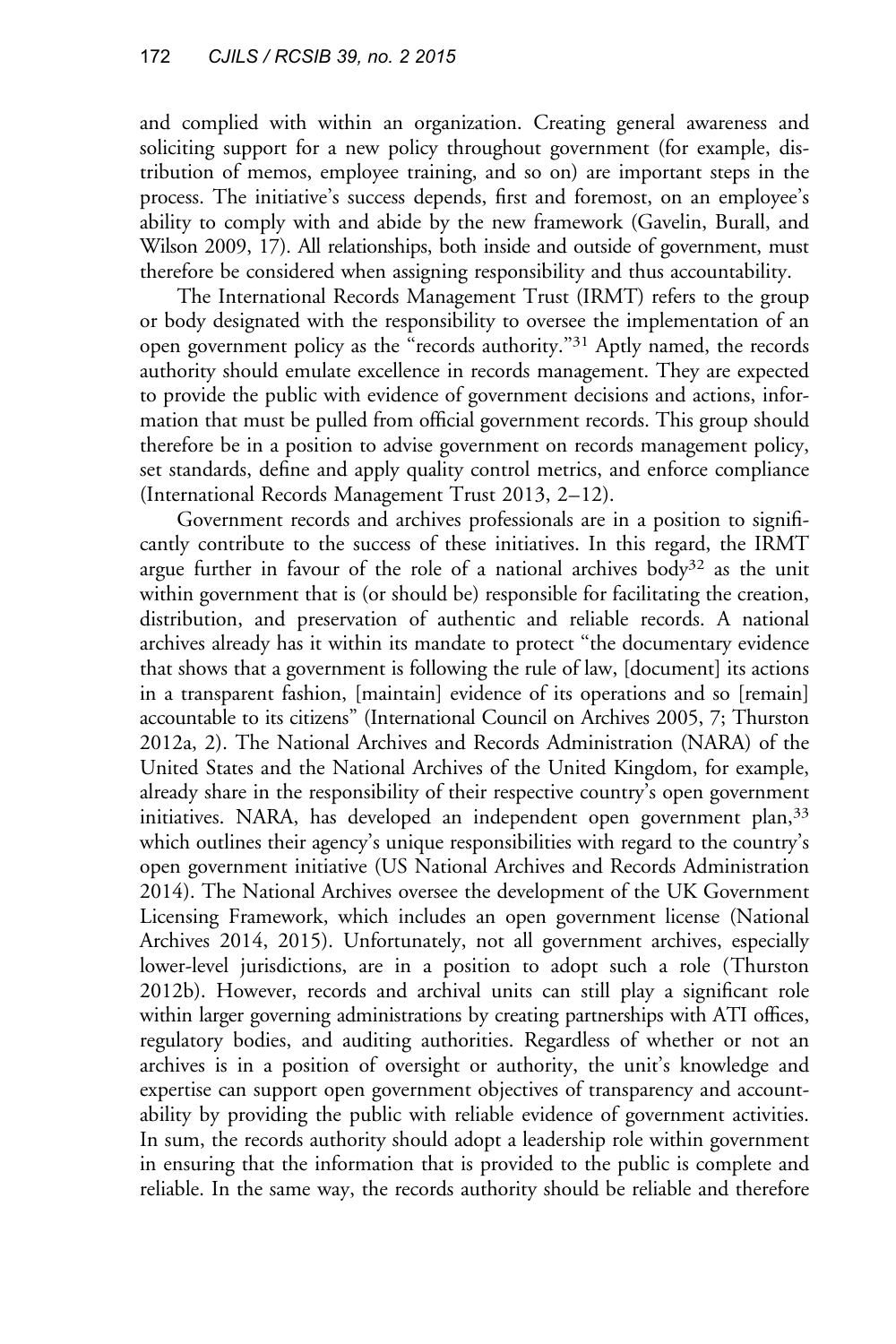in a position to be trusted by both the government and the public to fulfil its responsibilities [\(International Records Management Trust 2013](#page-34-0), 2–12).

## Identification and distribution

Once a policy has been approved and roles and responsibilities assigned, the information that will be distributed in support of the policy must be identified. This next phase comprises two key components: records (the *what*) and technology (the how).

# Records

Government records, created, maintained, and preserved as evidence of government activities, are the primary sources from which open government information must derive. The release of this information must begin by identifying what government information can and will be distributed.<sup>34</sup> Using the organization's classification scheme as a reference point, an inventory<sup>35</sup> or map of the organization's existing records can be created to help identify what information is eligible for publication, either in its current format (for example, government publications, internal communications, and so on) or following strict reformatting requirements (for example, parsing content from certain documents, anonymizing records, and so on).36

The data and information that is selected for publication and distribution under a new initiative derives from original government source material that has been repurposed and given value within a new open government context. The value of this information thus depends on the reliability of the source material as well as the accuracy with which this is then communicated with users. Since this material was created as a result of separate business functions and processes, information concerning the work processes, the system and the environment that guided the creation, capture, and control of the source material must therefore be considered as relevant to the publication of the open government information—together, they provide a complete and accurate picture of the information's context and meaning and, therefore, a basis for trust in the information.

Once the records have been identified, the information that will be distributed as open government information is collected and prepared for release by data custodians, technicians, and the like. This preparation entails:

- Information modification. Personal and confidential information must be anonymized; open government information that has not been properly vetted for personal and confidential information risks exposing citizens and government clients to privacy breaches.
- Information reconfiguration or reformatting. This may be required for some of the selected source materials based on their intended purpose and the platform on which they will be distributed (for example, parsing various data to then distribute it as a structured data set).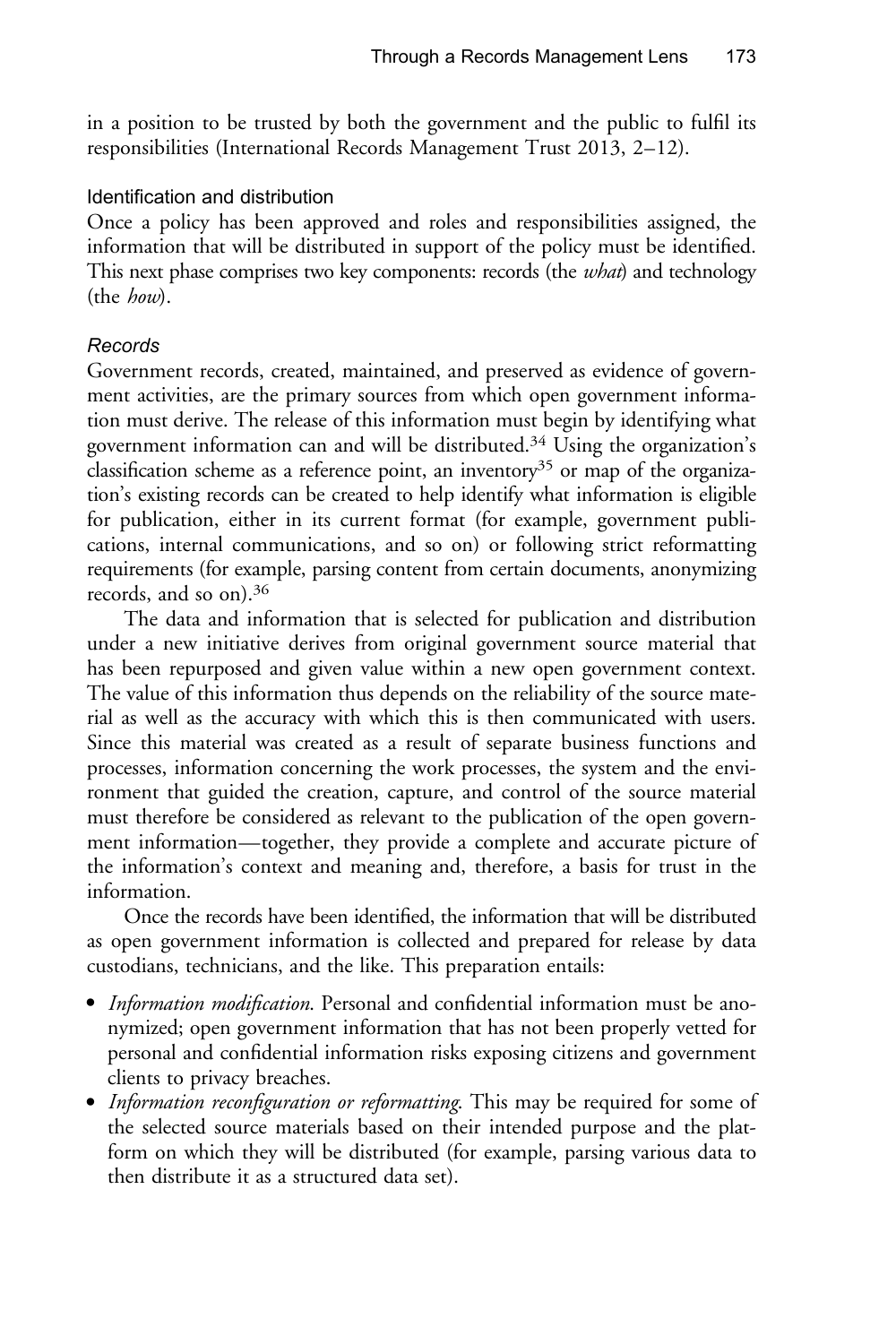• Identification or creation of relevant contextual metadata. This may include information describing the original records, including: details about custody/ ownership; the production context; omitted information; records management specifications, including retention and classification; legal concerns; and so on. This metadata should be released alongside the open government information so as to provide context, enhance discovery and accessibility by improving searchability, and allow for seamless linking (that is, interoperability) between different data sets. Without context, the information risks being misused and misunderstood, its utility undermined, and its value compro-mised [\(Thurston 2012a](#page-36-0), 5, 7).<sup>37</sup>

Throughout these steps, documentation depicting how the information was identified, collected, and transformed should be amassed and provided alongside the final disseminated information. As this content provides context and allows for data traceability (that is, being able to trace the information back to the source material), it speaks to the accuracy and reliability of the final information product (Thurston 2012b). Final steps in the workflow include having the final products reviewed by authoritative bodies before being approved by designated employees, often executives, and then published via a web-based platform (for example, open data portal, open information website, and so on).

## **Technology**

Each stage of the workflow outlined earlier requires the support and intervention of various technologies. While the identification, collection, and preparation of the open government information is likely to be achieved by information technicians using existing tools and platforms (for example, electronic document and records management systems; databases; search engines; and so on), the publication of the information may require the creation of new technologies, including websites, portals, and repositories.<sup>38</sup> These web-based technologies represent the front-end design of an open government initiative. The interface with which users will interact will effectively represent the face—albeit virtual of the government's commitment to transparency and accountability. Open government platforms must be designed with open data principles in mind: access to the open government information cannot be hindered or altogether prevented by the imposition of fees or control barriers (for example, copyright, unwarranted licences, and so on) and information discovery, download, viewing, and repurposing should be made to be seamless and effortless to the user. The quality of the technological platforms will have a direct impact on how users view the quality of the information and the quality of the open government initiative as a whole. Information or tools that are judged to be of poor quality (for example, poor searchability; challenging user interface; data sets are difficult to understand or distributed in non-machine-readable formats or ''un-mashable'' formats; and so on) may discourage user participation and the reuse of this information, thus jeopardizing the initiative.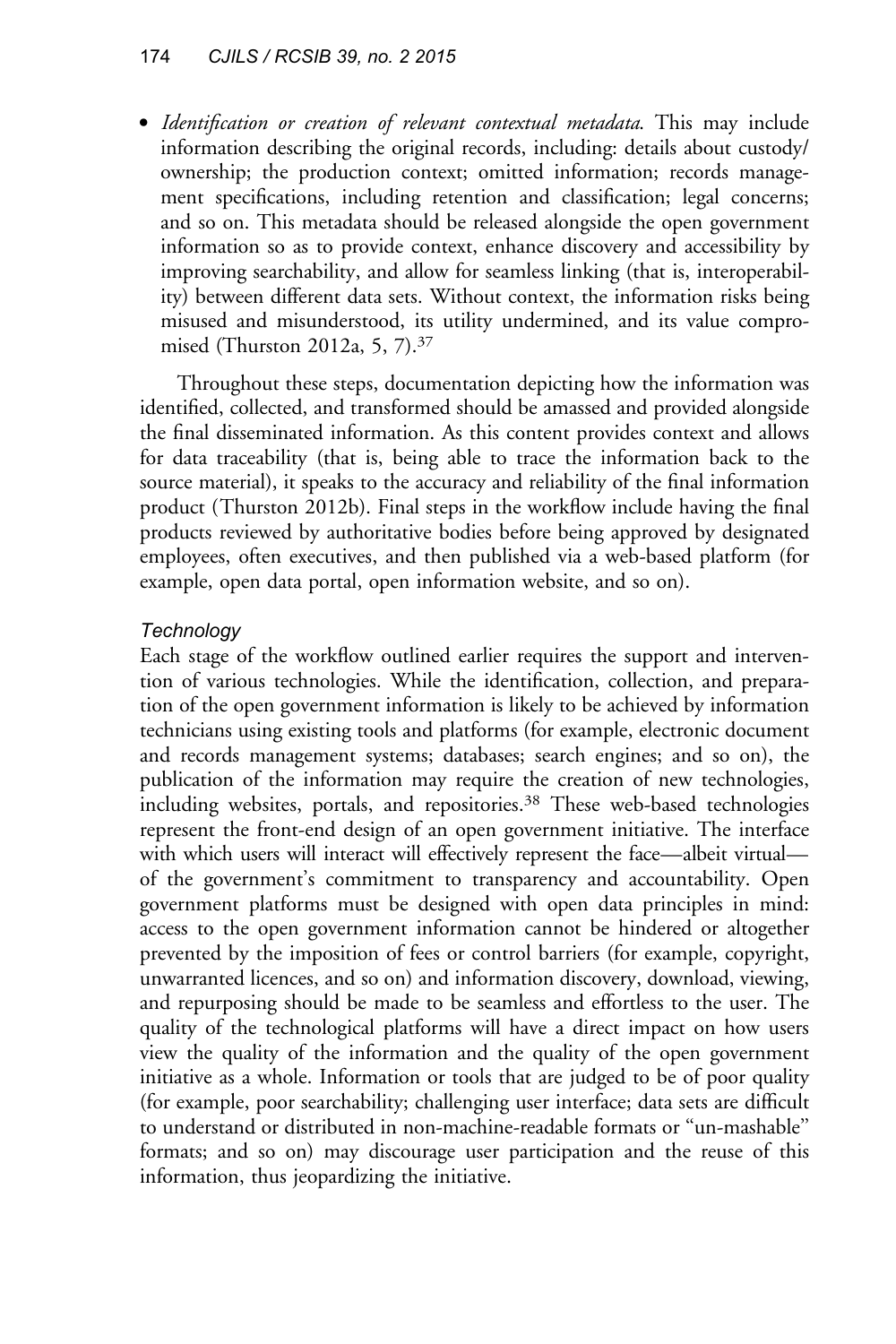While front-end accessibility is important for encouraging citizen engagement and information reuse, it cannot be to the detriment of other system features. Whether designing an open data portal, an open information database, or a service delivery application, records management standards and requirements must be accounted for in the systems' features and design ([McDonald](#page-34-0) [2012,](#page-34-0) 18). Following by-design principles, records management controls should be embedded within the design of these technologies. These platforms must be able to manage the full lifecycle of the open government information they support (for example, retention, disposition, preservation, and access), as well as the information objects they produce (for example, usage statistics, user feedback, and so on). The necessary controls can be identified by the results of the work process analysis as well as by an assessment of existing technologies and infrastructures, and later adjusted as needed. In this regard, proper guidance by the records authority is important, but seamless collaboration between open government, information technology, and information management professionals is imperative not only for the design of the final tools and platforms but also for the compilation of information needed to identify the requirements. Meeting these requirements is essential to building a technical environment that enables a trusted records environment—if the environment can be trusted, so too can the information it manages and produces.

#### Promotion and evaluation

As value creation is strictly dependent on citizens' reuse of open government information, an open government policy should be designed with the future users of the information in mind. While the release of open government information sets the stage for enhanced transparency and accountability, the latter can only truly be achieved if citizens are made aware of the information's availability and of how it might be used and repurposed for their benefit. As the open government program matures, focus will shift from identifying government records for publication to creating an open dialogue with citizens, further enabling government to identify ways in which the initiative can be improved. Therefore, the strategies and systems that are adopted to support citizen engagement (for example, feedback forms, opportunities to request specific open government information, and so on) become constituent steps, final extensions, of the overall business process.

#### Citizen engagement and open dialogue

As previously mentioned, citizen engagement is a key pillar in achieving a successful open government initiative. Therefore, the effort of soliciting the public's participation in these types of projects must extend far beyond simply making information available for use. An open government initiative must be promoted and effectively communicated to the public through the use of promotional activities, programs, and tools. Creating incentives for users to make use of the information (for example, hack-a-thons) or lowering the threshold for new users, for example, are just some of the ways of how this can be achieved ([Janssen, Charalabidis, and Zuiderwijk 2012](#page-34-0), 265).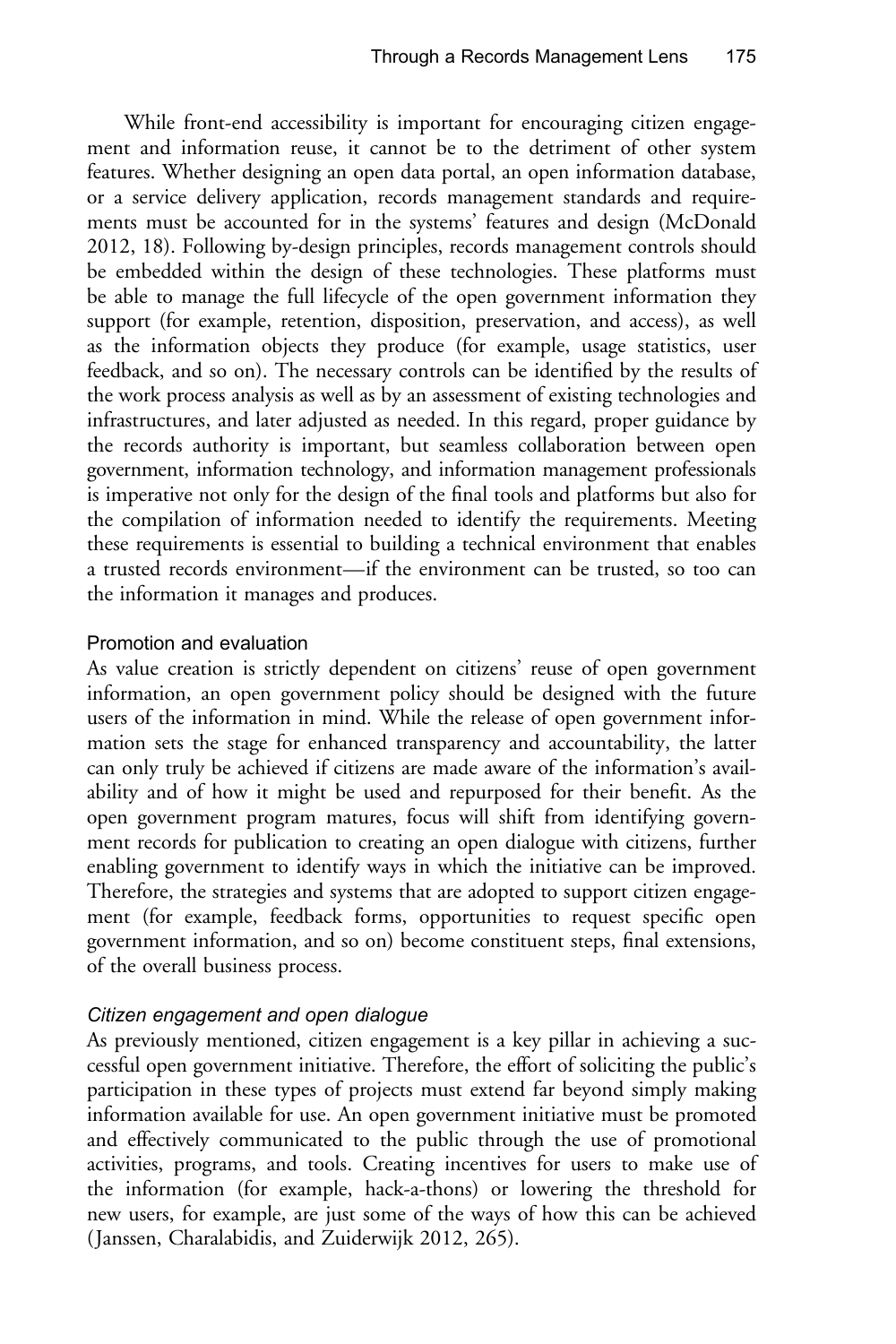Communication is also an important component of citizen engagement. Open government information users must be able to effectively and efficiently relay their feedback, concerns, or requests back to those responsible for overseeing this component of the initiative. Common communication mechanisms include open dialogue or feedback forums and web platforms with social media functions, similar to those that may be used also to disseminate information about government activities. Non-web-based interaction could include public in-person consultations, from which feedback could be documented in other ways (for example, forms and audio recordings).

These promotional tactics and communication mechanisms as individual work processes and transactions produce a series of new information objects in the form of outputs (for example, media releases regarding government consultations or collaborations; media communications via social media platforms; and so on) and inputs (for example, completed feedback forms; requests for additional data sets; surveys; communications via social media platforms; and so on). These inputs, once submitted by users, are received and processed by information technicians and aggregated as reports or statistical analysis for reuse. They can be used to interpret patterns and trends in the public's use of the information, helping to inform the organization on how the open government program could improve and should evolve moving forward. This exercise could help government prioritize information releases, streamline internal procedures and activities, lighten workloads, and eliminate redundancies ([Janssen, Charalabidis,](#page-34-0) [and Zuiderwijk 2012,](#page-34-0) 260). By responding to these identified trends in a proactive and efficient manner, government could even influence a reduction in the volume (and therefore the cost) of ATI requests. As such, appropriate records control metrics must be put in place to manage the inputs as well as the outputs. Furthermore, having the means to attest to the veracity of the information that is received from citizens is another consideration that should be incorporated within the overall records management framework of an open government initiative. In the same way that steps must be taken to ensure the reliability and trustworthiness of information disseminated by the government, governments need some assurance that the feedback they receive is also trustworthy and reliable.

#### Programme evaluation

During the course of this research, there was no evidence of international standards in place for measuring the success of an open government initiative. For the time being, governments that fail to meet their open government goals may be subject to public scrutiny or criticism from advocacy groups such as the OGP, at most. However, that is not to say that internal metrics should not be devised as part of the overall performance and evaluation approach normally taken within an organization. Proper documentation of this evaluative process (for example, how assessment metrics are devised and applied) would be important components of the documentary trail that would also have to be preserved along with the records to which they are linked. Similar to other information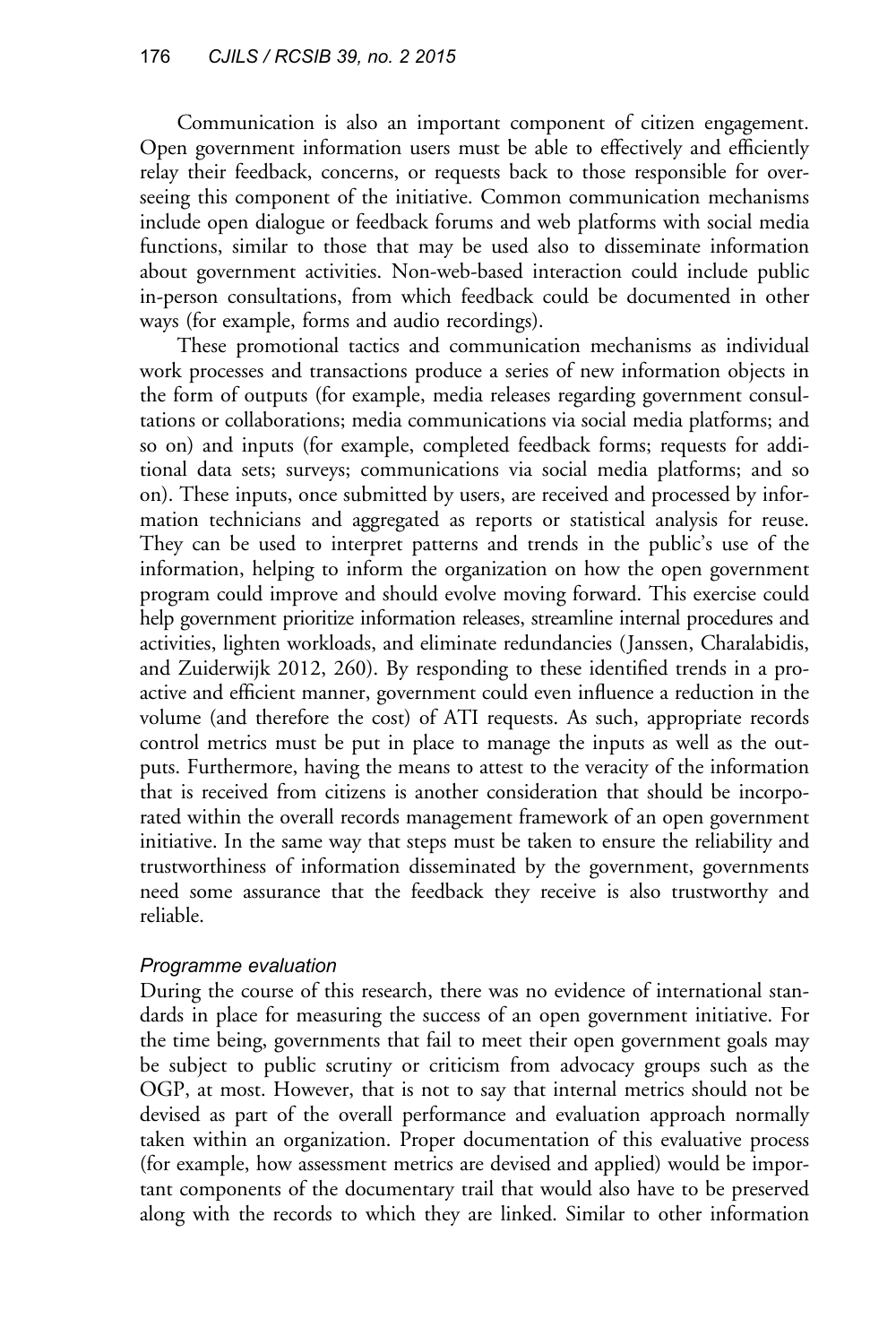objects previously listed in this article, this information becomes a key piece of evidence of a transparent government and equally as important to a successful open government endeavour. Overall, these metrics would help ensure that the evaluation of an open government initiative would be done in a consistent way, allowing for ongoing tracking of program components over time.

# Open government as a business process: a summary

In summarizing what has been highlighted above, a central task (or transaction or ''process'') and, thus, a primary output of an open government initiative is the publication of open government information on a web-based platform. The constituent processes and transactions that support the initiation, realization, and eventual evaluation of this business process each form a part of the overall process and, as a result, generate additional information objects. The series of different information object types that have been identified throughout the work process analysis above can be summarized in six categories:

- 1. Information objects that are generated to initiate, frame, and underpin the functioning of the program (for example, action plans, policy instruments, procedures, guidelines, assessment forms, checklists, approval forms, open data licenses, and so on).
- 2. Information objects that serve as inputs within the release process (for example, candidate data sets, inventories or other information objects to be assessed for release).
- 3. Information objects or, in this case, the open government information that serve as outputs of the release process, to be hosted on open data/open information platforms (for example, access to information request summaries, expense reports, awarded tenders or contracts, government decisions, such as orders in council; various data sets, including geospatial, statistical, financial, and so on). Some of these outputs may be transformations of their original source material, if any anonymizing, severing, or other modification has taken place.
- 4. Web-based platforms (websites and portals that host and/or enable access to open information objects) that typically include metadata descriptions of released information objects along with links to locally hosted or externally hosted data sets or information objects. For data sets, some of the metadata may describe the structure of the data (for example, fields in tables) as well as the nature of the content.
- 5. Information inputs from citizens, which typically include feedback from the public on the open government initiative and may also comprise material generated as the result of public consultations (for example, completed feedback forms, audio recordings, etc.) or communications received through web platforms (for example, social media posts, requests for additional data sets, and so on).
- 6. Other government information objects (inputs and outputs) associated with the open government initiative, including reports, public presentations, or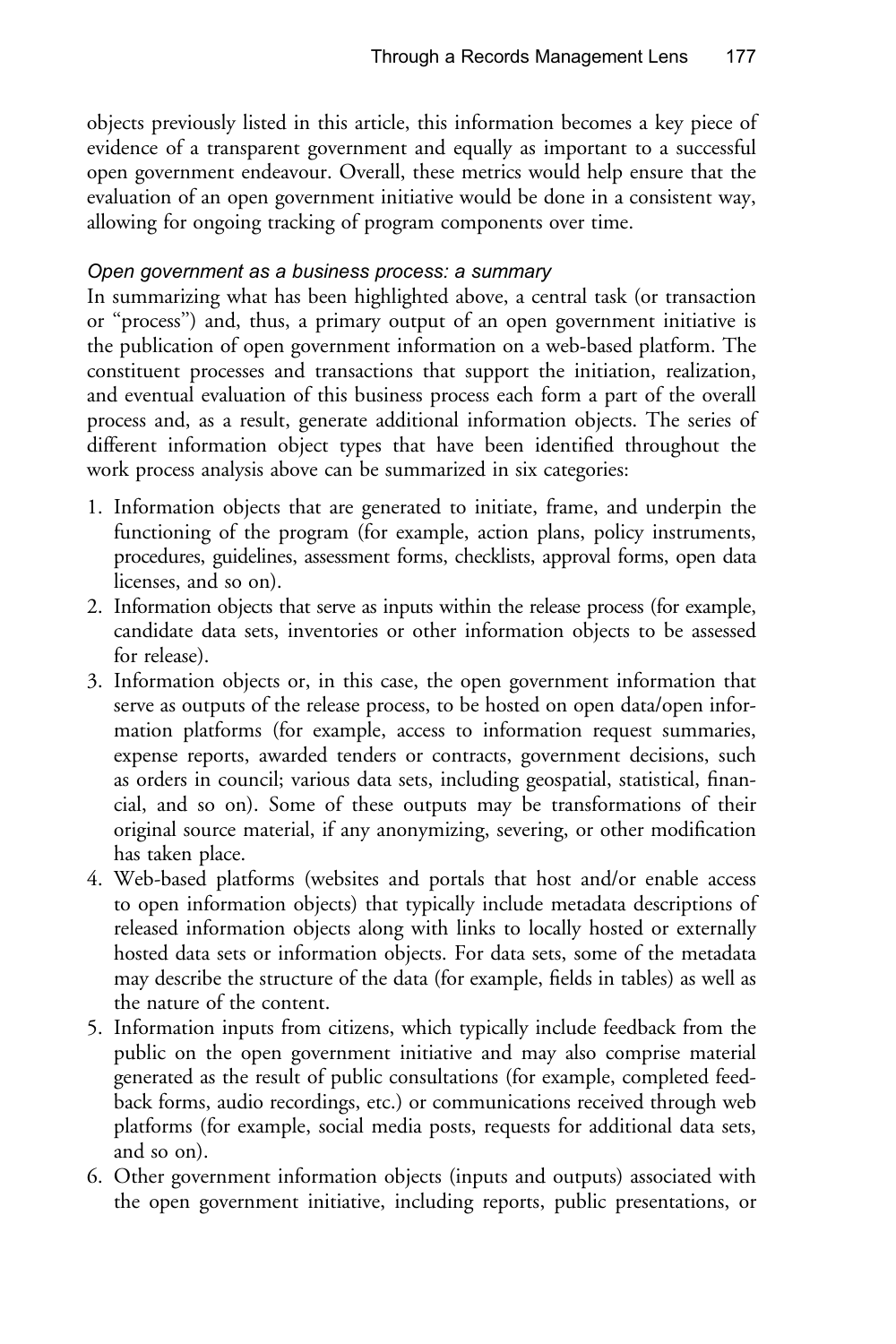other information generated to describe activities, progress made, and the results of consultations or other citizen engagement activities. This category also includes communications by the government regarding the initiative, including those made via social media and other platforms.

Adopting an enterprise-level lens when conducting a business process analysis of an open government initiative can help assess the potential business value of these types of information. Assessing their purpose and value within a particular business context will establish whether or not the resulting objects are records or whether they are supporting documents and, also, whether they have transitory, short-term, or enduring value. Decisions can then be made regarding the characteristics of the information identified:

- Has a new data set (record) effectively been created through the release process (that is, was it anonymized or otherwise transformed to accommodate its release)?
- Was any information severed from a document before releasing it? Were these changes disclosed upon release?
- Is there a requirement to keep the released information object in sync with its original and/or official version?
- If standard corporate records management controls are used to manage the original/official version of the information object in a corporate repository, what controls or curation activities are required for managing the released copy (which may be conceptualized as a service or access copy) in the online data or information portal?
- Are different records controls (for example, retention and disposition) required for managing the released versions?

These are all examples of questions that need to be addressed as part of incorporating records management requirements into a new open government initiative within an organization's existing structures and procedures. Understanding the records creation environment of a new business process at both the functional and transactional levels will help identify and map all of the information objects being produced as a result of various processes. Furthermore, it will help clarify and establish proper records control metrics that should be introduced as a way to manage this information.

The documentary trail produced as a result of these processes and transactions is comprised of records, documents, transitory information, and data alike, and it becomes a key piece of evidentiary documentation with regard to the open government initiative. This documentation serves as a reflection of the relationship between the records and the processes as well as the processes and their role within the organization's operations. However, to be considered ''complete,'' this documentation must also account for information concerning the source material from which the open government information stems, including the policies, practices, and systems in which they were created, captured, and maintained. This allows users and government employees alike to accurately trace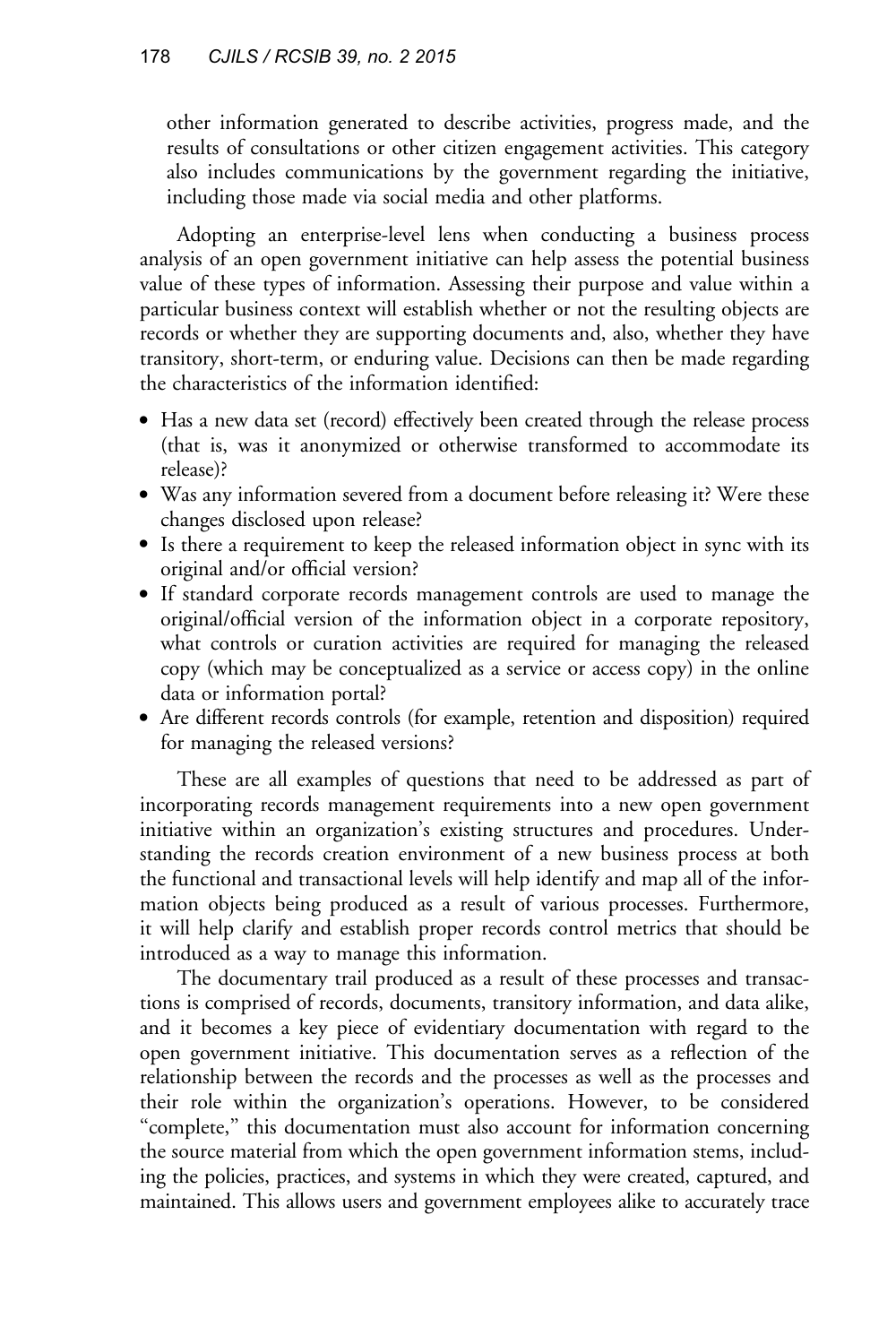open government information back to the original source material [\(Thurston](#page-36-0) [2012a](#page-36-0), 6). A comprehensive documentary trail will define the overall workflow process that initiates, drafts, approves, and posts open government information, from original source to final product. It provides an authoritative, complete, and accurate source in ensuring the integrity and overall reliability of the records that will be distributed as open government information [\(McDonald 2012](#page-34-0), 4). Ensuring the integrity and continued availability of this documentary trail therefore becomes a key records management concern that must be incorporated into the policies and practices of managing open government information. Users are more likely to consider the final product (that is, open government information) to be trustworthy if they are presented with the ''big picture'' (the contextual information) along with the smallest details (the data).

In sum, an effective enterprise records management framework should allow for the incorporation of the business processes and information objects that support open government initiatives. These new processes should be aligned with existing business structures, which in turn serve as reference points for identifying records management needs, implications, and possible configurations that will be needed to accommodate the distinct requirements of the new initiative. The new organizational records, created as part of a new open government business process, also need to be viewed within the broader organizational context with respect to the records management framework. As such, they should be considered as an extension of the lifecycle of the source material and therefore managed in a way that reflects existing records management practices within the organization.

# Records management framework issues with open government initiatives in Canada: preliminary observations

As described in the first section of this article, open government initiatives within various Canadian jurisdictions exist at different stages of development. Preliminary observations of these organizations' policies, action plans, and open government-oriented projects highlight that not all of them completely include the components of the enterprise-level records management framework just explored. For instance, only two of the seven jurisdictions self-describe as containing an aspect of enterprise information management:

- 1. With DataBC, data management is approached from an enterprise level, recognizing that open data are a subset extracted from a larger pool of operational data. Governance structures and work processes are well defined in its Concept of Operations document (British Columbia, Ministry of Labour, Citizens' Services and Open Government 2012).
- 2. The city of Toronto's open government initiative is conceived as part of its overall Information Management Framework, with by-design principles clearly situating open government operational lines as components of broader information management operations, which are themselves integrated with information technology.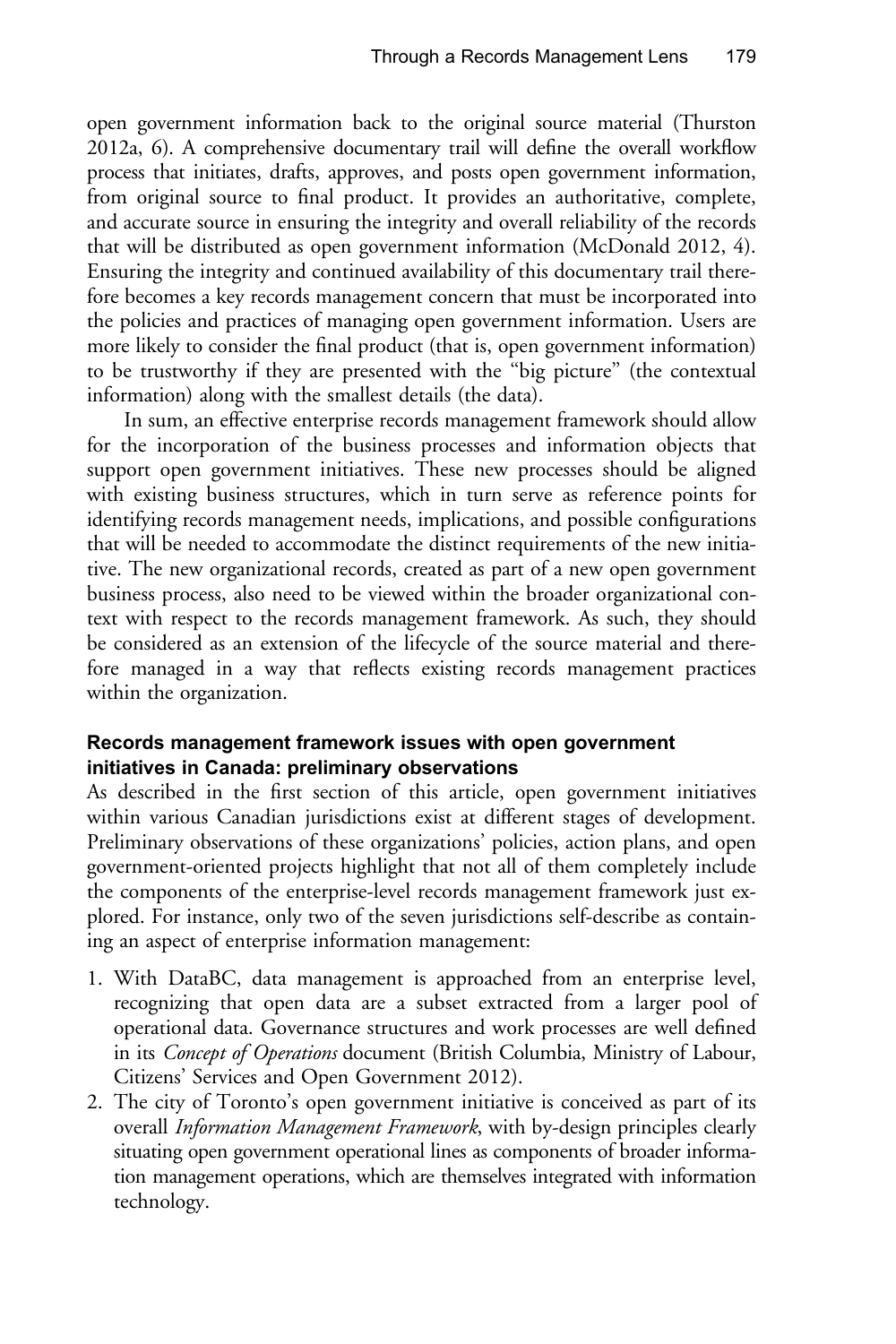With respect to policy and planning, several of the jurisdictions have specific open government policies (Government of Canada; British Columbia; Alberta; Toronto), while others have policies in development. The same situation exists in relation to action plans or statements of strategic objectives: the Government of Canada, Alberta, and Toronto have explicit planning documents devoted to open government initiatives, with other jurisdictions either in the process of developing them (for example, Newfoundland and Labrador) or having less-explicit components of other plans (for example, the city of Vancouver's Digital Strategy) referring in some way to open government objectives. Furthermore, only some jurisdictions (British Columbia; Alberta) have publicly provided detailed information about workflows through which government information is released, including documentary tools that demarcate each transaction in the process (for example, assessment forms, checklists, approval forms, and so on).

With respect to open government information, including documents, data, records, and metadata, most jurisdictions have begun by focusing on structured open government data and related portals, including many portals exclusively devoted to geospatial data sets. Further, some jurisdictions (Government of Canada; British Columbia; Newfoundland and Labrador; Regina) have developed or are developing ''open information'' portals for unstructured government information (for example, information release summaries; reports; expense claims). Also, only some jurisdictions have dedicated websites for open dialogue or citizen interaction (for example, Newfoundland and Labrador; Vancouver; Regina).

Toronto has developed assessment indicators specific to its open government initiative. The city's strategic action plan, which describes components of implementing "open government by design," identifies an assessment framework for each implementation step, including details about indicators, baselines, targets, and enablers (Toronto 2013b). As such, this planning document would be one of the tools by which to coordinate and undertake an evaluation of the progress of the initiative.

These observations emphasize that there are many possible approaches to designing and implementing an open government initiative, with some demonstrated consensus around particularly crucial components (for example, policy, planning, and web-based dissemination platforms for open government information). What could be surmised from this selection of examples are the following points:

- the need for a more comprehensive alignment of enterprise-level open government and records management initiatives within a jurisdiction;
- the need to develop more citizen engagement mechanisms as well as foster citizen-initiated engagement mechanisms (for example, the earlier-mentioned Open Data Saskatchewan) to support both the objectives and principles of open government as well as to obtain necessary feedback on current components to feed future program improvements; and
- the need to devise and disclose (aligning with the spirit of open government) plans, procedures, strategies, and specific assessment metrics for evaluating and tracking the progress of the initiative, demonstrating both a commitment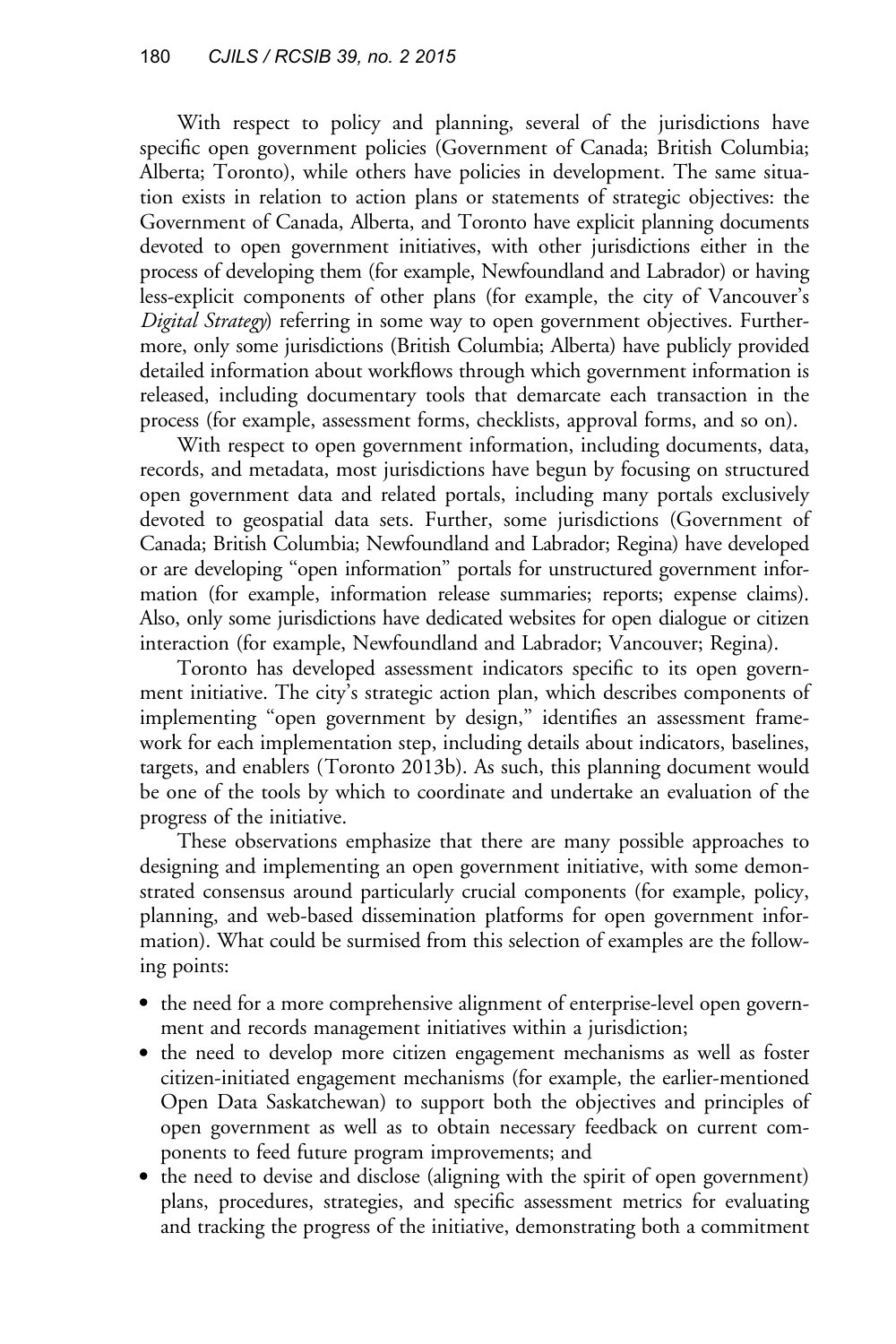to the initiative as well as the means by which citizens have helped fuel and shape program evolution and improvement.

#### Next steps

The next phase of this project will seek to expand its analysis of open government initiatives within various Canadian jurisdictions by sharpening its focus on the issues that these groups may be facing with regard to the management of their new organizational records. The project team plans to begin conducting a series of interviews with some of the jurisdictions mentioned in this article to perform a more detailed analysis of the issues, strategies, and projects adopted by these organizations. In this regard, the team will also seek to understand how these jurisdictions may be addressing questions of records capture, retention and disposition, and preservation with regard to their respective open government initiatives. In the same way that it has been approached in this article, the next phase will seek to evaluate the applicability of conducting an enterprise-level analysis of organizational business processes (in this case, of those concerning open government initiatives) as a way to identify and manage the challenges that arise with regard to the creation, capture, and control of these new records. In line with ITrust's long-term objectives, this project aims to develop an enterprise-level framework that would help guide organizations in addressing similar issues.

# Conclusion

Open government has become a key political strategy in establishing a trust relationship between a governing body and its citizens. As such, it is an objective that is no longer satisfied by the availability of an open data portal. Despite the various ways in which different government bodies may choose to showcase their support for this type of initiative, the objectives of open government remain the same for all levels of government: enhance transparency, create an environment for greater democratic accountability, and encourage citizen engagement and participation. As this article has explored, a successful open government initiative must be supported by strong policies and key internal players as well as by the dissemination of accurate data and information, stemming from reliable government source records and distributed through innovated platforms that encourage data use and citizen engagement. Such an initiative relies heavily not only on the information it chooses to distribute but also on the nature of that information, including the source material and work processes that were key in that information's creation and eventual release. A reliable enterprise-level recordkeeping framework that fosters an environment of accountability as well as the creation, capture, and control of complete, accurate, and reliable records, therefore, centres at the heart of a successful open government initiative and thus a trust relationship between government and citizens.

Open government may not be a new concept, but it is a changing one. A combination of modern technologies, social media outlets and whistleblowerlike tendencies have not only had a significant impact on the sometimes unintended ways in which government information is distributed into the public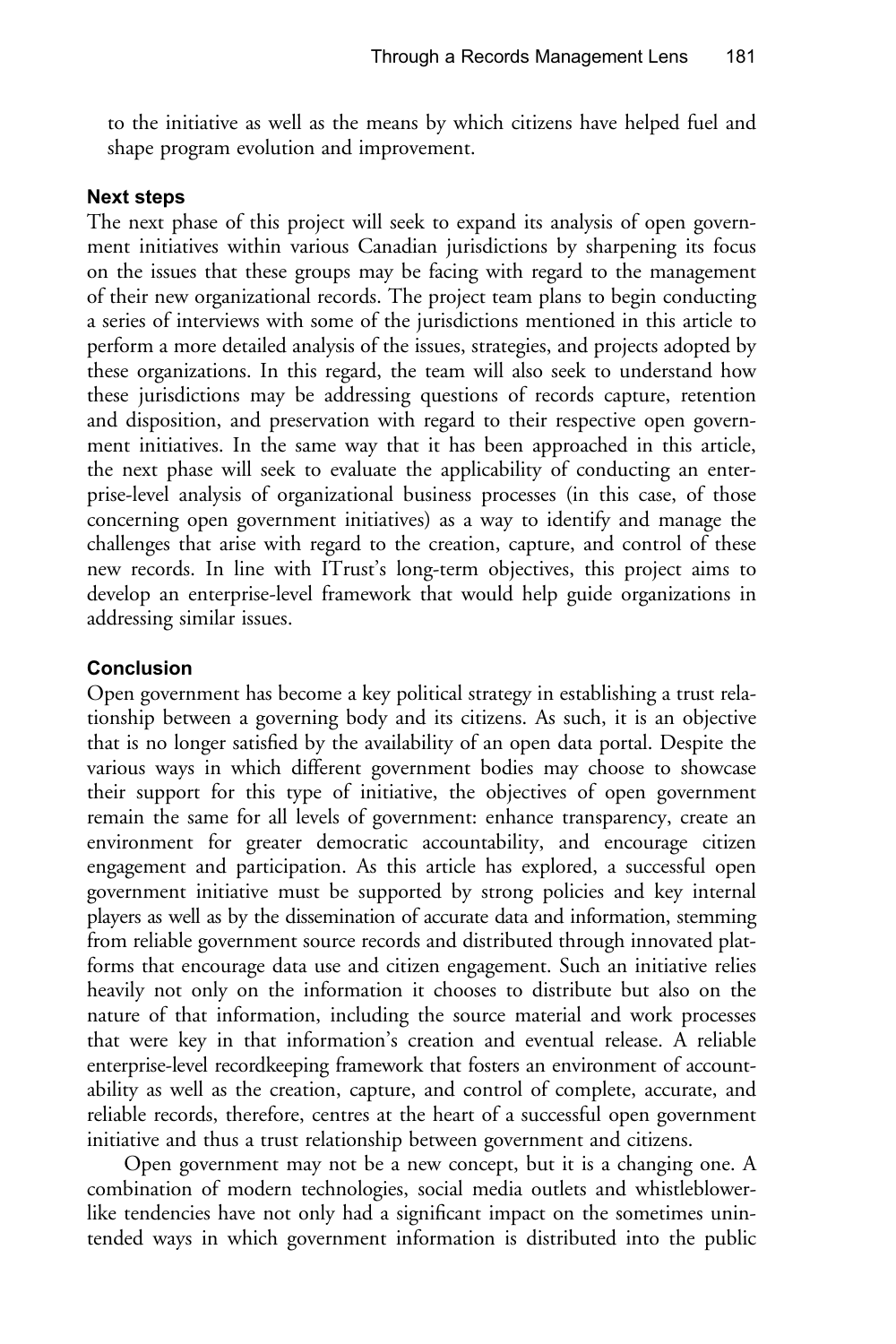sphere, but it has also shaped the way both government and the public have approached questions of transparency and accountability. With the spotlight shining brighter than ever before, governments are under increasing public pressure to demonstrate their commitment to a more open form of governance. While standardized metrics for measuring the success or failure of these initiatives may not yet exist, public response and feedback can shed a significant amount of light on how these initiatives are currently being received.

## Acknowledgements

This project was realized through the support of the Social Science and Humanities Research Council-funded InterPARES Trust project based at the School of Library, Archival and Information Studies at the University of British Columbia and headed by Project Director Luciana Duranti. The authors are grateful for the comments and editorial suggestions made by Jim Suderman, records director at the City of Toronto, John McDonald, a retired consultant specializing in records and information management, and Grant Hurley, a recent graduate of the School of Library, Archival and Information Studies at the University of British Columbia, all of whom are fellow researchers on InterPARES Project 08 ''The Implications of Open Government, Open Data, and Big Data on the Management of Digital Records in an Online Environment.'' Please note that any opinions expressed herein are solely those of the authors.

#### **Notes**

- 1. Archival aspects and concerns within a broader records management framework, while important, have not been explicitly explored within the scope of this particular article. The project team hopes to include this lens in our future studies.
- 2. Some jurisdictions pursued freedom of press movements much earlier. For example, Sweden introduced its Freedom of the Press Act in 1766.
- 3. The United States introduced their Freedom of Information Act in 1966 following the end of the Cold War. It was employed as a countermeasure to the tactics of secrecy and information restrictions that were often employed prior as a way to protect the country from foreign spies [\(Yu and Robinson 2012,](#page-37-0) 184–85).
- 4. Access to Information Act, RSC 1985, c A-1.
- 5. Privacy Act, RSC 1985, c P-21.
- 6. ''Trust'' and, thus, a ''trust relationship'' between government and citizens is, in and of itself, a complex concept. It is outside the scope of this article to explore the underlying issues of what may or may not be required to establish a ''trust relationship'' between governments and citizens. However, this article, recognizing that ''open information'' is only a subset of government information, does not advocate ''complete access to information'' as a ''be all, end all'' solution to establishing trust in government but, rather, an aspect to consider in this endeavour.
- 7. This list of characteristics and thus the definition of open data provided in this article has been made based on the author's (Léveillé) interpretation of a number of different sources ([Janssen, Charalabidis, and Zuiderwijk 2012](#page-34-0); [Open Knowledge](#page-35-0) [Foundation 2011](#page-35-0), 2012; Thurston 2012b; James 2013; McDonald and Léveillé [2014](#page-34-0); [Ubaldi 2013](#page-36-0); [Zuiderwijk et al. 2014](#page-37-0)).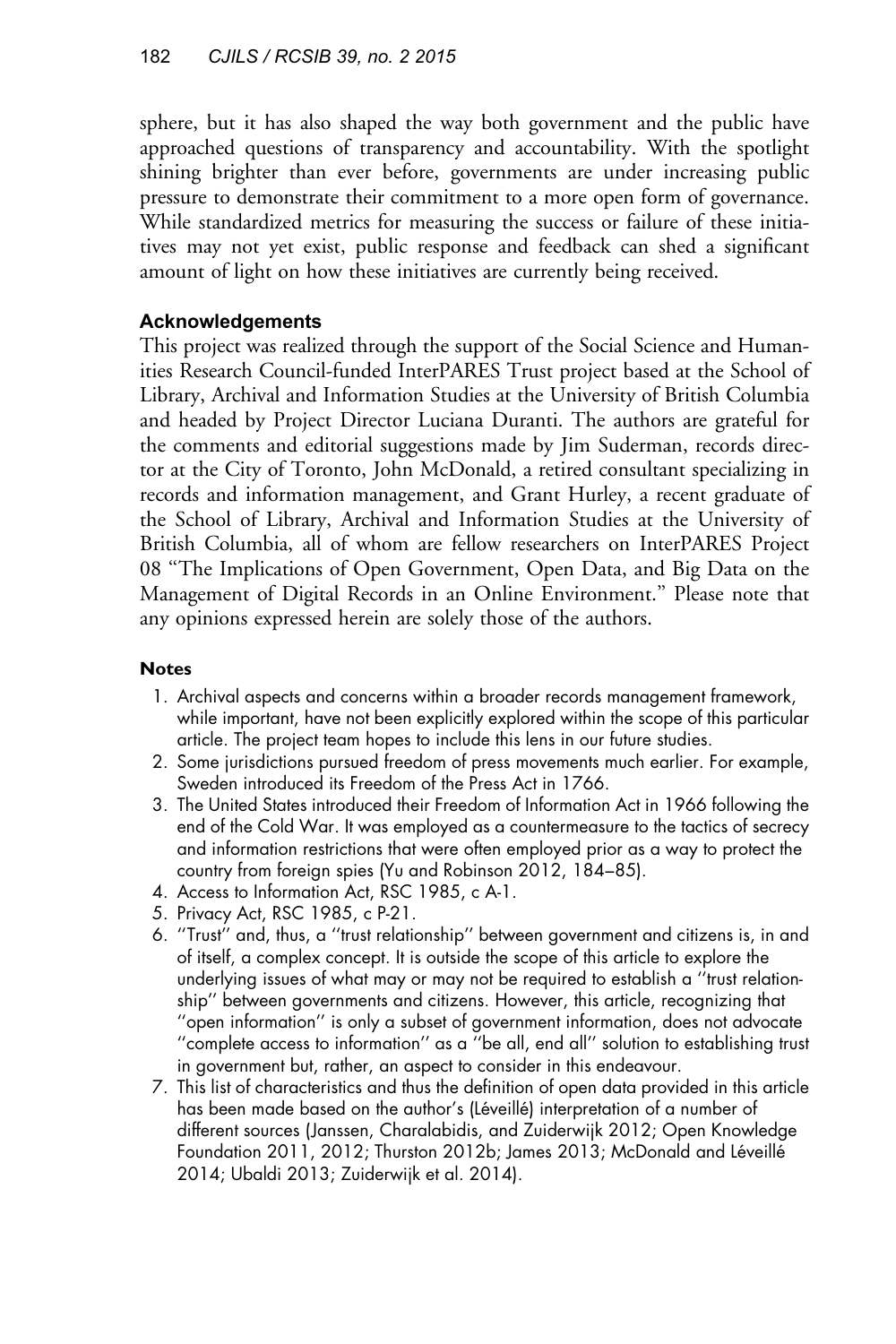- 8. While ''universal participation'' is the ultimate goal, there is always a risk that opening up government information may ''further contribute to the digital divide,'' as only certain groups may be able to learn how to use and fully benefit from data. [\(Janssen, Charalabidis, and Zuiderwijk 2012](#page-34-0), 263).
- 9. It is important to note that the benefits of using open data, including the value of the data itself, are subject to change over time. While governments may not always be able to anticipate these changes, they may be required to adapt quickly in order to keep the public engaged [\(Janssen, Charalabidis, and Zuiderwijk 2012,](#page-34-0) 260).
- 10. The International Aid Transparency Initiative is a ''voluntary, multi-stakeholder initiative that seeks to improve the transparency of aid, development and humanitarian resources in order to increase their effectiveness in tackling poverty'' ([International](#page-34-0) [Aid Transparency Initiative 2014\)](#page-34-0).
- 11. The analysis presented in this portion of the article was drafted as a result of a literature review of the resources that have been made publicly available online under the assumption that these resources would provide a fair representation of the open government initiatives currently underway within these individual Canadian jurisdictions. These examples and the analysis presented as a result thus offer an initial starting point for the complete-picture analysis of the Canadian landscape with regard to open government initiatives—to be accomplished as a future objective of this research—as it is acknowledged that there may exist certain limitations to a literature review (for example, not all pertinent resources may be available online; many of these documents do not present feedback or results with regards to the perceived level of success of an initiative; and so on) Addressing citizen-lead open government or open data initiatives is beyond the scope of this article.
- 12. Generally, jurisdictions with more mature programs have been covered in more detail in this overview. A potential exception to this is the selection of municipal examples, which were chosen more arbitrarily but with the goal to demonstrate different approaches.
- 13. Previously available at data.gc.ca, open data sets are now accessible, along with open information resources, on one common portal at<http://open.canada.ca/en> (Canada 2014g).
- 14. While the FAQs note the use of the Open Data Portal Metadata Standard, it does not clarify that departments individually host their own data. Still, this fact is evident when checking any URL on the site to download individual datasets.
- 15. While there are many other notable open government and open data initiatives underway in other countries, it is beyond the scope of this article to discuss them in any detail.
- 16. Freedom of Information and Protection of Privacy Act, RSO 1990, c F-31.
- 17. Section 5.3 of DataBC's Concept of Operations document provides detailed workflow diagrams demonstrating various steps in the process toward releasing datasets including assessment, analysis, notification, prioritization, publication, hosting, validation, and so on (British Columbia, Ministry of Labour, Citizens' Services and Open Government 2012, 33–38).
- 18. Access by design (AbD) and privacy by design (PbD) are approaches to enabling access or protecting privacy by embedding mechanisms into design specifications of technologies, business practices and physical infrastructures. Both are based on foundational sets of principles. In relation to open government, by accommodating AbD and/or PbD into information systems at the outset, the resulting systems inherently could support open information and open data requirements (Information and Privacy Commissioner of Ontario 2010, 2014).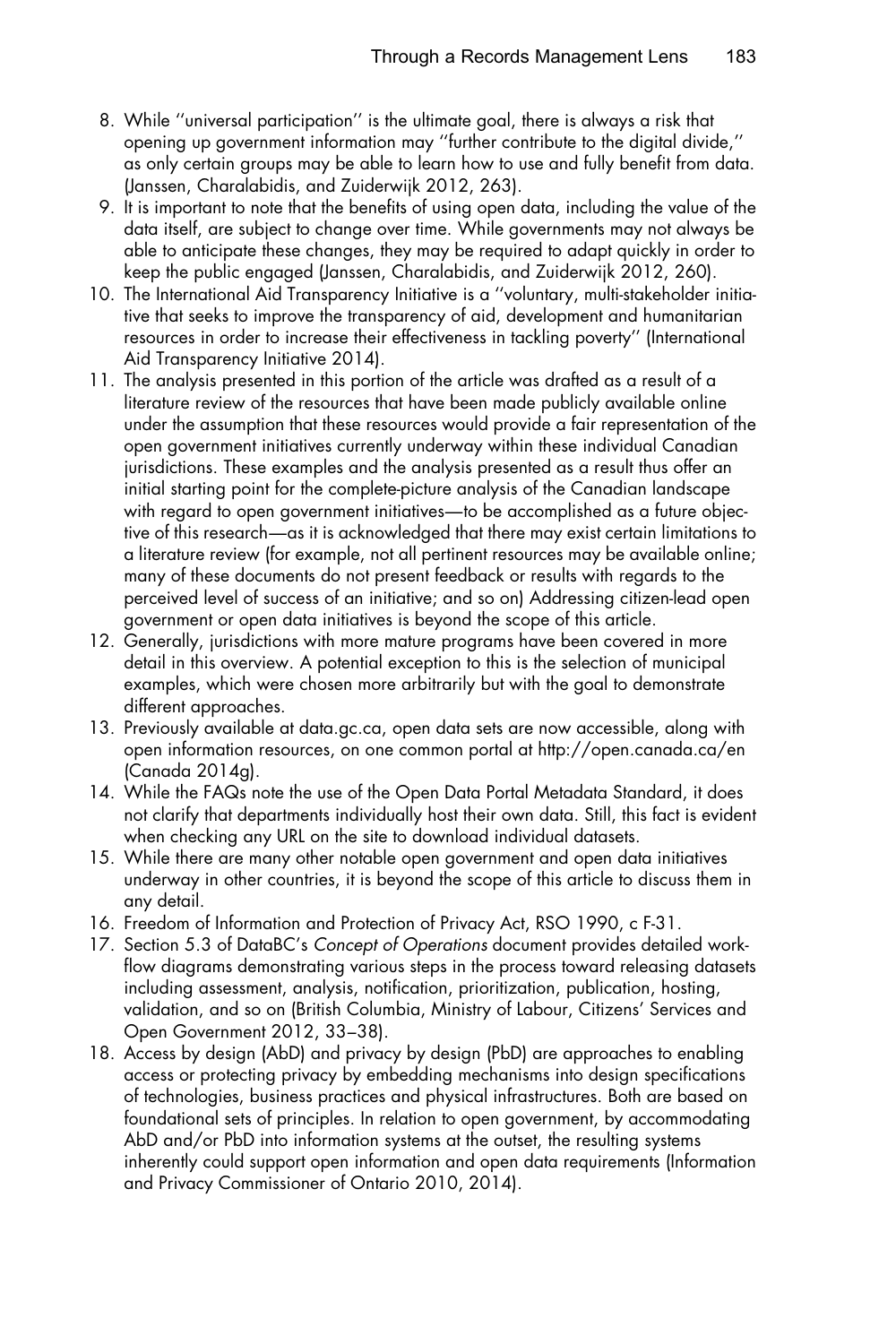- 19. The need for legislative reform to support modern records and archives management was further addressed in A Failure to Archive: Recommendations to Modernize Government Information Management, also produced by Elizabeth Denham (2014) in the Office of the Information and Privacy Commissioner for British Columbia.
- 20. For more information, see Open Data Program, Data Value Framework ([Alberta](#page-32-0) [2013b\)](#page-32-0); Dataset Evaluation Form [\(Alberta 2013a\)](#page-32-0); and Open Data Assessment Checklist ([Alberta, Open Government Program 2014](#page-32-0)).
- 21. The Alberta ''Open Government Program—frequently asked questions'' document states that Alberta is one of the first sub-national jurisdictions to develop a policy consistent with the G8 Open Data Charter [\(Alberta n.d.](#page-32-0), 1).
- 22. See also Freedom of Information and Protection of Privacy Act, RSA 2000, c F-25.
- 23. Pre-dating the current open government initiative, the Community Accounts website has been providing public access to different sources of socio-economic government data along with explanatory reference material and supporting tools since 1996 (Newfoundland and Labrador 2014b).
- 24. See Manitoba Land Initiative ([Manitoba 2014\)](#page-34-0); GeoNOVA, Geographic Gateway to Nova Scotia ([Nova Scotia 2014\)](#page-35-0); GIS Data Layers ([Prince Edward Island 2014\)](#page-35-0); Geomatics Yukon ([Yukon 2011\)](#page-37-0); Centre for Geomatics ([Northwest Territories](#page-35-0) [2014a\)](#page-35-0); Geoscience Office – Research, Analysis, Information (Northwest Territories 2014b); Canada-Nunavut Geoscience Office ([Nunavut 2014](#page-35-0)).
- 25. Several lists of municipal initiatives have been compiled and are available at Open Data in Canada (Canada 2014f) and at Open Data ([Datalibre.ca 2014](#page-33-0)). Further, Liam James [Currie \(2013\)](#page-33-0) completed a Master's thesis entitled ''The Role of Canadian Municipal Open Data Initiatives: A Multi-city Evaluation,'' which examines existing municipal open data initiatives to assess the role they play in relation to open government, including a detailed assessment of the type of data released and challenges facing the municipal programs. This thesis includes detailed case studies of ten Canadian municipalities: Toronto, Ontario; Edmonton, Alberta; Ottawa, Ontario; Montreal, Quebec; District of North Vancouver, British Columbia; Mississauga, Ontario; Regina, Saskatchewan; Guelph, Ontario; Fredericton, New Brunswick; and Hamilton, Ontario.
- 26. Little information is available on this working group, though it is referenced on some web resources (Toronto 2014a; Regional Municipality of York 2013; [MARS](#page-34-0) [Discovery District 2014](#page-34-0)).
- 27. The catalogue includes both metadata descriptions of the datasets as well as the datasets themselves. Municipal Freedom of Information and Protection of Privacy Act, RSO 1990, c M-56.
- 28. Local Authority Freedom of Information and Protection of Privacy Act, SS 1990, c L-27.1.
- 29. See also OpenDataSK.ca (2014). HackRegina is an annual hackathon event held in Regina, Saskatchewan. The fifth hackathon was in spring 2014 [\(McCallum](#page-34-0) [2014](#page-34-0)).
- 30. The United States' open data portal (data.gov) uses a standardized metadata template (Thurston 2012b).
- 31. In drafting their tool for measuring Open Government and Trustworthy Records, the International Records Management Trust (IRMT) (2013, 2) outline a series of benchmarks for implementing a successful open government initiative, including the ideal role that should be played by the records authority. The IRMT define this role in the following way: ''A records authority (a national records/ archives body or state/ local body with equivalent authority) is empowered to advise government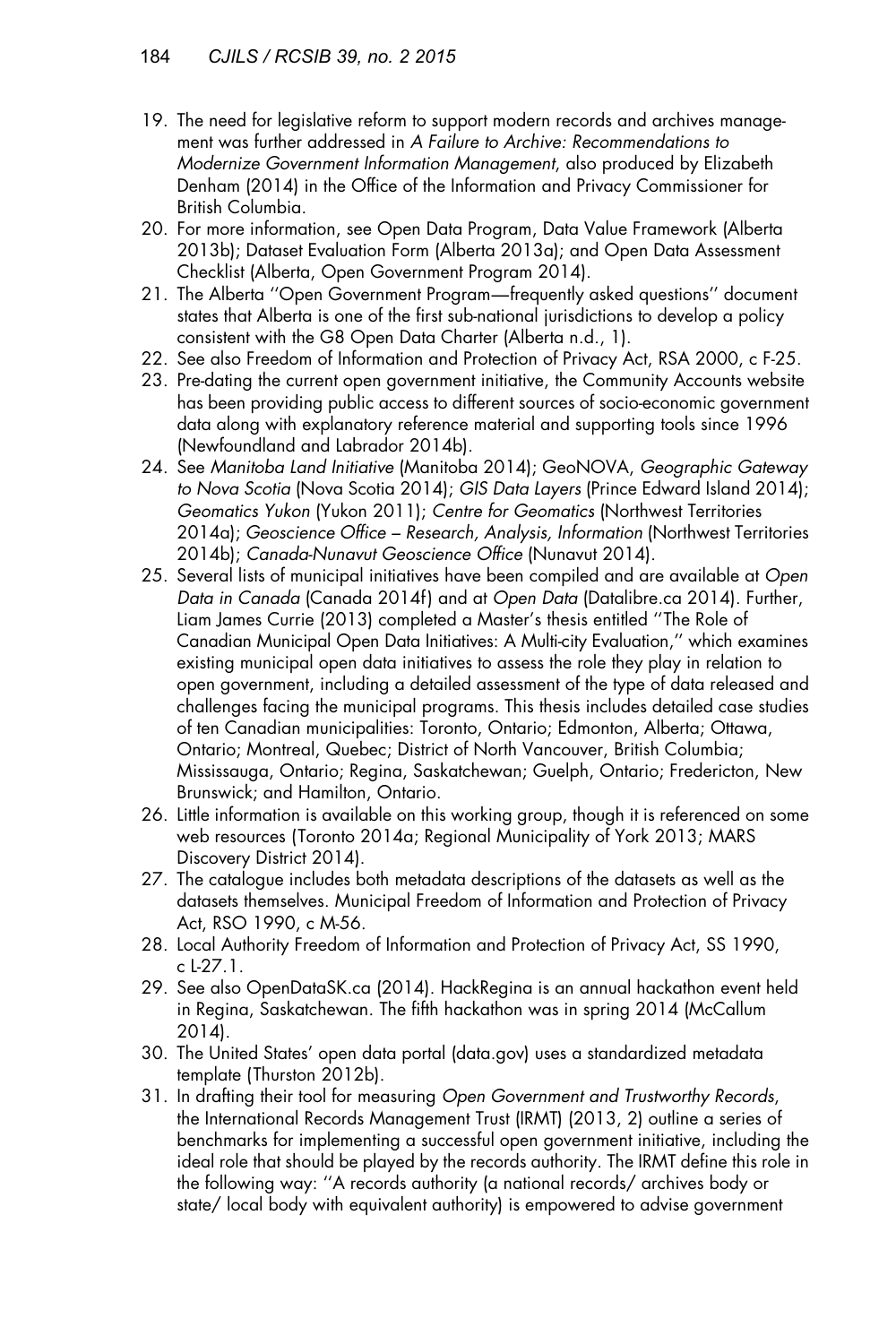<span id="page-32-0"></span>on policy, set standards and define quality controls for the management of public records in all formats.''

- 32. The IRMT's Open Government and Trustworthy Records: Institutional/ Regulatory Framework and Capacity Benchmarking Tool (2013) only explores the role of the national archives in their framework. Unfortunately, the tool does not explore alternative options for provincial/state or municipal governments.
- 33. On 30 May 2014, [National Archives and Records Administration \(2014\)](#page-35-0) published its third Open Government Plan.
- 34. From a general perspective, this may be outlined in the policy (for example, categories of information types for potential release). Further, government information requests are never static in nature and the choice to distribute what information and when is likely to be subject to frequent change.
- 35. Mapping the information sources of an organization has been a strategy adopted by the UK government as well as by the Girona City Council when implementing its open data project (Open Government Partnership 2014b; [Casselas 2013,](#page-33-0) 2).
- 36. The inventory not only becomes a by-product of the activity but also a useful management tool for government (that is, it could help prioritize future open government information releases and streamline workflows) and a significant piece of documentation that can be used to further support government transparency.
- 37. While the importance of metadata is not disputed, the current problem lies in that there is currently no consistency in different metadata models and/or formats that are used across different open data types. Inputting metadata can be a timeconsuming endeavour and perhaps overlooked in part by organizations lacking the necessary staff and resources to accomplish the task. Furthermore, there is also a risk of metadata containing assumptions for the use of the data and pointing to certain choices and interpretations to be made, which could create biases that would otherwise exclude certain ways in which the data could be reused (Zuiderwijk, Jeffrey, and Jannsen 2012, 232).
- 38. It should be acknowledged that the introduction of new technological platforms could also result in the creation of new partnerships for government, for example, outsourcing the design, hosting and/or the management of these tools to third-party companies, which could present equal benefits and risks for organizations. It is beyond the scope of this article to explore this dimension.

# **References**

- Alberta. n.d. Open Data Standards. Edmonton, AB. [http://data.alberta.ca/sites/](http://data.alberta.ca/sites/default/files/Open%20Data%20Standards.pdf) [default/files/Open%20Data%20Standards.pdf.](http://data.alberta.ca/sites/default/files/Open%20Data%20Standards.pdf)
- ——. 2012a. Alberta Open Data. [http://data.alberta.ca/.](http://data.alberta.ca/)
- ——. 2012b. Open Information and Open Data Policy. [http://data.alberta.ca/](http://data.alberta.ca/content/government-alberta-open-information-and-open-data-policy) [content/government-alberta-open-information-and-open-data-policy.](http://data.alberta.ca/content/government-alberta-open-information-and-open-data-policy)
- ——. 2012c. Open Government Licence: Alberta. [http://data.alberta.ca/licence.](http://data.alberta.ca/licence)
- ——. 2013a. Dataset Evaluation Form. Edmonton, AB. [http://data.alberta.ca/sites/](http://data.alberta.ca/sites/default/files/02%20%20Dataset%20Evaluation%20Form.pdf) [default/files/02%20%20Dataset%20Evaluation%20Form.pdf](http://data.alberta.ca/sites/default/files/02%20%20Dataset%20Evaluation%20Form.pdf).
- ——. 2013b. Open Data Program, Data Value Framework. Edmonton, AB. [http://](http://data.alberta.ca/sites/default/files/01%20%20Open%20Data%20Value%20Framework.pdf) [data.alberta.ca/sites/default/files/01%20%20Open%20Data%20Value%20](http://data.alberta.ca/sites/default/files/01%20%20Open%20Data%20Value%20Framework.pdf) [Framework.pdf](http://data.alberta.ca/sites/default/files/01%20%20Open%20Data%20Value%20Framework.pdf).
- ——. 2014. Open Data Dataset Publishing Guidelines. Edmonton, AB. [http://data.](http://data.alberta.ca/sites/) [alberta.ca/sites/](http://data.alberta.ca/sites/)
- Alberta, Open Government Office. 2013. Open Government Action Plan. Edmonton, AB. [http://data.alberta.ca/sites/default/files/Alberta%20Open%20Government%20](http://data.alberta.ca/sites/default/files/Alberta%20Open%20Government%20Action%20Plan%20%20v5.7.pdf) [Action%20Plan%20%20v5.7.pdf.](http://data.alberta.ca/sites/default/files/Alberta%20Open%20Government%20Action%20Plan%20%20v5.7.pdf)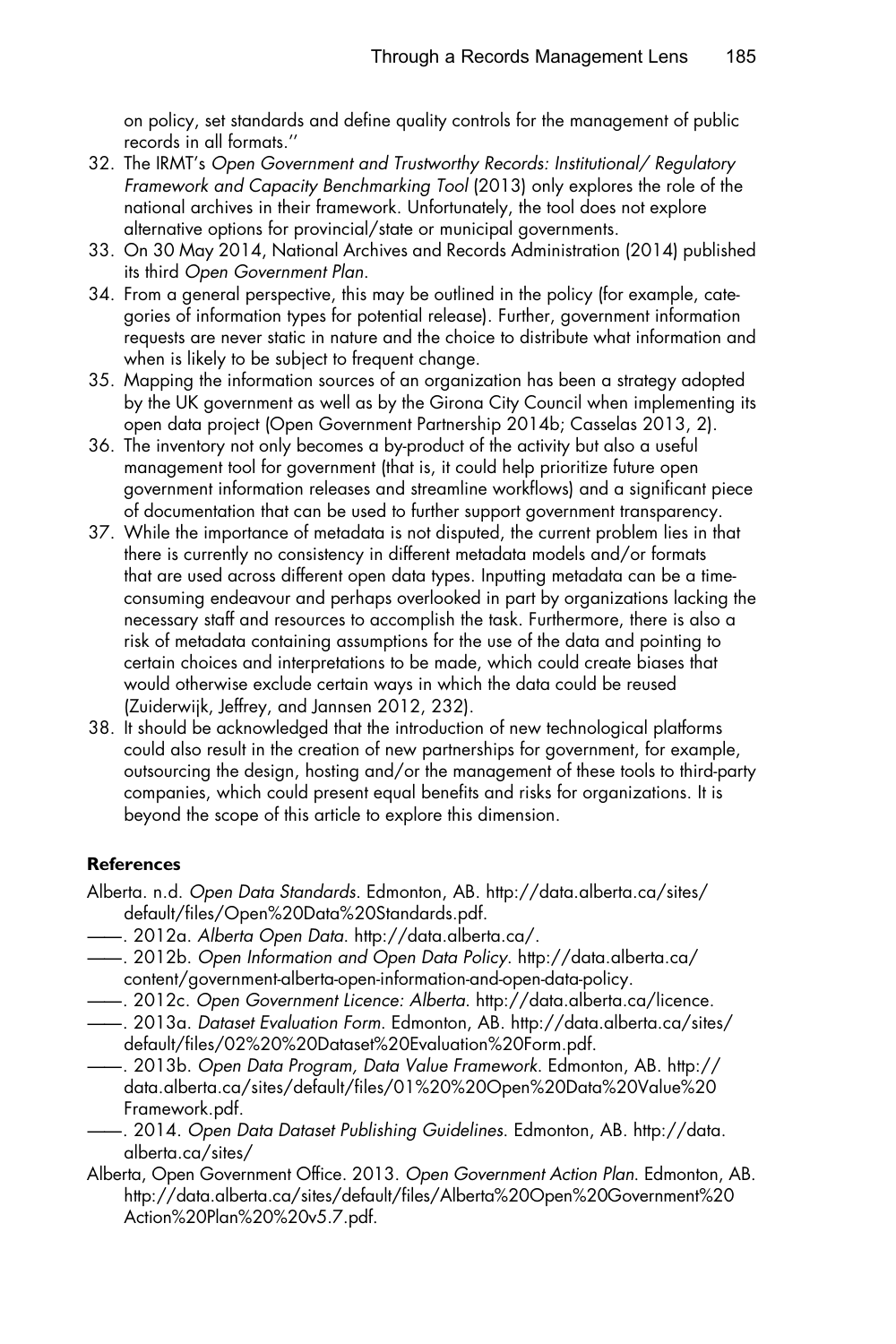<span id="page-33-0"></span>Alberta, Open Government Program. 2014. Open Data Assessment Checklist. Edmonton, AB.<http://data.alberta.ca/sites/default/files/ADMINSA0040.pdf>.

- British Columbia. 2014a. Open Government License: British Columbia. [http://www.](http://www.data.gov.bc.ca/local/dbc/docs/license/OGL-vbc2.0.pdf) [data.gov.bc.ca/local/dbc/docs/license/OGL-vbc2.0.pdf](http://www.data.gov.bc.ca/local/dbc/docs/license/OGL-vbc2.0.pdf).
	- ——. 2014b. Open Information. [http://www.openinfo.gov.bc.ca/ibc/index.page.](http://www.openinfo.gov.bc.ca/ibc/index.page) ——. 2014c. DataBC.<http://www.data.gov.bc.ca>.
- British Columbia, Ministry of Labour, Citizens' Services and Open Government. 2012. DataBC: Concept of Operations, vol. 1. Victoria, BC. [http://www.data.gov.bc.ca/](http://www.data.gov.bc.ca/local/dbc/docs/databc/DataBC_Concept_of_Operations_-_V1.0.pdf) [local/dbc/docs/databc/DataBC\\_Concept\\_of\\_Operations\\_-\\_V1.0.pdf.](http://www.data.gov.bc.ca/local/dbc/docs/databc/DataBC_Concept_of_Operations_-_V1.0.pdf)
- British Columbia, Office of the Chief Information Officer, Knowledge and Information Services Branch, Ministry of Labour, Citizens' Services and Open Government. 2011. Open Information and Open Data Policy, version 1.0. Victoria, BC. [http://](http://www.cio.gov.bc.ca/local/cio/kis/pdfs/open_data.pdf) [www.cio.gov.bc.ca/local/cio/kis/pdfs/open\\_data.pdf](http://www.cio.gov.bc.ca/local/cio/kis/pdfs/open_data.pdf).
- Canada. 2012. Canada's Action Plan on Open Government 2012–2014. [http://](http://open.canada.ca/en/canadas-action-plan-open-government) [open.canada.ca/en/canadas-action-plan-open-government.](http://open.canada.ca/en/canadas-action-plan-open-government)
- ——. 2014a. Canada's Action Plan on Open Government 2014–2016. [http://open.](http://open.canada.ca/en/content/canadas-action-plan-open-government-2014-16) [canada.ca/en/content/canadas-action-plan-open-government-2014-16.](http://open.canada.ca/en/content/canadas-action-plan-open-government-2014-16)
- ——. 2014b. Directive on Open Government. [http://www.tbs-sct.gc.ca/pol/doc](http://www.tbs-sct.gc.ca/pol/doc-eng.aspx?id=28108.!)[eng.aspx?id=28108.](http://www.tbs-sct.gc.ca/pol/doc-eng.aspx?id=28108.!)
- ——. 2014c. Frequently Asked Questions. [http://open.canada.ca/en/frequently](http://open.canada.ca/en/frequently-asked-questions)[asked-questions](http://open.canada.ca/en/frequently-asked-questions).
- ——. 2014d. G8 Open Data Charter: Canada's Action Plan. [http://open.canada.ca/](http://open.canada.ca/en/g8-open-data-charter-canadas-action-plan) [en/g8-open-data-charter-canadas-action-plan](http://open.canada.ca/en/g8-open-data-charter-canadas-action-plan).
- ——. 2014e. GeoConnections: Discovery Portal. [http://geodiscover.cgdi.ca/web/](http://geodiscover.cgdi.ca/web/guest/home) [guest/home](http://geodiscover.cgdi.ca/web/guest/home).
- ——. 2014f. Open Data in Canada. [http://open.canada.ca/en/maps/open-data](http://open.canada.ca/en/maps/open-data-canada)[canada](http://open.canada.ca/en/maps/open-data-canada).
- ——. 2014g. Open Government.<http://open.canada.ca/en.>
- ——. 2014h. Open Government License: Canada. [http://open.canada.ca/en/open](http://open.canada.ca/en/open-government-licence-canada)[government-licence-canada](http://open.canada.ca/en/open-government-licence-canada).
- Casselas, L.-E. 2013. Mapping, Selecting and Opening Data: The Records Management Contribution to the Open Data Project in the City Council of Girona. Paper delivered at the ICA Annual Conference, Brussels, Belgium, 23–24 November. <http://www.ica.org/?lid=14819&bid=1134>.
- Currie, Liam James. 2013. ''The Role of Canadian Municipal Open Data Initiatives: A Multi-City Evaluation.'' MA thesis, Queen's University. [http://qspace.library.](http://qspace.library.queensu.ca/bitstream/1974/8159/1/Currie_Liam_J_201308_MA.pdf) [queensu.ca/bitstream/1974/8159/1/Currie\\_Liam\\_J\\_201308\\_MA.pdf.](http://qspace.library.queensu.ca/bitstream/1974/8159/1/Currie_Liam_J_201308_MA.pdf)
- Datalibre.ca. 2014. Open Data. [http://datalibre.ca/links-resources/.](http://datalibre.ca/links-resources/)
- Denham, Elizabeth. 2013. Evaluating the Government of British Columbia's Open Government Initiative, Investigation Report F13–03: Information and Privacy Commissioner for British Columbia. Victoria, BC. [https://www.oipc.bc.ca/](https://www.oipc.bc.ca/investigation-reports/1553) [investigation-reports/1553.](https://www.oipc.bc.ca/investigation-reports/1553)

——. 2014. A Failure to Archive: Recommendations to Modernize Government Information Management, Special Report: Information and Privacy Commissioner for British Columbia. Victoria, BC. [https://www.oipc.bc.ca/special-reports/1664.](https://www.oipc.bc.ca/special-reports/1664)

European Commission. 2011. Open Data: An Engine for Innovation, Growth and Transparent Governance Europa.eu Digital Agenda for Europe COM(2011) 822 final. [http://eur-lex.europa.eu/LexUriServ/LexUriServ.do?uri=COM:2011:0882:](http://eur-lex.europa.eu/LexUriServ/LexUriServ.do?uri=COM:2011:0882:FIN:EN:PDF) [FIN:EN:PDF](http://eur-lex.europa.eu/LexUriServ/LexUriServ.do?uri=COM:2011:0882:FIN:EN:PDF)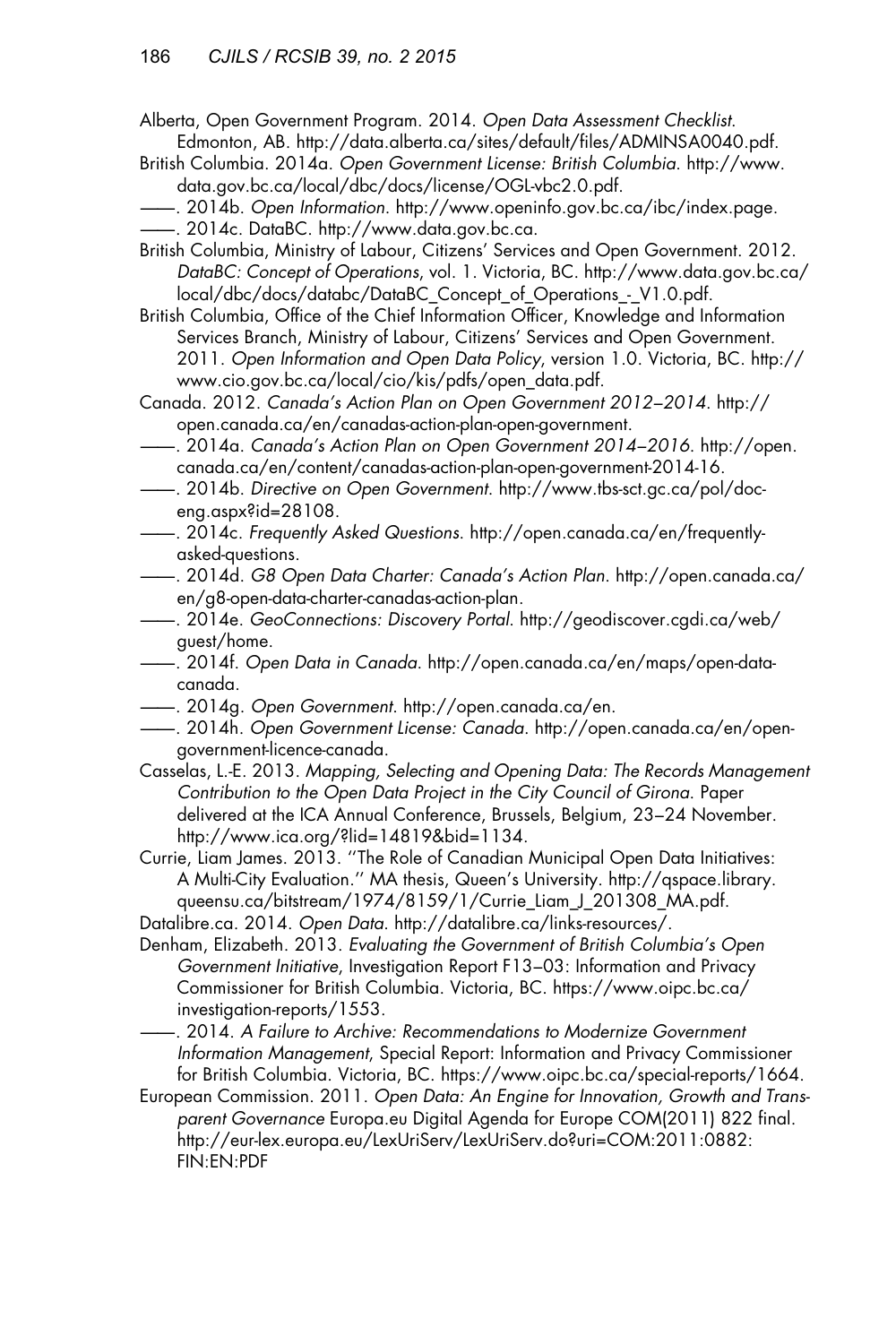- <span id="page-34-0"></span>Francoli, Mary. 2011. ''What Makes Government 'Open'?'' eJournal of eDemocracy and Open Government 3 (2): 152–65. [http://www.jedem.org/article/view/65/](http://www.jedem.org/article/view/65/85) [85](http://www.jedem.org/article/view/65/85).
- Gautrin, Henri-Francois. 2012. Gouverner ensemble: Comment le Web 2.0 améliorera-til les services aux citoyens? Québec, QC. [http://www.mce.gouv.qc.ca/publica](http://www.mce.gouv.qc.ca/publications/rapport-gautrin-web-2-2012-03-06.pdf)[tions/rapport-gautrin-web-2-2012-03-06.pdf.](http://www.mce.gouv.qc.ca/publications/rapport-gautrin-web-2-2012-03-06.pdf)
- Gavelin, Karin, Simon Burall, and Richard Wilson. 2009. Open Government: Beyond Static Measure, A paper produced by Involve for the OECD. [http://www.](http://www.oecd.org/gov/46560184.pdf) [oecd.org/gov/46560184.pdf.](http://www.oecd.org/gov/46560184.pdf)
- Giggey, Robert. 2012. The G4: Setting the City Data Free, Canadian Government Executive 17 (8). [http://www.canadiangovernmentexecutive.ca/category/item/](http://www.canadiangovernmentexecutive.ca/category/item/152-the-g4-setting-city-data-free.html) [152-the-g4-setting-city-data-free.html](http://www.canadiangovernmentexecutive.ca/category/item/152-the-g4-setting-city-data-free.html).
- International Council on Archives. Committee on Current Records in an Electronic Format. 2005. Electronic Records: A Workbook for Archivists, ICA Study 16. Paris, France. [http://www.ica.org/download.php?id=1612.](http://www.ica.org/download.php?id=1612)
- Information and Privacy Commissioner of Ontario. 2010. Access by Design: The Seven Fundamental Principles. [https://www.ipc.on.ca/images/Resources/](https://www.ipc.on.ca/images/Resources/accessbydesign_7fundamentalprinciples.pdf) [accessbydesign\\_7fundamentalprinciples.pdf.](https://www.ipc.on.ca/images/Resources/accessbydesign_7fundamentalprinciples.pdf)
- ——. 2014. Introduction to PbD [Privacy by Design]. [http://www.ipc.on.ca/english/](http://www.ipc.on.ca/english/privacy/introduction-to-pbd/) [privacy/introduction-to-pbd/](http://www.ipc.on.ca/english/privacy/introduction-to-pbd/).
- International Aid Transparency Initiative. 2014. About IATI. [http://www.aidtransparency.](http://www.aidtransparency.net/about) [net/about.](http://www.aidtransparency.net/about)
- International Records Management Trust. 2013. Open Government and Trustworthy Records Institutional/Regulatory Framework and Capacity Benchmarking Tool. [http://www.irmt.org/portfolio/open-government-trustworthy-records/attachment/](http://www.irmt.org/portfolio/open-government-trustworthy-records/attachment/benchmarks-for-open-government-and-trustworthy-records-final-2) [benchmarks-for-open-government-and-trustworthy-records-final-2](http://www.irmt.org/portfolio/open-government-trustworthy-records/attachment/benchmarks-for-open-government-and-trustworthy-records-final-2).
- InterPARES 2 Project. n.d. Data: Terminology Database. [http://www.interpares.org/](http://www.interpares.org/ip2/ip2_terminology_db.cfm) [ip2/ip2\\_terminology\\_db.cfm](http://www.interpares.org/ip2/ip2_terminology_db.cfm)
- InterPARES Trust. 2014. Home. https://interparestrust.org/.
- International Standardization Organization (ISO). 2008. Technical Report: Information and Documentation – Work Process Analysis for Records, ISO/TR 26122:2008(E). Switzerland: ISO.
- James, L. 2013. Defining Open Data: Open Knowledge Foundation Blog. [http://](http://blog.okfn.org/2013/10/03/defining-open-data/) [blog.okfn.org/2013/10/03/defining-open-data/.](http://blog.okfn.org/2013/10/03/defining-open-data/)
- Janssen, Marijn, Yannis Charalabidis, and Anneke Zuiderwijk. 2012. ''Benefits, Adoption Barriers and Myths of Open Data and Open Government.'' Information Systems Management 29 (4): 258–68. [http://dx.doi.org/10.1080/](http://dx.doi.org/10.1080/10580530.2012.716740) [10580530.2012.716740.](http://dx.doi.org/10.1080/10580530.2012.716740)
- Manitoba. 2014. Manitoba Land Initiative. [http://mli2.gov.mb.ca/.](http://mli2.gov.mb.ca/)
- MARS Discovery District. 2014. What We Do Open Data. [http://www.marsdd.com/](http://www.marsdd.com/systems-change/data-catalyst/what-we-do/) [systems-change/data-catalyst/what-we-do/](http://www.marsdd.com/systems-change/data-catalyst/what-we-do/).
- McCallum, Chad. 2014. HackREGINA Spring 2014 Winners! HackDays [blog]. [http://](http://hackdays.ca/) [hackdays.ca/.](http://hackdays.ca/)
- McDonald, John. 2012. ''Managing Electronic Records: The Importance of Standards.'' Paper delivered at the SARBICA Conference on Electronic Records, Bangkok, Thailand, June.
- McDonald, John, and Valerie Léveillé. 2014. "Whither the Retention Schedule in the Era of Big Data and Open Data?'' Records Management Journal 24 (2): 99–121. [http://dx.doi.org/10.1108/RMJ-01-2014-0010.](http://dx.doi.org/10.1108/RMJ-01-2014-0010)
- National Archives. 2014. Open Government License for Public Sector Information. [http://www.nationalarchives.gov.uk/doc/open-government-licence/version/2/.](http://www.nationalarchives.gov.uk/doc/open-government-licence/version/2/)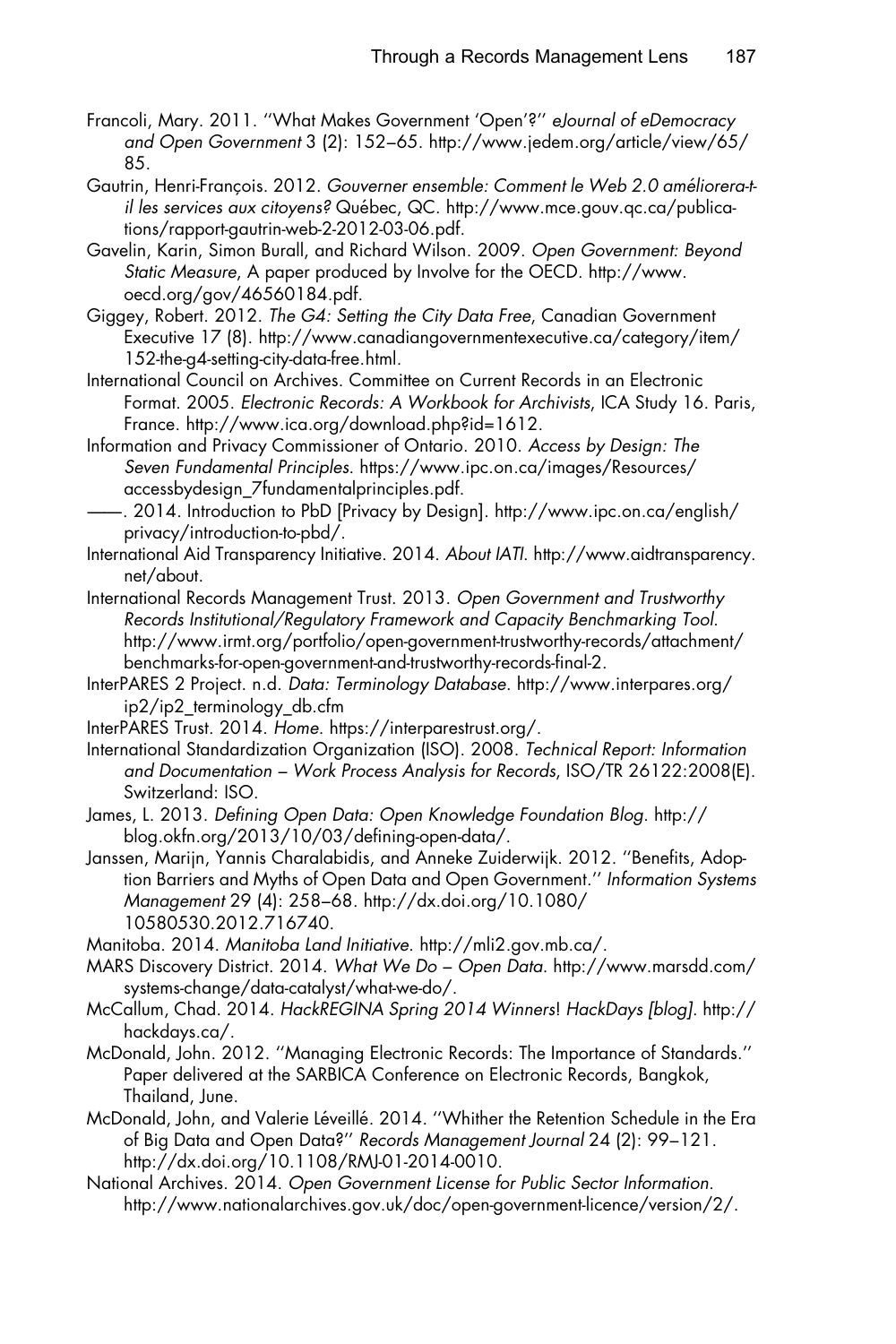<span id="page-35-0"></span>——. 2015. Licensing for Re-use. [http://www.nationalarchives.gov.uk/information](http://www.nationalarchives.gov.uk/information-management/re-using-public-sector-information/licensing-for-re-use/)[management/re-using-public-sector-information/licensing-for-re-use/.](http://www.nationalarchives.gov.uk/information-management/re-using-public-sector-information/licensing-for-re-use/)

- National Archives and Records Administration. 2014. Open Government Plan: 2014– 2016. [http://www.archives.gov/open/open-government-plan-3.0.pdf.](http://www.archives.gov/open/open-government-plan-3.0.pdf)
- Natural Resources Canada. 2012. The Atlas of Canada. [http://atlas.nrcan.gc.ca/site/](http://atlas.nrcan.gc.ca/site/english/index.html) [english/index.html.](http://atlas.nrcan.gc.ca/site/english/index.html)
- ——. 2015. Free Data: GeoGratis. [https://www.nrcan.gc.ca/earth-sciences/](https://www.nrcan.gc.ca/earth-sciences/geography/topographic-information/free-data-geogratis/11042) [geography/topographic-information/free-data-geogratis/11042](https://www.nrcan.gc.ca/earth-sciences/geography/topographic-information/free-data-geogratis/11042).

Newfoundland and Labrador. 2014a. Collaboration. [http://open.gov.nl.ca/](http://open.gov.nl.ca/collaboration/default.html) [collaboration/default.html.](http://open.gov.nl.ca/collaboration/default.html)

- ——. 2014b. Community Accounts Data, Information, Knowledge. [http://nl.](http://nl.communityaccounts.ca/default.asp) [communityaccounts.ca/default.asp](http://nl.communityaccounts.ca/default.asp).
- ——. 2014c. Dialogue. [http://open.gov.nl.ca/dialogue/default.html.](http://open.gov.nl.ca/dialogue/default.html)
- ——. 2014d. License. [http://opendata.gov.nl.ca/public/opendata/page/?page-id=](http://opendata.gov.nl.ca/public/opendata/page/?page-id=licence) [licence.](http://opendata.gov.nl.ca/public/opendata/page/?page-id=licence)
- ——. 2014e. Open Data.<http://opendata.gov.nl.ca/>.
- ——. 2014f. Open Government.<http://open.gov.nl.ca/what.html>.
- ——. 2014g. Open Information. [http://open.gov.nl.ca/information/default.html.](http://open.gov.nl.ca/information/default.html)
- Northwest Territories. 2014a. Centre for Geomatics.<http://www.geomatics.gov.nt.ca/>.
- ——. 2014b. Geoscience Office: Research, Analysis, Information. [http://www.](http://www.nwtgeoscience.ca/) [nwtgeoscience.ca/.](http://www.nwtgeoscience.ca/)
- Nova Scotia. 2014. GeoNOVA, Geographic Gateway to Nova Scotia. [http://](http://www.novascotia.ca/geonova/home/default.asp) [www.novascotia.ca/geonova/home/default.asp](http://www.novascotia.ca/geonova/home/default.asp).
- Nunavut. 2014. Canada-Nunavut Geoscience Office.<http://cngo.ca/>.
- O'Hara, Kieron. 2012. ''Transparency, Open Data and Trust in Government: Shaping the Infosphere.'' WebSci '12 Proceedings of the 4th Annual ACM Web Science Conference, 223–32. [http://dx.doi.org/10.1145/2380718.2380747.](http://dx.doi.org/10.1145/2380718.2380747)
- Ontario. 2014a. Open Data. [http://www.ontario.ca/government/ontario-open-data.](http://www.ontario.ca/government/ontario-open-data) ——. 2014b. Open Government. [http://www.ontario.ca/government/open-](http://www.ontario.ca/government/open-government)

[government](http://www.ontario.ca/government/open-government).

- Ontario, Open Government Engagement Team. 2014. Open by Default—A New Way Forward for Ontario. Toronto, ON. [https://dr6j45jk9xcmk.cloudfront.net/](https://dr6j45jk9xcmk.cloudfront.net/documents/2428/open-by-default-2.pdf) [documents/2428/open-by-default-2.pdf.](https://dr6j45jk9xcmk.cloudfront.net/documents/2428/open-by-default-2.pdf)
- OpenDataSK. 2014. OpenDataSK.ca. [http://opendatask.ca/.](http://opendatask.ca/)
- Open Government Partnership. 2014a. Sweden. [http://www.opengovpartnership.org/](http://www.opengovpartnership.org/country/sweden) [country/sweden.](http://www.opengovpartnership.org/country/sweden)
- ——. 2014b. United Kingdom. [http://www.opengovpartnership.org/country/united](http://www.opengovpartnership.org/country/united-kingdom)[kingdom](http://www.opengovpartnership.org/country/united-kingdom).
- ——. 2014c. United States. [http://www.opengovpartnership.org/country/united](http://www.opengovpartnership.org/country/united-states)[states](http://www.opengovpartnership.org/country/united-states).
- Open Knowledge. 2014. What Is Open? <https://okfn.org/opendata/>.
- Open Knowledge Foundation. 2011. Open Definition.<http://opendefinition.org/od/>.
- ——. 2012. Open Data Handbook, release 1.0.0. [http://opendatahandbook.org/](http://opendatahandbook.org/pdf/OpenDataHandbook.pdf) [pdf/OpenDataHandbook.pdf.](http://opendatahandbook.org/pdf/OpenDataHandbook.pdf)
- Prince Edward Island. 2014. GIS Data Layers. [http://www.gov.pe.ca/gis/.](http://www.gov.pe.ca/gis/)

Quebec. 2014a. Déclaration du gouvernement du Québec. http://www.défis. [gouv.qc.ca/?node=/declaration](http://www.de´fis.gouv.qc.ca/?node=/declaration).

—. 2014b. *Données.gouv.qc.ca BETA*. http://www.défis.gouv.qc.ca/.

—. 2014c. Données ouvertes: Le gouvernement du Québec et les Villes de Québec, Montréal, Gatineau et Sherbrooke adoptent une licence commune d'utilisation. [http://www.fil-information.gouv.qc.ca/Pages/Article.aspx?aiguillage=ajd&](http://www.fil-information.gouv.qc.ca/Pages/Article.aspx?aiguillage=ajd&idMenuItem=1&idArticle=2202195608) [idMenuItem=1&idArticle=2202195608.](http://www.fil-information.gouv.qc.ca/Pages/Article.aspx?aiguillage=ajd&idMenuItem=1&idArticle=2202195608)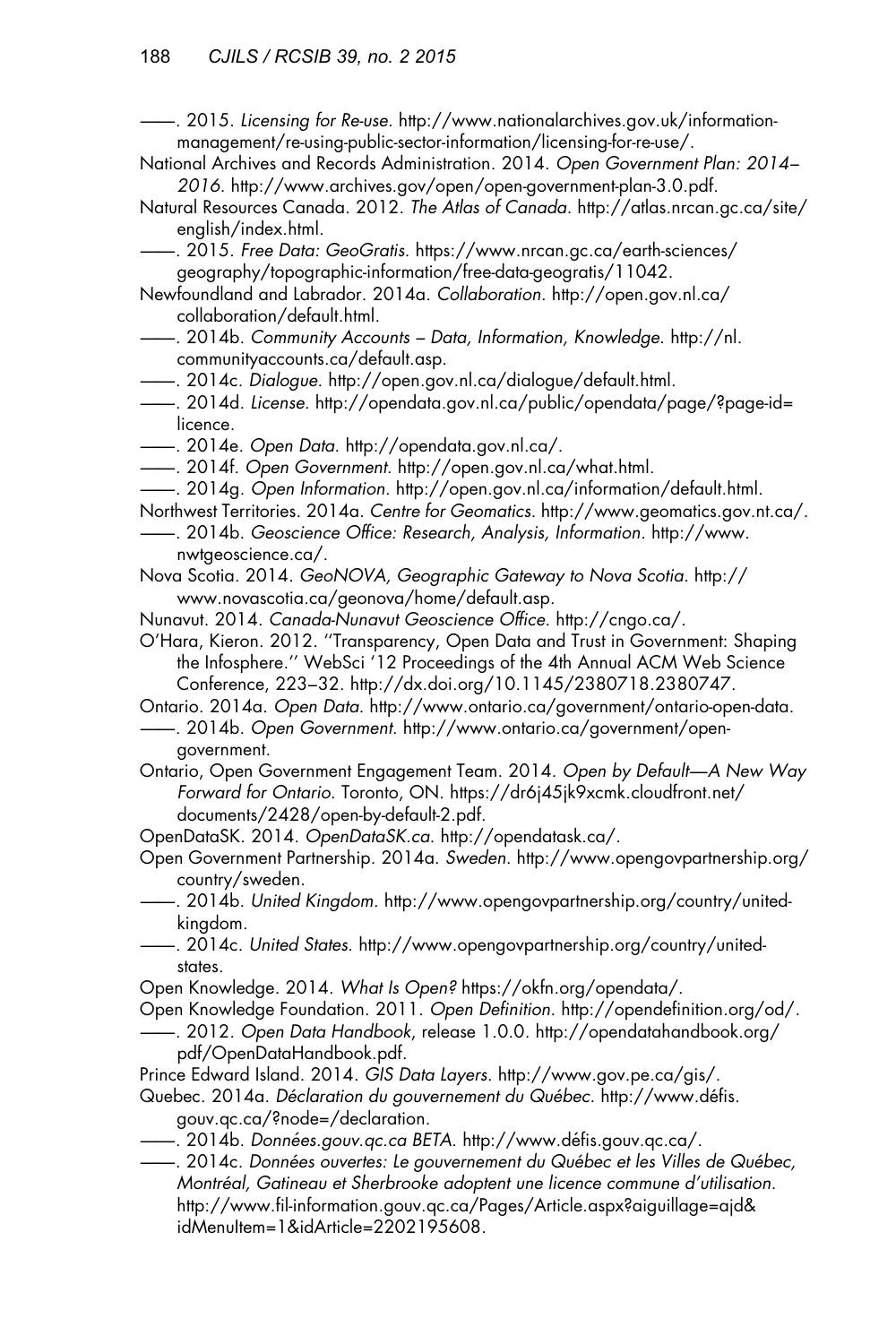<span id="page-36-0"></span>——. 2014d. Licence. http://www.défis.gouv.gc.ca/?node=/licence.

Regina. 2014a. About OGDI DataLab. [http://openregina.cloudapp.net/Home/About.](http://openregina.cloudapp.net/Home/About) ——. 2014b. City of Regina Datasets.<http://openregina.cloudapp.net/>.

- ——. 2014c. Open Government. [http://www.regina.ca/residents/open-government/.](http://www.regina.ca/residents/open-government/)
- ——. 2014d. Open Info. [https://www.regina.ca/residents/open-government/open](https://www.regina.ca/residents/open-government/open-information/)[information/](https://www.regina.ca/residents/open-government/open-information/).
- ——. 2015. Open Government Licence City of Regina. [https://www.regina.ca/](https://www.regina.ca/residents/open-government/open-government-licence/) [residents/open-government/open-government-licence/.](https://www.regina.ca/residents/open-government/open-government-licence/)
- Regional Municipality of York. Committee of the Whole, Planning and Economic Development. 2013. Open Data for York Region—Moving Forward. Regional Municipality of York, ON. [http://archives.york.ca/councilcommitteearchives/pdf/](http://archives.york.ca/councilcommitteearchives/pdf/sep%2012%20ped%20open.pdf) [sep%2012%20ped%20open.pdf.](http://archives.york.ca/councilcommitteearchives/pdf/sep%2012%20ped%20open.pdf)
- Scassa, Teresa. 2014. ''Privacy and Open Government.'' Future Internet 6 (2): 397– 413.<http://dx.doi.org/10.3390/fi6020397>.
- Thurston, Anne. 2012a. ''Public Records: Evidence for Openness.'' Paper delivered at the Institute of Commonwealth Studies Secrecy and Disclosure: Freedom of Information and the Commonwealth Conference, London, England, 14 June. [http://](http://blogs.estadao.com.br/publicos/files/2012/08/Public-Records-as-Evidence-for-Openness-FINAL.doc_.pdf ) [blogs.estadao.com.br/publicos/files/2012/08/Public-Records-as-Evidence-for-](http://blogs.estadao.com.br/publicos/files/2012/08/Public-Records-as-Evidence-for-Openness-FINAL.doc_.pdf )[Openness-FINAL.doc\\_.pdf](http://blogs.estadao.com.br/publicos/files/2012/08/Public-Records-as-Evidence-for-Openness-FINAL.doc_.pdf )
- -. Anne. 2012b. "Trustworthy Records and Open Data." Journal of Community Informatics 8 (2).<http://ci-journal.net/index.php/ciej/article/view/951/952>.
- Toronto. 2013a. Open Government Licence: Toronto. [http://www1.toronto.ca/wps/](http://www1.toronto.ca/wps/portal/contentonly?vgnextoid=4a37e03bb8d1e310VgnVCM10000071d60f89RCRD&appInstanceName=default) [portal/contentonly?vgnextoid=4a37e03bb8d1e310VgnVCM10000071](http://www1.toronto.ca/wps/portal/contentonly?vgnextoid=4a37e03bb8d1e310VgnVCM10000071d60f89RCRD&appInstanceName=default) [d60f89RCRD&appInstanceName=default.](http://www1.toronto.ca/wps/portal/contentonly?vgnextoid=4a37e03bb8d1e310VgnVCM10000071d60f89RCRD&appInstanceName=default)
- -. 2013b. Strategic Action no. 13: Open Government by Design. Toronto, ON. [http://www1.toronto.ca/City%20Of%20Toronto/City%20Clerks/Corporate%20](http://www1.toronto.ca/City%20Of%20Toronto/City%20Clerks/Corporate%20Information%20Management%20Services/Teaser/Strat%20Action%2013%20Open%20Gov%20by%20Design%20Implementation%20Steps%20FINALN_1.pdf) [Information%20Management%20Services/Teaser/Strat%20Action%2013%20](http://www1.toronto.ca/City%20Of%20Toronto/City%20Clerks/Corporate%20Information%20Management%20Services/Teaser/Strat%20Action%2013%20Open%20Gov%20by%20Design%20Implementation%20Steps%20FINALN_1.pdf) [Open%20Gov%20by%20Design%20Implementation%20Steps%20FINALN\\_1.](http://www1.toronto.ca/City%20Of%20Toronto/City%20Clerks/Corporate%20Information%20Management%20Services/Teaser/Strat%20Action%2013%20Open%20Gov%20by%20Design%20Implementation%20Steps%20FINALN_1.pdf) [pdf.](http://www1.toronto.ca/City%20Of%20Toronto/City%20Clerks/Corporate%20Information%20Management%20Services/Teaser/Strat%20Action%2013%20Open%20Gov%20by%20Design%20Implementation%20Steps%20FINALN_1.pdf)
- ——. 2013c. Strategic Actions, 2013–2018. Toronto, ON. [http://www1.toronto.ca/](http://www1.toronto.ca/City%20Of%20Toronto/City%20Manager%27s%20Office/Files/StratActionsBklt_Tags.pdf) [City%20Of%20Toronto/City%20Manager%27s%20Office/Files/StratActionsBklt\\_](http://www1.toronto.ca/City%20Of%20Toronto/City%20Manager%27s%20Office/Files/StratActionsBklt_Tags.pdf) [Tags.pdf.](http://www1.toronto.ca/City%20Of%20Toronto/City%20Manager%27s%20Office/Files/StratActionsBklt_Tags.pdf)
- ——. 2014a. Open Data. [http://www1.toronto.ca/wps/portal/contentonly?vgnextoi](http://www1.toronto.ca/wps/portal/contentonly?vgnextoid=9e56e03bb8d1e310VgnVCM10000071d60f89RCRD)[d=9e56e03bb8d1e310VgnVCM10000071d60f89RCRD.](http://www1.toronto.ca/wps/portal/contentonly?vgnextoid=9e56e03bb8d1e310VgnVCM10000071d60f89RCRD)
- -. 2014b. Open Data Data Catalogue. [http://www1.toronto.ca/wps/portal/](http://www1.toronto.ca/wps/portal/contentonly?vgnextoid=1a66e03bb8d1e310VgnVCM10000071d60f89RCRD) [contentonly?vgnextoid=1a66e03bb8d1e310VgnVCM10000071d60f89RCRD](http://www1.toronto.ca/wps/portal/contentonly?vgnextoid=1a66e03bb8d1e310VgnVCM10000071d60f89RCRD).
- Toronto, City Clerk's Office. 2013. Information Management Framework. Toronto, ON. [https://www1.toronto.ca/City%20Of%20Toronto/City%20Clerks/](https://www1.toronto.ca/City%20Of%20Toronto/City%20Clerks/Corporate%20Information%20Management%20Services/Files/pdf/I/IMFrameworkToronto.pdf) [Corporate%20Information%20Management%20Services/Files/pdf/I/IMFrame](https://www1.toronto.ca/City%20Of%20Toronto/City%20Clerks/Corporate%20Information%20Management%20Services/Files/pdf/I/IMFrameworkToronto.pdf)[workToronto.pdf.](https://www1.toronto.ca/City%20Of%20Toronto/City%20Clerks/Corporate%20Information%20Management%20Services/Files/pdf/I/IMFrameworkToronto.pdf)
- Toronto, Corporate Information Management Services. 2012. Open Data Policy. [http://](http://www1.toronto.ca/wps/portal/contentonly?vgnextoid=7e27e03bb8-d1e310VgnVCM10000071d60f89RCRD) [www1.toronto.ca/wps/portal/contentonly?vgnextoid=7e27e03bb8](http://www1.toronto.ca/wps/portal/contentonly?vgnextoid=7e27e03bb8-d1e310VgnVCM10000071d60f89RCRD) [d1e310VgnVCM10000071d60f89RCRD](http://www1.toronto.ca/wps/portal/contentonly?vgnextoid=7e27e03bb8-d1e310VgnVCM10000071d60f89RCRD).
- Ubaldi, Barbara. 2013. Open Government Data: Towards Empirical Analysis of Open Government Data Initiatives. OECD Working Papers on Public Governance no. 22. OECD Publishing. doi: [10.1787/5k46bj4f03s7-en.](10.1787/5k46bj4f03s7-en)
- US National Archives and Records Administration. 2014. Open Government at the National Archives.<http://www.archives.gov/open/>.
- Vancouver. 2013. Digital Strategy. Vancouver, BC. [http://vancouver.ca/files/cov/](http://vancouver.ca/files/cov/City_of_Vancouver_Digital_Strategy.pdf) [City\\_of\\_Vancouver\\_Digital\\_Strategy.pdf.](http://vancouver.ca/files/cov/City_of_Vancouver_Digital_Strategy.pdf)
- ——. 2014a. Corporate Business Plan. Vancouver, BC. [http://vancouver.ca/files/cov/](http://vancouver.ca/files/cov/corporate-business-plan.pdf) [corporate-business-plan.pdf.](http://vancouver.ca/files/cov/corporate-business-plan.pdf)